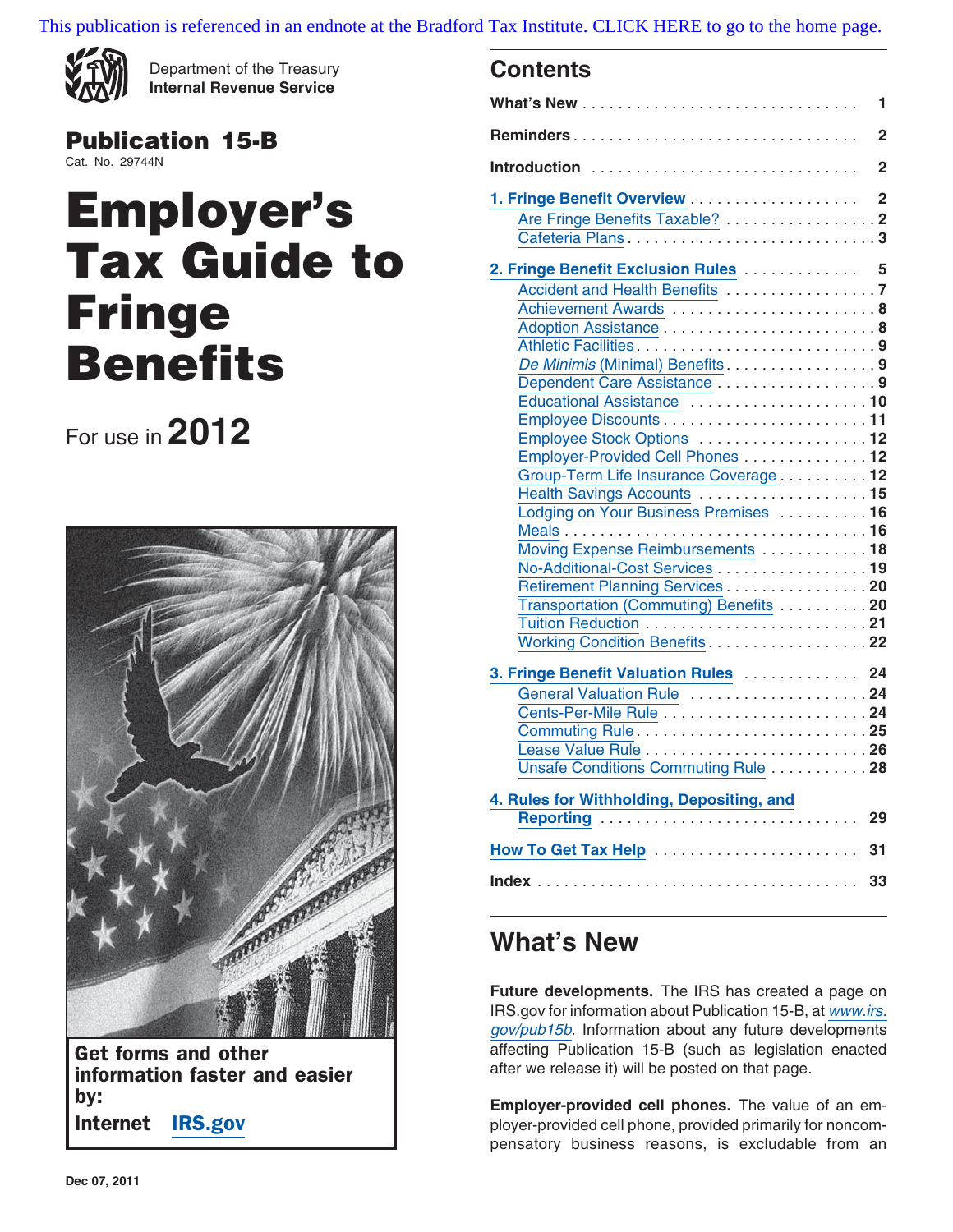Personal use of an employer-provided cell phone, pro- ments about this publication and your suggestions for vided primarily for noncompensatory business reasons, is future editions. excludable from an employee's income as a de minimis You can write to us at the following address: fringe benefit. For details, see Employer-Provided Cell Phones, De Minimis (Minimal) Benefits, and Working Con-<br>Internal Revenue Service dition Benefits, in section 2. Contract the Susiness Forms and Publications Branch

**Cents-per-mile rule.** The business mileage rate for 2012 1111 Constitution Ave. NW, IR-6526 is 55.5 cents per mile. You may use this rate to reimburse Washington, DC 20224 an employee for business use of a personal vehicle, and under certain conditions, you may use the rate under the<br>cents-per-mile rule to value the personal use of a vehicle<br>you provide to an employee. See *Cents-Per-Mile Rule* in<br>section 3.

**Qualified parking exclusion and commuter transporta-**<br> **Exercise 15-B** in the subject line. Although we cannot<br> **Exercise 15-B** in the subject line. Although we cannot<br> **Exercise 15-B** individually to each email, we do ap See Qualified Transportation Benefits in section 2.

clusion for benefits provided to volunteer firefighters and<br>erformance of services. A person who performs serv-<br>emergency medical responders expired on December 31,<br>ices for you does not have to be your employee. A person emergency medical responders expired on December 31, ices for you does not have to be your employee. A person

eligible employers' cafeteria plans to qualify as simple cafeteria plans. Simple cafeteria plans as described in **Provider of benefit.** You are the provider of a fringe section 1 will be treated as meeting certain nondiscrimina-<br>ion requirements of a fringe benefit even if your client or

nue Service is a proud partner with the National Center for the provider of a fringe benefit for a third party.<br>Missing and Exploited Children. Photographs of missing care is provided by a third party. children selected by the Center may appear in this publica-<br>tion on pages that would otherwise be blank. You can help<br>bring these children home by looking at the photographs<br>and calling 1-800-THE-LOST (1-800-843-5678) if y ognize a child.  $\blacksquare$ 

## **Introduction**

**Are Fringe Benefits Taxable?** This publication supplements Publication 15 (Circular E), Employer's Tax Guide, and Publication 15-A, Employer's Any fringe benefit you provide is taxable and must be Supplemental Tax Guide. It contains information for em- included in the recipient's pay unless the law specifically ployers on the employment tax treatment of fringe benefits. excludes it. Section 2 discusses the exclusions that apply

employee's income as a working condition fringe benefit. **Comments and suggestions.** We welcome your com-

SE:W:CAR:MP:T:B

You can email us at taxforms@irs.gov. Please put "Pub-

## **1. Fringe Benefit Overview**

**Reminders** A fringe benefit is a form of pay for the performance of services. For example, you provide an employee with a **Expiration of benefits for volunteer firefighters and** fringe benefit when you allow the employee to use a **emergency medical responders.** The gross income ex-<br>**Expiration of the sponders.** The gross income ex-<br>**Explires** 

may perform services for you as an independent contractor, partner, or director. Also, for fringe benefit purposes,<br>**Simple cafeteria plans.** The Patient Protection and Af-<br>fordable Care Act amended code section 125 to allow under a covenant not to compete) as performing serv under a covenant not to compete) as performing services.

tion requirements. The provider of a fringe benefit to your client or tion requirements.<br>customer provides the benefit to your employee for serv-**Photographs of missing children.** The Internal Reve-<br>nue Service is a proud partner with the National Center for the provider of a fringe benefit for day care even if the day

> benefit is provided to someone who did not perform servrecipient of a fringe benefit you provide to a member of the employee's family.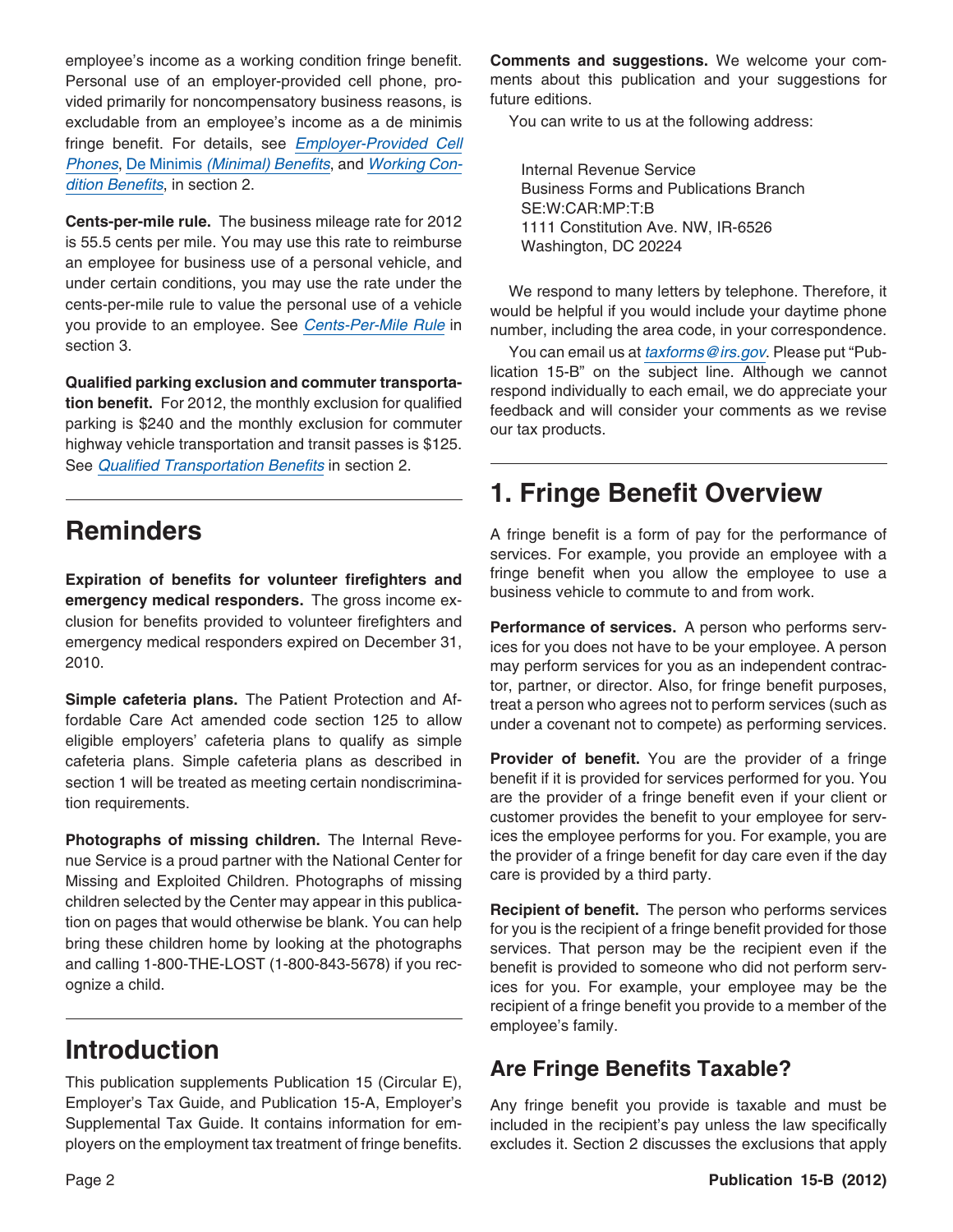to certain fringe benefits. Any benefit not excluded under • Dependent care assistance. the rules discussed in section 2 is taxable.

**Including taxable benefits in pay.** You must include in a **interprefient** that cannot be excluded from wages). recipient's pay the amount by which the value of a fringe

- Any amount the law excludes from pay.
- Any amount the recipient paid for the benefit.

The rules used to determine the value of a fringe benefit **Benefits not allowed.** A cafeteria plan **cannot** include are discussed in section 3.

If the recipient of a taxable fringe benefit is your em-<br>ployee, the benefit is subject to employment taxes and ployee, the benefit is subject to employment taxes and section 2.<br>must be reported on Form W-2, Wage and Tax Statement.<br>However, you can use special rules to withhold, deposit. <br>Athletic facilities. However, you can use special rules to withhold, deposit, and report the employment taxes. These rules are discussed in section 4.

If the recipient of a taxable fringe benefit is not your • Educational assistance. employee, the benefit is not subject to employment taxes. <br>• Employee discounts. However, you may have to report the benefit on one of the following information returns.

| receives the benefit<br>as: | Use:                                                                              | • Meals.                           |
|-----------------------------|-----------------------------------------------------------------------------------|------------------------------------|
| An independent              | Form 1099-MISC, Miscellaneous Income                                              | • Moving expense reimbursements.   |
| contractor                  |                                                                                   | • No-additional-cost services.     |
| A partner                   | Schedule K-1 (Form 1065), Partner's<br>Share of Income, Deductions, Credits, etc. | • Transportation (commuting) benet |

For more information, see the instructions for the forms • Working condition benefits. listed above.

A cafeteria plan, including a flexible spending arrangement, is a written plan that allows your employees to **Employee.** For these plans, treat the following individuals choose between receiving cash or taxable benefits instead as employees. of certain qualified benefits for which the law provides an • A current common-law employee. See section 2 in exclusion from wages. If an employee chooses to receive a<br>qualified benefit under the plan, the fact that the employee<br>Publication 15 (Circular E) for more information. could have received cash or a taxable benefit instead will • A full-time life insurance agent who is a current statnot make the qualified benefit taxable. Unless the utory employee.

Generally, a cafeteria plan does not include any plan<br> **•** A leased employee who has provided services to<br>
that offers a benefit that defers pay. However, a cafeteria plan can include a qualified 401(k) plan as a benefit. Also,<br>certain life insurance plans maintained by educational in-<br>stitutions can be offered as a benefit even though they<br>titutions can be offered as a benefit even tho defer pay. *Exception for S corporation shareholders.* Do not

lowing benefits discussed in section 2. The corporation for this purpose. A 2% shareholder for

- 
- Adoption assistance.
- 
- Group-term life insurance coverage (including costs
- Health savings accounts (HSAs). **Distributions** from benefit is more than the sum of the following amounts. an HSA may be used to pay eligible long-term care insurance premiums or qualified long-term care services.

the following benefits discussed in section 2.

- **Archer MSAs. See Accident and Health Benefits in**
- 
- De minimis (minimal) benefits.
- 
- 
- Employer-provided cell phones.
- Lodging on your business premises. **If the recipient**
	- Meals.
	-
	- No-additional-cost services.
	- Transportation (commuting) benefits.
	- Tuition reduction.
	-

It also cannot include scholarships or fellowships (dis- **Cafeteria Plans** cussed in Publication 970, Tax Benefits for Education).

- 
- 
- 

**Qualified benefits.** A cafeteria plan can include the fol-<br>treat a 2% shareholder of an S corporation as an employee • Accident and health benefits (but not Archer medical this purpose is someone who directly or indirectly owns (at any time during the year) more than 2% of the corporasavings accounts (Archer MSAs) or long-term care<br>insurance).<br>Treat a 2% shareholder as you would a partner in a partnership for fringe benefit purposes, but do not treat the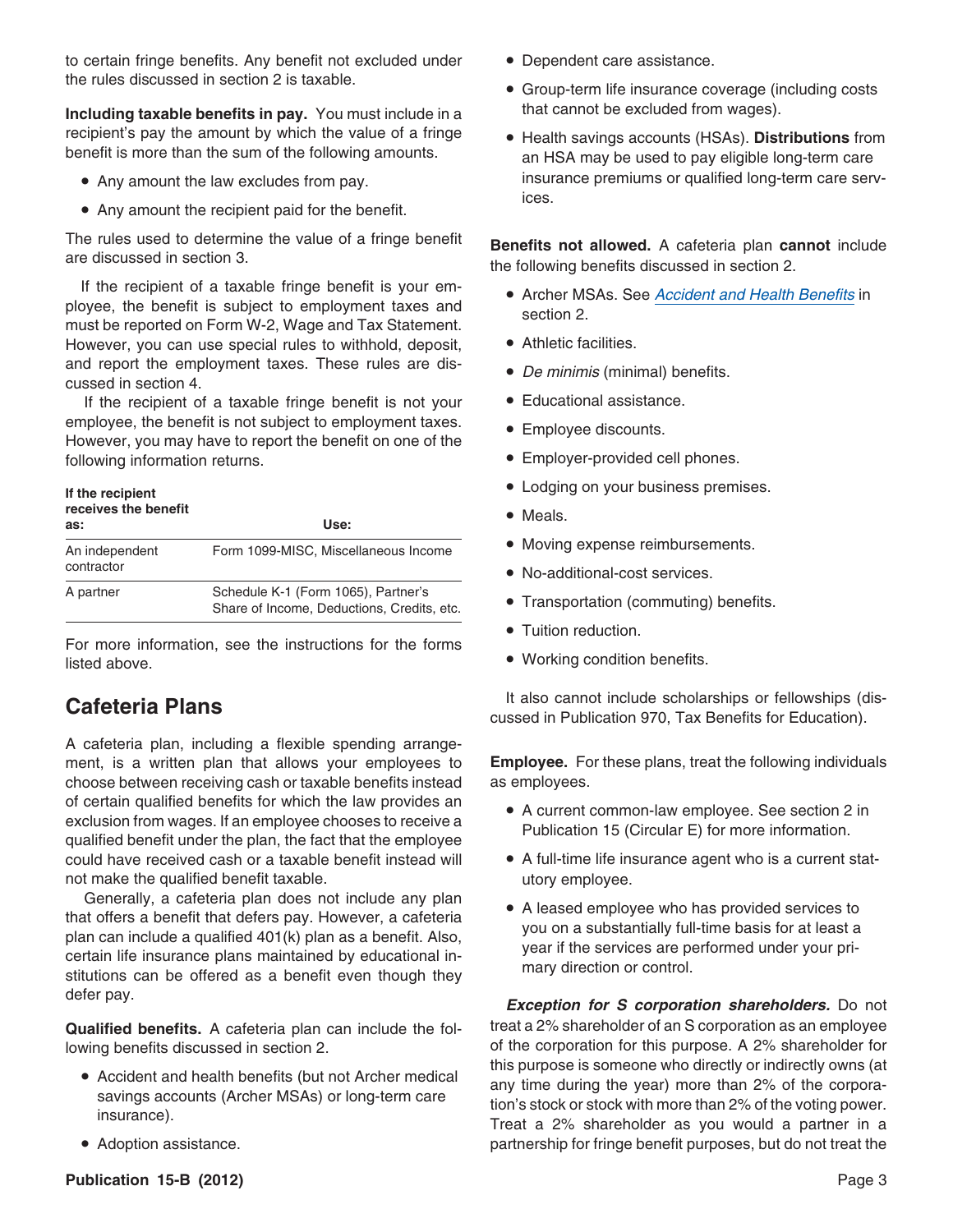- 
- 
- 
- 4. A spouse or dependent of a person described in (1),  $\qquad 1.$  Are under age 21 before the close of the plan year, (2), or (3). 2. Have less than 1 year of service with you as of any

Plans that favor key employees. If your plan favors key day during the plan year, employees, you must include in their wages the value of 3. Are covered under a collective bargaining agreetaxable benefits they could have selected. A plan favors ment, or key employees if more than 25% of the total of the nontax-<br>able benefits you provide for all employees under the plan<br>go to key employees. However, a plan you maintain under<br>a collective bargaining agreement does not favor ployees.

- 1. An officer having annual pay of more than \$165,000.
- -
	-

After December 31, 2010, eligible employers meeting con- not be greater than the rate of contribution to any other tribution requirements and eligibility and participation re- employee. quirements can establish a simple cafeteria plan. Simple cafeteria plans are treated as meeting the nondiscrimina- **More information.** For more information about cafeteria tion requirements of a cafeteria plan and certain benefits plans, see section 125 of the Internal Revenue Code and under a cafeteria plan.  $\blacksquare$ 

benefit as a reduction in distributions to the 2% share- **Eligible employer.** You are an eligible employer if you holder. **Example 20** an average of 100 or fewer employees during **Plans that favor highly compensated employees.** If<br>your plan favors highly compensated employees as to<br>eligibility to participate, contributions, or benefits, you must<br>include in their wages the value of taxable benefits

**Eligibility and participation requirements.** These re- 1. An officer. quirements are met if all employees who had at least 1,000 2. A shareholder who owns more than 5% of the voting<br>power or value of all classes of the employer's stock.<br>participate and each employee eligible to participate in the plan may elect any benefit available under the plan. You 3. An employee who is highly compensated based on may elect to exclude from the plan employees who: the facts and circumstances.

- 
- 
- 
- 

A key employee during 2012 is generally an employee **Contribution requirements.** You must make a contribuwho is either of the following. The state of the following. The state of the following is either of the following. employee in an amount equal to:

- 1. A uniform percentage (not less than 2%) of the em- 2. An employee who for 2012 is either of the following. ployee's compensation for the plan year, or
	- a. A 5% owner of your business. 2. An amount which is at least 6% of the employee's b. A 1% owner of your business whose annual pay compensation for the plan year or twice the amount was more than \$150,000. employee, whichever is less.

If the contribution requirements are met using option (2) **Simple Cafeteria Plans above, the rate of contribution to any salary reduction** contribution of a highly compensated or key employee can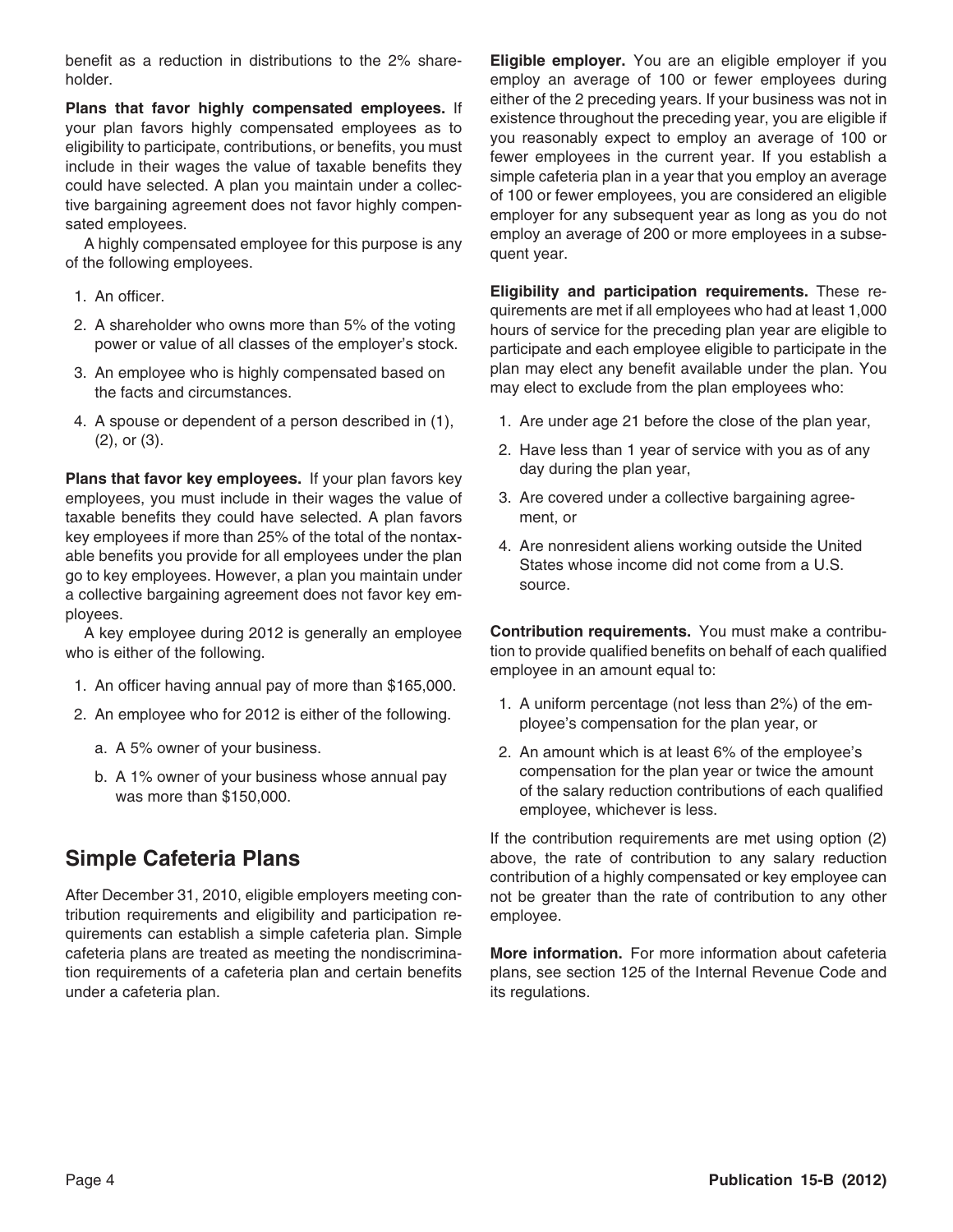# **2. Fringe Benefit Exclusion Rules** •

This section discusses the exclusion rules that apply to fringe benefits. These rules exclude all or part of the value • Health savings accounts (HSAs). of certain benefits from the recipient's pay.<br>The excluded benefits are not subject to foderal income. • Lodging on your business premises.

The excluded benefits are not subject to federal income tax withholding. Also, in most cases, they are not subject to **•** Meals. social security, Medicare, or federal unemployment<br>
Fill a Moving expense reimbursements. (FUTA) tax and are not reported on Form W-2.

This section discusses the exclusion rules for the follow- •ing fringe benefits.

- Accident and health benefits.
- Achievement awards.
- Adoption assistance. •
- Athletic facilities.
- $\bullet$  *De minimis* (minimal) benefits.
- Dependent care assistance.
- Educational assistance.
- Employee discounts.
- Employee stock options.
- Employer-provided cell phones.
- Group-term life insurance coverage.
- 
- 
- 
- 
- No-additional-cost services.
- Retirement planning services.
- Transportation (commuting) benefits.
- Tuition reduction.
- Working condition benefits.

See Table 2-1, next, for an overview of the employment tax treatment of these benefits.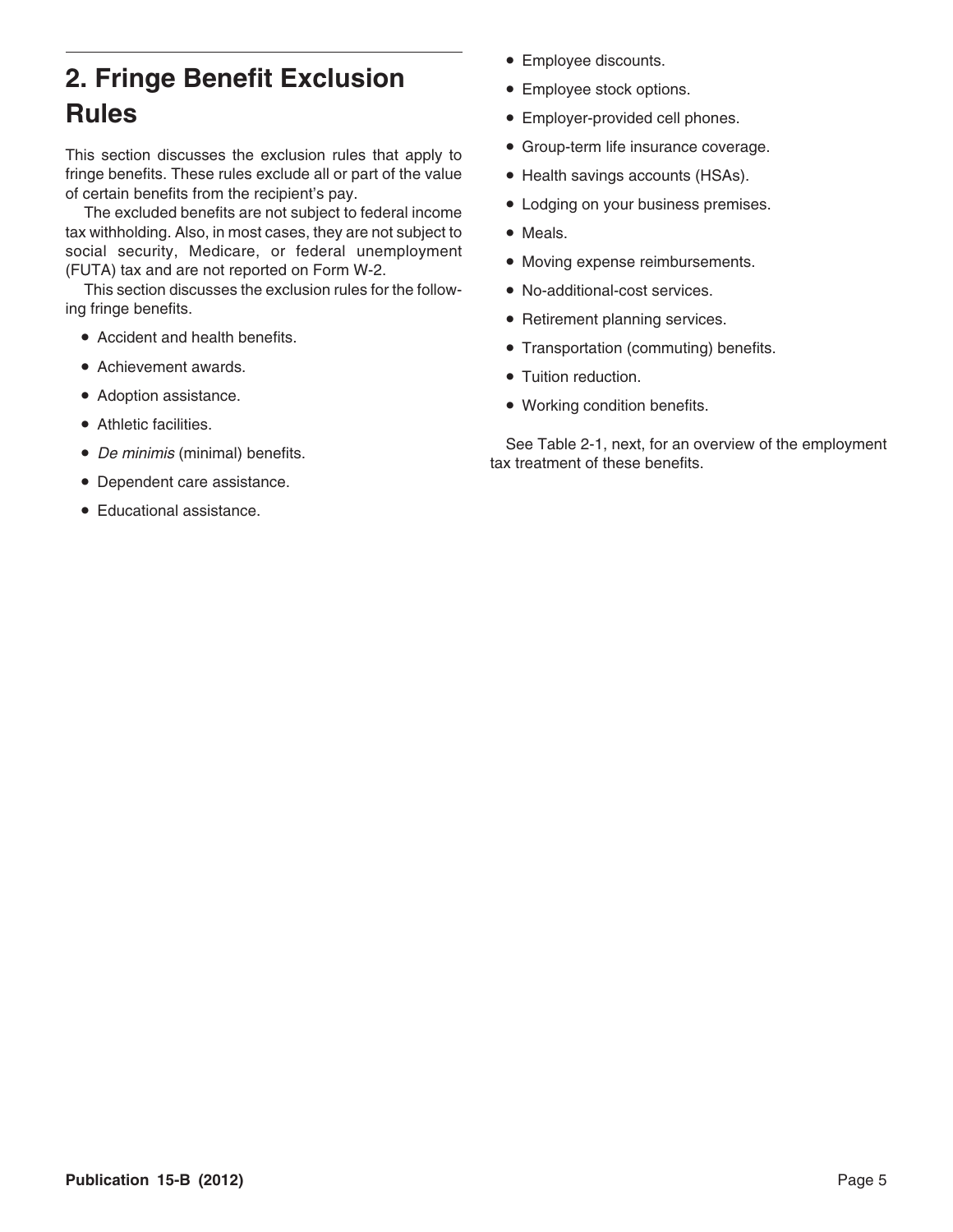### **Table 2-1. Special Rules for Various Types of Fringe Benefits**

(For more information, see the full discussion in this section.)

| <b>Treatment Under Employment Taxes</b>                                                                                                                                                                                                                                                                                                                                                                                                                                                                                                                                                                                                                                                                                                                                                                                                                                                                                                                                                                                                                                                                                                                                                                                                                     |                                                                                                                                         |                                                                                                                                                                                                                                                                            |                     |  |  |
|-------------------------------------------------------------------------------------------------------------------------------------------------------------------------------------------------------------------------------------------------------------------------------------------------------------------------------------------------------------------------------------------------------------------------------------------------------------------------------------------------------------------------------------------------------------------------------------------------------------------------------------------------------------------------------------------------------------------------------------------------------------------------------------------------------------------------------------------------------------------------------------------------------------------------------------------------------------------------------------------------------------------------------------------------------------------------------------------------------------------------------------------------------------------------------------------------------------------------------------------------------------|-----------------------------------------------------------------------------------------------------------------------------------------|----------------------------------------------------------------------------------------------------------------------------------------------------------------------------------------------------------------------------------------------------------------------------|---------------------|--|--|
| <b>Type of Fringe Benefit</b>                                                                                                                                                                                                                                                                                                                                                                                                                                                                                                                                                                                                                                                                                                                                                                                                                                                                                                                                                                                                                                                                                                                                                                                                                               | <b>Income Tax Withholding</b><br><b>Social Security and Medicare</b><br><b>Federal Unemployment (FUTA)</b>                              |                                                                                                                                                                                                                                                                            |                     |  |  |
| Accident and health benefits                                                                                                                                                                                                                                                                                                                                                                                                                                                                                                                                                                                                                                                                                                                                                                                                                                                                                                                                                                                                                                                                                                                                                                                                                                | Exempt <sup>1,2</sup> , except for long-term care<br>benefits provided through a flexible<br>spending or similar arrangement.           | Exempt, except for certain payments<br>to S corporation employees who are<br>2% shareholders.                                                                                                                                                                              | Exempt              |  |  |
| Achievement awards                                                                                                                                                                                                                                                                                                                                                                                                                                                                                                                                                                                                                                                                                                                                                                                                                                                                                                                                                                                                                                                                                                                                                                                                                                          |                                                                                                                                         | Exempt <sup>1</sup> up to \$1,600 for qualified plan awards (\$400 for nonqualified awards).                                                                                                                                                                               |                     |  |  |
| Adoption assistance                                                                                                                                                                                                                                                                                                                                                                                                                                                                                                                                                                                                                                                                                                                                                                                                                                                                                                                                                                                                                                                                                                                                                                                                                                         | Exempty <sup>1,3</sup>                                                                                                                  | Taxable                                                                                                                                                                                                                                                                    | Taxable             |  |  |
| Athletic facilities                                                                                                                                                                                                                                                                                                                                                                                                                                                                                                                                                                                                                                                                                                                                                                                                                                                                                                                                                                                                                                                                                                                                                                                                                                         |                                                                                                                                         | Exempt if substantially all use during the calendar year is by employees, their spouses, and their dependent children<br>and the facility is operated by the employer on premises owned or leased by the employer.                                                         |                     |  |  |
| De minimis (minimal) benefits                                                                                                                                                                                                                                                                                                                                                                                                                                                                                                                                                                                                                                                                                                                                                                                                                                                                                                                                                                                                                                                                                                                                                                                                                               | Exempt                                                                                                                                  | Exempt                                                                                                                                                                                                                                                                     | Exempt              |  |  |
| Dependent care assistance                                                                                                                                                                                                                                                                                                                                                                                                                                                                                                                                                                                                                                                                                                                                                                                                                                                                                                                                                                                                                                                                                                                                                                                                                                   |                                                                                                                                         | Exempt <sup>3</sup> up to certain limits, \$5,000 (\$2,500 for married employee filing separate return).                                                                                                                                                                   |                     |  |  |
| Educational assistance                                                                                                                                                                                                                                                                                                                                                                                                                                                                                                                                                                                                                                                                                                                                                                                                                                                                                                                                                                                                                                                                                                                                                                                                                                      |                                                                                                                                         | Exempt up to \$5,250 of benefits each year. (See Educational Assistance, later in this section.)                                                                                                                                                                           |                     |  |  |
| Employee discounts                                                                                                                                                                                                                                                                                                                                                                                                                                                                                                                                                                                                                                                                                                                                                                                                                                                                                                                                                                                                                                                                                                                                                                                                                                          | Exempt <sup>3</sup> up to certain limits. (See <i>Employee Discounts</i> , later in this section.)                                      |                                                                                                                                                                                                                                                                            |                     |  |  |
| Employee stock options                                                                                                                                                                                                                                                                                                                                                                                                                                                                                                                                                                                                                                                                                                                                                                                                                                                                                                                                                                                                                                                                                                                                                                                                                                      | See Employee Stock Options, later in this section.                                                                                      |                                                                                                                                                                                                                                                                            |                     |  |  |
| Employer-provided cell phones                                                                                                                                                                                                                                                                                                                                                                                                                                                                                                                                                                                                                                                                                                                                                                                                                                                                                                                                                                                                                                                                                                                                                                                                                               | Exempt if provided primarily for noncompensatory business purposes.                                                                     |                                                                                                                                                                                                                                                                            |                     |  |  |
| Group-term life insurance coverage                                                                                                                                                                                                                                                                                                                                                                                                                                                                                                                                                                                                                                                                                                                                                                                                                                                                                                                                                                                                                                                                                                                                                                                                                          | Exempt                                                                                                                                  | Exempt <sup>1,4,7</sup> up to cost of \$50,000 of<br>Exempt<br>coverage. (Special rules apply to<br>former employees.)                                                                                                                                                     |                     |  |  |
| Health savings accounts (HSAs)                                                                                                                                                                                                                                                                                                                                                                                                                                                                                                                                                                                                                                                                                                                                                                                                                                                                                                                                                                                                                                                                                                                                                                                                                              | Exempt for qualified individuals up to the HSA contribution limits. (See Health Savings Accounts, later in this section.)               |                                                                                                                                                                                                                                                                            |                     |  |  |
| Lodging on your business premises                                                                                                                                                                                                                                                                                                                                                                                                                                                                                                                                                                                                                                                                                                                                                                                                                                                                                                                                                                                                                                                                                                                                                                                                                           | Exempt <sup>1</sup> if furnished for your convenience as a condition of employment.                                                     |                                                                                                                                                                                                                                                                            |                     |  |  |
| Exempt if furnished on your business premises for your convenience.<br>Meals                                                                                                                                                                                                                                                                                                                                                                                                                                                                                                                                                                                                                                                                                                                                                                                                                                                                                                                                                                                                                                                                                                                                                                                |                                                                                                                                         |                                                                                                                                                                                                                                                                            |                     |  |  |
|                                                                                                                                                                                                                                                                                                                                                                                                                                                                                                                                                                                                                                                                                                                                                                                                                                                                                                                                                                                                                                                                                                                                                                                                                                                             | Exempt if de minimis.                                                                                                                   |                                                                                                                                                                                                                                                                            |                     |  |  |
| Moving expense reimbursements                                                                                                                                                                                                                                                                                                                                                                                                                                                                                                                                                                                                                                                                                                                                                                                                                                                                                                                                                                                                                                                                                                                                                                                                                               | Exempt <sup>1</sup> if expenses would be deductible if the employee had paid them.                                                      |                                                                                                                                                                                                                                                                            |                     |  |  |
| No-additional-cost services                                                                                                                                                                                                                                                                                                                                                                                                                                                                                                                                                                                                                                                                                                                                                                                                                                                                                                                                                                                                                                                                                                                                                                                                                                 | Exempt <sup>3</sup>                                                                                                                     | Exempt <sup>3</sup>                                                                                                                                                                                                                                                        | Exempt <sup>3</sup> |  |  |
| Retirement planning services                                                                                                                                                                                                                                                                                                                                                                                                                                                                                                                                                                                                                                                                                                                                                                                                                                                                                                                                                                                                                                                                                                                                                                                                                                | Exempt <sup>5</sup>                                                                                                                     | Exempt <sup>5</sup>                                                                                                                                                                                                                                                        | Exempt <sup>5</sup> |  |  |
| Transportation (commuting) benefits                                                                                                                                                                                                                                                                                                                                                                                                                                                                                                                                                                                                                                                                                                                                                                                                                                                                                                                                                                                                                                                                                                                                                                                                                         | section.)                                                                                                                               | Exempt <sup>1</sup> up to certain limits if for rides in a commuter highway vehicle and/or transit passes (\$125), qualified parking<br>(\$240), or qualified bicycle commuting reimbursement <sup>6</sup> (\$20). (See Transportation (Commuting) Benefits, later in this |                     |  |  |
|                                                                                                                                                                                                                                                                                                                                                                                                                                                                                                                                                                                                                                                                                                                                                                                                                                                                                                                                                                                                                                                                                                                                                                                                                                                             | Exempt if de minimis.                                                                                                                   |                                                                                                                                                                                                                                                                            |                     |  |  |
| Tuition reduction                                                                                                                                                                                                                                                                                                                                                                                                                                                                                                                                                                                                                                                                                                                                                                                                                                                                                                                                                                                                                                                                                                                                                                                                                                           | Exempt <sup>3</sup> if for undergraduate education (or graduate education if the employee performs teaching or research<br>activities). |                                                                                                                                                                                                                                                                            |                     |  |  |
| Working condition benefits                                                                                                                                                                                                                                                                                                                                                                                                                                                                                                                                                                                                                                                                                                                                                                                                                                                                                                                                                                                                                                                                                                                                                                                                                                  | Exempt                                                                                                                                  | Exempt                                                                                                                                                                                                                                                                     | Exempt              |  |  |
| Exemption does not apply to S corporation employees who are 2% shareholders.<br><sup>2</sup> Exemption does not apply to certain highly compensated employees under a self-insured plan that favors those employees.<br><sup>3</sup> Exemption does not apply to certain highly compensated employees under a program that favors those employees.<br>4 Exemption does not apply to certain key employees under a plan that favors those employees.<br><sup>5</sup> Exemption does not apply to services for tax preparation, accounting, legal, or brokerage services.<br><sup>6</sup> If the employee receives a qualified bicycle commuting reimbursement in a qualified bicycle commuting month, the employee cannot receive commuter highway vehicle, transit<br>pass, or qualified parking benefits in that same month.<br>7 You must include in your employee's wages the cost of group-term life insurance beyond \$50,000 worth of coverage, reduced by the amount the employee paid toward the<br>insurance. Report it as wages in boxes 1, 3, and 5 of the employee's Form W-2. Also, show it in box 12 with code "C." The amount is subject to social security and Medicare taxes,<br>and you may, at your option, withhold federal income tax. |                                                                                                                                         |                                                                                                                                                                                                                                                                            |                     |  |  |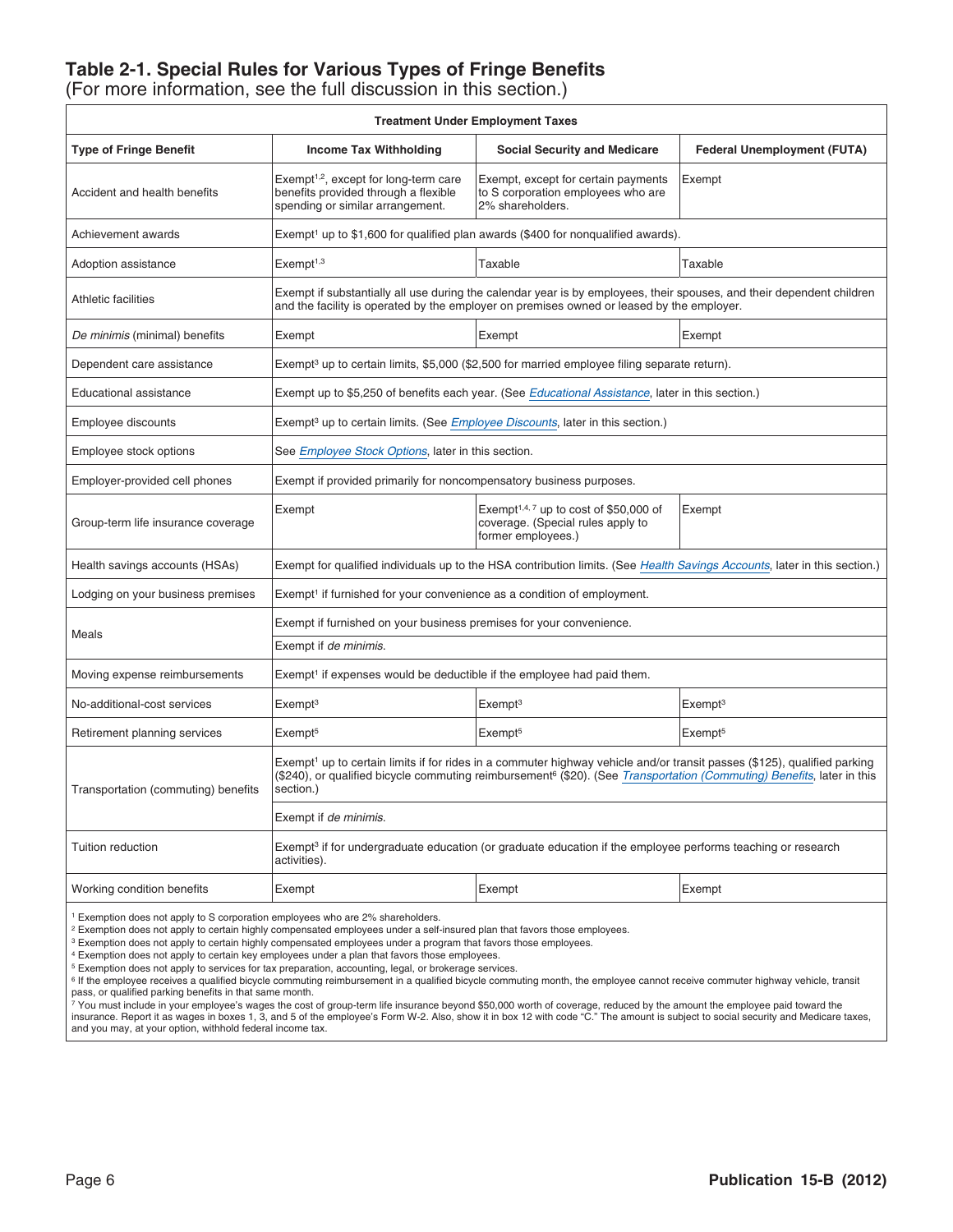This exclusion applies to contributions you make to an **Exception for S corporation shareholders.** Do not accident or health plan for an employee, including the following.<br>following.

- Contributions to the cost of accident or health insur-
- 
- Contributions to Archer MSAs or health savings ac-

- Payments or reimbursements of medical expenses.
- must be figured without regard to any period of ab-

and federal unemployment (FUTA) taxes.<br>**Accident or health plan.** This is an arrangement that<br>**S corporation shareholders.** Because you cannot provides benefits for your employees, their spouses, their **S corporation shareholders.** Because you cannot dependents.<br>dependents, and their children (under age 27) in the event treat a 2% shareholder of an S corporation dependents, and their children (under age 27) in the event of personal injury or sickness. The plan may be insured or for this exclusion, you must include the value of accident or noninsured and does not need to be in writing. Thealth benefits you provide to the employee in the em-

- A current common-law employee.
- A full-time life insurance agent who is a current stat-
- 
- A former employee you maintain coverage for based
- A widow or widower of an individual who died while
- A widow or widower of a retired employee. The and FUTA taxes.
- services to you on a substantially full-time basis for your primary direction or control. The same state of the following individuals.

Special rule for certain government plans. For certain government accident and health plans, payments to a • An employee who owns (directly or indirectly) more deceased plan participant's beneficiary may qualify for the than 10% in value of the employer's stock.

**Accident and Health Benefits** exclusion from gross income if the other requirements for exclusion are met. See section 105(j) for details.

someone who directly or indirectly owns (at any time durance including qualified long-term care insurance. ing the year) more than 2% of the corporation's stock or • Contributions to a separate trust or fund that directly stock with more than 2% of the voting power. Treat a 2% •<br>Shareholder as you would a partner in a partnership for or through insurance provides accident or health<br>benefits. fringe benefit purposes, but do not treat the benefit as a reduction in distributions to the 2% shareholder.

counts (discussed in Publication 969, Health Sav- **Exclusion from wages.** You can generally exclude the ings Accounts and Other Tax-Favored Health value of accident or health benefits you provide to an<br>Plans). employee from the employee's wages.

This exclusion also applies to payments you directly or<br>indirectly make to an employee under an accident or health<br>plan for employees that are either of the following.<br>insurance from an employee's wages subject to federal<br> a flexible spending or similar arrangement. This is a benefit • Payments for specific injuries or illnesses (such as end program that reimburses specified expenses up to a maxithe loss of the use of an arm or leg). The payments mum amount that is reasonably available to the employee<br>must be figured without regard to any period of ab-<br>and is less than five times the total cost of the insurance. sence from work. **However, you can exclude these contributions from the** employee's wages subject to social security, Medicare,

**Employee.** For this exclusion, treat the following individu-<br>als as employees.<br>(other than payments for specific injuries or illnesses) from the employee's wages subject to social security, Medicare, and FUTA taxes.

utory employee. *Exception for highly compensated employees.* If • A retired employee. <br>
• A retired employee.<br>
• A retired employee. that favors highly compensated employees, you must include all or part of the amounts you pay to these employon the employment relationship. ees in their wages subject to federal income tax withholding. However, you can exclude these amounts (other than payments for specific injuries or illnesses) from an employee.<br>the employee's wages subject to social security, Medicare,

 $\bullet$  For the exclusion of contributions to an accident or  $\phantom{a}$  A self-insured plan is a plan that reimburses your emhealth plan, a leased employee who has provided ployees for medical expenses not covered by an accident<br>services to you on a substantially full-time basis for or health insurance policy.

at least a year if the services are performed under A highly compensated employee for this exception is

- One of the five highest paid officers.
-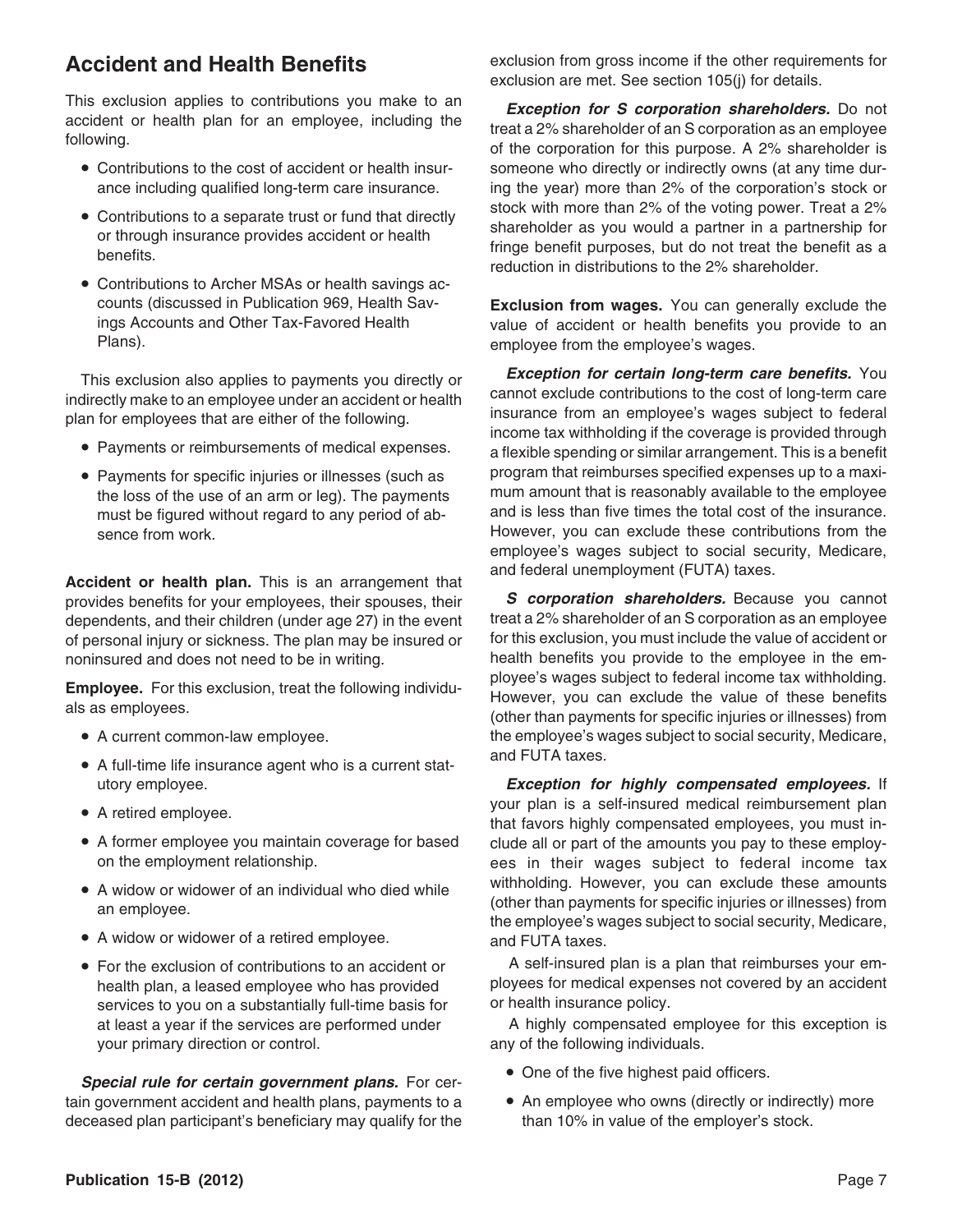• An employee who is among the highest paid 25% of cluded from the plan). deductions for employee achievement awards.

*COBRA premiums.* The exclusion for accident and any employee who received more than \$115,000 in pay for health benefits applies to amounts you pay to maintain 2011 as a highly compensated employee. medical coverage for a current or former employee under<br>the Combined Omnibus Budget Reconciliation Act of 1986<br>(COBRA). The exclusion applies regardless of the length<br>of employment, whether you directly pay the premiums or The part of the cost that is more than your reimburse the former employee for premiums paid, and<br>whether the employee's separation is permanent or tem-<br>deduction (up to the value of the awards). whether the employee's separation is permanent or temporary.  $\bullet$ 

ployee's wages. This exclusion applies to the value of any tangible personal property you give to an employee as an award for either length of service or safety achievement. The exclusion **Adoption Assistance** does not apply to awards of cash, cash equivalents, gift certificates, or other intangible property such as vacations,<br>meals, lodging, tickets to theater or sporting events,<br>stocks, bonds, and other securities. The award must meet the requirements for employee achievement awards dis-<br>1. It benefits employees who qualify under rules set up cussed in chapter 2 of Publication 535, Business Ex- by you, which do not favor highly compensated empenses. ployees or their dependents. To determine whether

**Employee.** For this exclusion, treat the following individu-<br>
excluded from your plan who are covered by a colals as employees. lective bargaining agreement, if there is evidence

- $\bullet$  A current employee.
- A former common-law employee you maintain cover-
- year if the services are performed under your pri- business.

employees. *Exception for S corporation shareholders.* Do not treat a 2% shareholder of an S corporation as an employee 4. Employees provide reasonable substantiation that of the corporation for this purpose. A 2% shareholder is payments or reimbursements are for qualifying exsomeone who directly or indirectly owns (at any time dur- penses. ing the year) more than 2% of the corporation's stock or<br>stock with more than 2% of the voting power. Treat a 2%<br>shareholder as you would a partner in a partnership for<br>fringe benefit purposes, but do not treat the benefit reduction in distributions to the 2% shareholder. 1. The employee was a 5% owner at any time during

**Exclusion from wages.** You can generally exclude the<br>value of achievement awards you give to an employee 2. The employee received more than \$115,000 in pay<br>from the employee's wages if their cost is not more than for the the amount you can deduct as a business expense for the year. The excludable annual amount is \$1,600 (\$400 for

awards that are not "qualified plan awards"). See chapter 2 all employees (other than those who can be ex- of Publication 535 for more information about the limit on



For more information on this exception, see section<br>105(h) of the Internal Revenue Code and its regulations.<br>duction rules described in Publication 535, treat

- The part of the cost that is more than your allowable
- The amount by which the value of the awards exceeds your allowable deduction.

**Achievement Awards** Exclude the remaining value of the awards from the em-

- your plan meets this test, do not consider employees that adoption assistance was a subject of good-faith bargaining.
- A former common-law employee you maintain cover-<br>age for in consideration of or based on an agree-<br>ment relating to prior service as an employee.<br>or dependents). A shareholder or owner is someone<br>or dependents). A sharehol • A leased employee who has provided services to who owns (on any day of the year) more than 5% of you on a substantially full-time basis for at least a the stock or of the capital or profits interest of your
	- mary direction or control. The same of the plan of control. 3. You give reasonable notice of the plan to eligible
		-

- the year or the preceding year.
-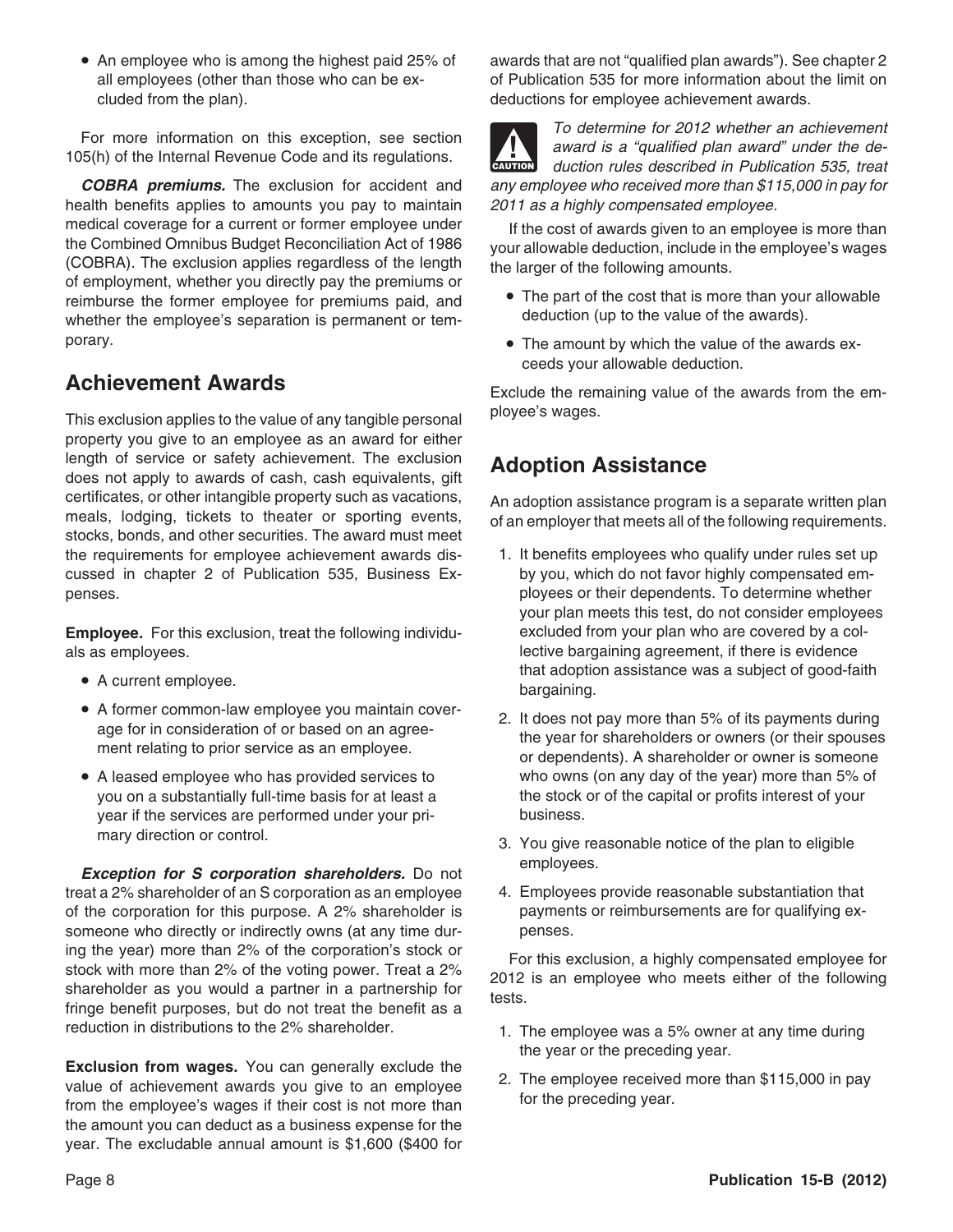You can choose to ignore test (2) if the employee was not • A partner who performs services for a partnership. also in the top 20% of employees when ranked by pay for the preceding year.

You must exclude all payments or reimbursements you De Minimis (Minimal) Benefits make under an adoption assistance program for an employee's qualified adoption expenses from the employee's You can exclude the value of a *de minimis* benefit you<br>wages subject to federal income tax withholding. However, provide to an employee from the employee's wages A wages subject to federal income tax withholding. However, provide to an employee from the employee's wages. A de<br>you cannot exclude these payments from wages subject to minimis benefit is any property or service you provid you cannot exclude these payments from wages subject to minimis benefit is any property or service you provide to an<br>social security, Medicare, and federal unemployment employee that has so little value (taking into accoun social security, Medicare, and federal unemployment employee that has so little value (taking into account how<br>(FUTA) taxes. For more information, see the Instructions frequently vou provide similar benefits to vour employ (FUTA) taxes. For more information, see the Instructions frequently you provide similar benefits to your employees)<br>for Form 8839, Qualified Adoption Expenses.

**Exception for S corporation shareholders.** For this ex-<br>
Examples of de minimis benefits include the following. clusion, do not treat a 2% shareholder of an S corporation • Personal use of an employer-provided cell phone Exercision, to not treat a 2% shareholder of an 5 corporation<br>as an employee of the corporation. A 2% shareholder is<br>someone who directly or indirectly owns (at any time dur-<br>ing the year) more than 2% of the corporation's shareholder as you would a partner in a partnership for • Occasional personal use of a company copying mafringe benefit purposes, including using the benefit as a chine if you sufficiently control its use so that at least reduction in distributions to the 2% shareholder. 85% of its use is for business purposes.

### **Athletic Facilities** value.

on-premises gym or other athletic facility you operate from employee's spouse or de<br>an employee's wages if substantially all use of the facility is not more than \$2,000. an employee's wages if substantially all use of the facility during the calendar year is by your employees, their spouses, and their dependent children. For this purpose, an employee's dependent child is a child or stepchild who  $\bullet$  Occasional position or who if hoth parents are their guests. is the employee's dependent or who, if both parents are deceased, has not attained the age of 25.

**On-premises facility.** The athletic facility must be located •on premises you own or lease. It does not have to be  $ing)$  Benefits, later in this section, for details. located on your business premises. However, the exclusion does not apply to an athletic facility for residential use,<br>**Employee.** For this exclusion, treat any recipient of a de<br>minimis benefit as an employee.

**Employee.** For this exclusion, treat the following individuals as employees. **Dependent Care Assistance**

- A current employee.
- 
- 
- 
- A leased employee who has provided services to mary direction or control. Child and Dependent Care Expenses.

For Form 8839, Qualitied Adoption Expenses.<br>
You must report all qualifying adoption expenses you<br>
paid or reimbursed under your adoption assistance pro-<br>
gram for each employee for the year in box 12 of the<br>
employee's Fo employee's Form W-2. Use code "I" to identify this minimis benefit, except for occasional meal money or amount.

- 
- 
- Holiday gifts, other than cash, with a low fair market
- You can exclude the value of an employee's use of an  $\bullet$  Group-term life insurance payable on the death of an on-premises gym or other athletic facility you operate from employee's spouse or dependent if the face amount
	- Meals. See *Meals*, later in this section, for details.
	- Occasional parties or picnics for employees and
	- Occasional tickets for theater or sporting events.
	- Transportation fare. See Transportation (Commut-

This exclusion applies to household and dependent care<br>A former employee who retired or left on disability. services you directly or indirectly pay for or provide to an • A widow or widower of an individual who died while employee under a dependent care assistance program an employee. that covers only your employees. The services must be for • A widow or widower of a former employee who re-<br>• A widow or widower of a former employee who re-A widow or widower or a former employee who re-<br>the employee to work. These requirements are basically<br>the same as the tests the employee would have to meet to claim the dependent care credit if the employee paid for you on a substantially full-time basis for at least a the services. For more information, see Qualifying Person year if the services are performed under your pri-<br>
Test and Work-Related Expense Test in Publication 503,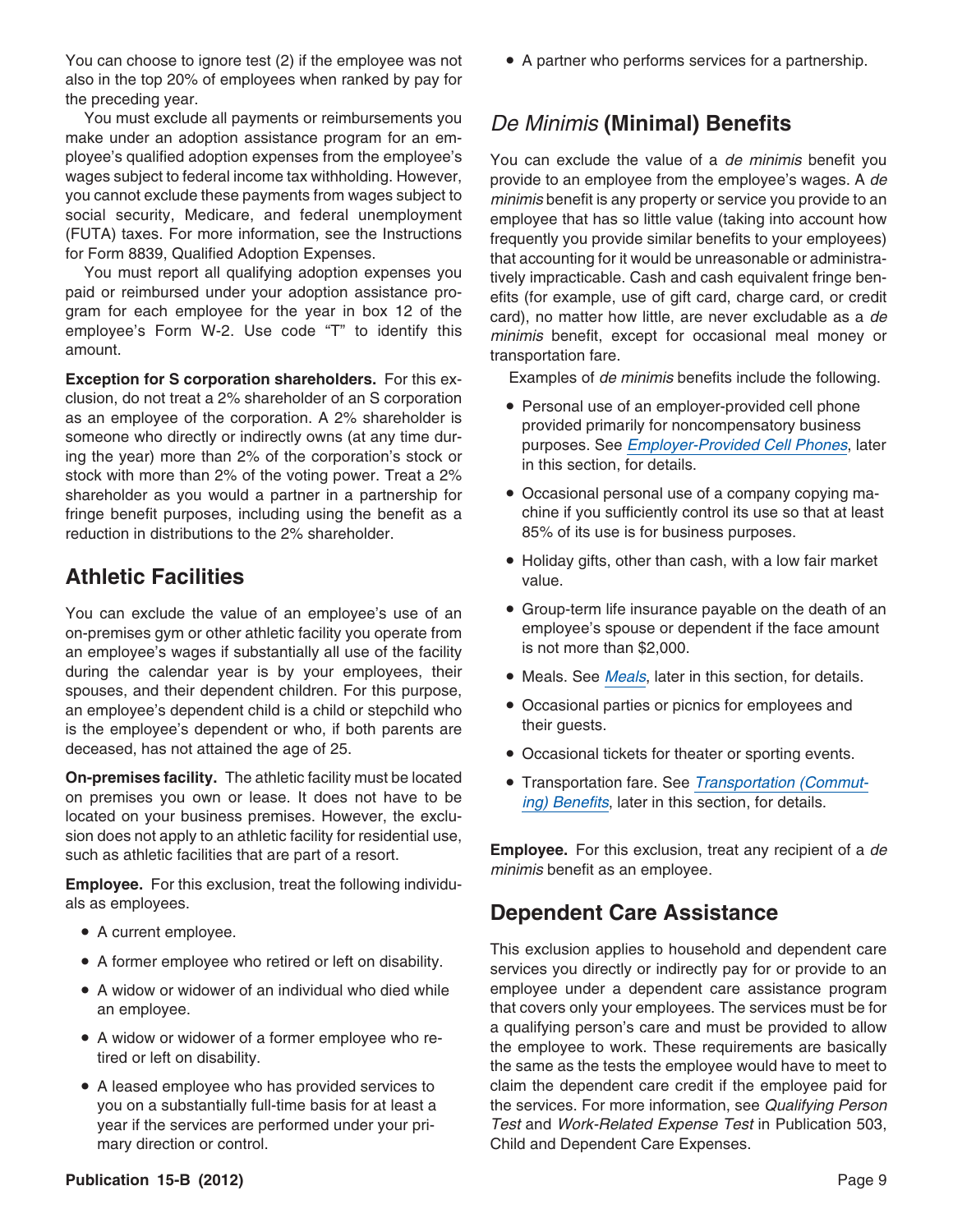**Employee.** For this exclusion, treat the following individu-<br>**Example.** Company A provides a dependent care asals as employees. sistance flexible spending arrangement to its employees

- 
- A leased employee who has provided services to
- 
- 

benefits you provide to an employee under a dependent care assistance program from the employee's wages if you **Educational Assistance** reasonably believe that the employee can exclude the

assistance program each year. This limit is reduced to  $\overline{\text{c}$  courses. \$2,500 for married employees filing separate returns. Educational assistance means amounts you pay or in-

smaller of the earned income of either the employee or penses generally include the cost of books, equipment, employee's spouse. Special rules apply to determine the fees, supplies, and tuition. However, these expenses do earned income of a spouse who is either a student or not not include the cost of a course or other education involvable to care for himself or herself. For more information on ing sports, games, or hobbies, unless the education: the earned income limit, see Publication 503. •

**Exception for highly compensated employees.** You **•** Is required as part of a degree program. cannot exclude dependent care assistance from the wages of a highly compensated employee unless the ben-<br>effits provided under the program do not favor highly com-<br>pensated employees and the program meets the<br>to keep at the end of the course. Nor do they include the requirements described in section 129(d) of the Internal cost of lodging, meals, or transportation. Revenue Code.

- 1. The employee was a 5% owner at any time during The program benefits employees who qualify under
- 

You can choose to ignore test (2) if the employee was not<br>also in the top 20% of employees when ranked by pay for<br>the preceding year.<br> $\frac{1}{2}$  cood-faith bargaining<br> $\frac{1}{2}$  cood-faith bargaining

**Form W-2.** Report the value of all dependent care assis-<br>tance you provide to an employee under a dependent care<br>assistance program in box 10 of the employee's Form W-2.<br>Include any amounts you cannot exclude from the emnontaxable portion of assistance (up to \$5,000) and any • The program does not allow employees to choose to assistance above the amount that is non-taxable to the receive cash or other benefits that must be included employee. **in gross income instead of educational assistance**.

● A current employee. <br>● A current employee. <br>
■ Provides occasional • Provides occasional • Providence of the contract of the contract of the contract of the contract of the contract of the contract of the contract of th on-site dependent care to its employees at no cost. Emily, an employee of company A, had \$4,500 deducted from her you on a substantially full-time basis for at least a pay for the dependent care flexible spending arrangement. year if the services are performed under your pri-<br>In addition, Emily used the on-site dependent care several mary direction or control. The fair market value of the on-site care was \$700. ■ Emily's Form W-2 should report \$5,200 of dependent care<br>• Yourself (if you are a sole proprietor). <br>• assistance in Box 10.(\$4,500 floxible coording arrange assistance in Box 10 (\$4,500 flexible spending arrange-• A partner who performs services for a partnership. ment plus \$700 on-site dependent care.) Boxes 1, 3, and 5 should include \$200 (the amount in excess of the nontaxable assistance), and applicable taxes should be withheld **Exclusion from wages.** You can exclude the value of on that amount.

benefits from gross income.<br>An employee can generally exclude from gross income<br>up to \$5,000 of benefits received under a dependent care<br>up to \$5,000 of benefits received under a dependent care<br>gram. The exclusion also app

However, the exclusion cannot be more than the cur for your employees' education expenses. These ex-

- Has a reasonable relationship to your business, or
- 

For this exclusion, a highly compensated employee for<br>2012 is an employee who meets either of the following<br>tests.<br>The program is a separate written plan that provides<br>tests.

- The year or the preceding year.<br>The year or the preceding year. The program benefits who was the year. The program benefits who was the year. The year. The year. The year. The year. The year. The year. The year of the year 2. The employee received more than \$115,000 in pay sated employees. To determine whether your profor the preceding year. The preceding year and the preceding year.<br>  $\blacksquare$  excluded from your program who are covered by a good-faith bargaining.
	- The program does not provide more than 5% of its
	-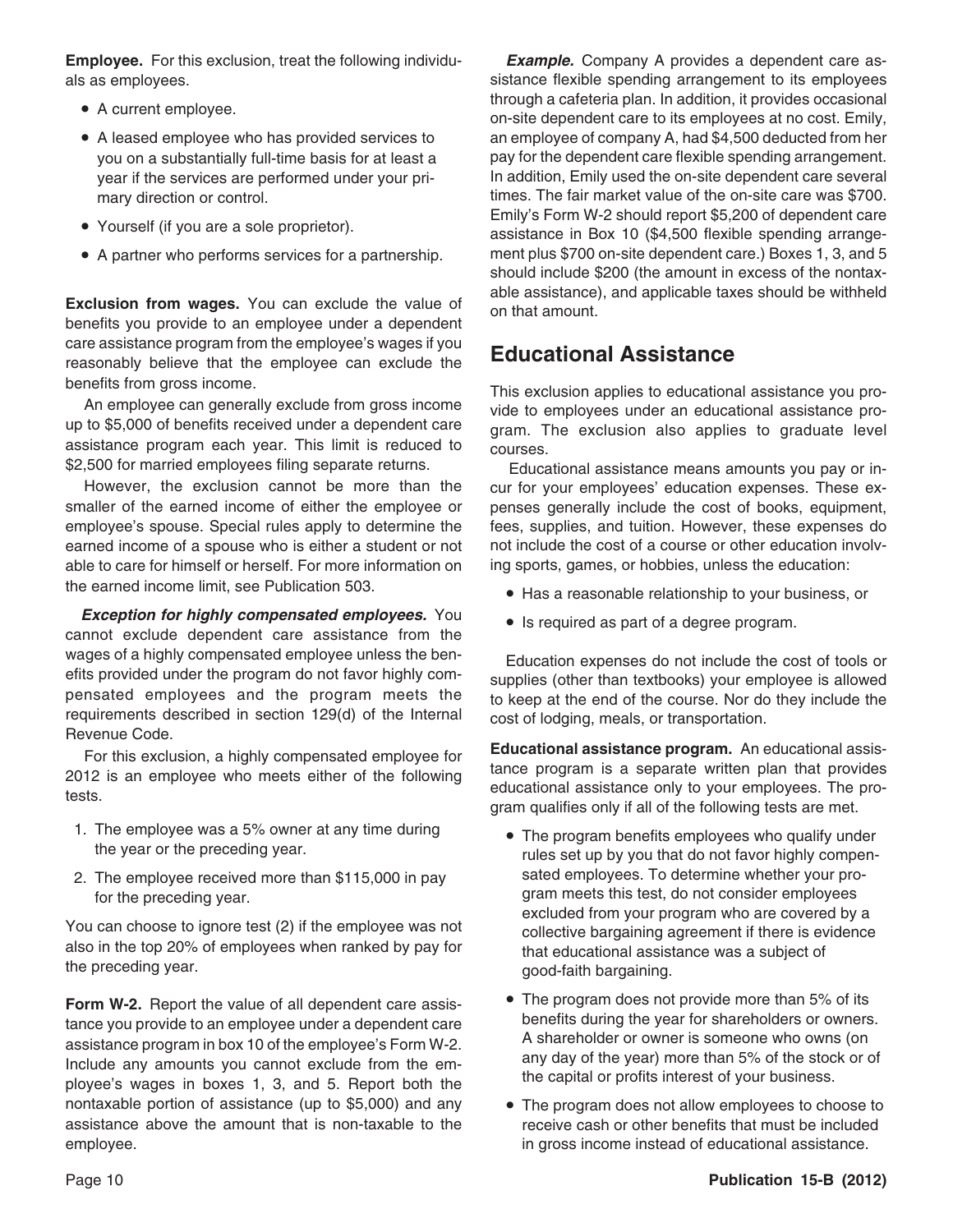• You give reasonable notice of the program to eligible employees. **als as employees**.

Your program can cover former employees if their employ- • A current employee. ment is the reason for the coverage.

For this exclusion, a highly compensated employee for  $\bullet$  A widow or widower of an individual who died while 2012 is an employee who meets either of the following an employee.<br>an employee.

- 1. The employee was a 5% owner at any time during left on disability.<br>the year or the preceding year.
- 

You can choose to ignore test (2) if the employee was not mary direction or control. also in the top 20% of employees when ranked by pay for the preceding year. The preceding year.

**Employee.** For this exclusion, treat the following individu-<br>als as employees.<br>value of an employee discount you provide an employee

- A current employee.
- A former employee who retired, left on disability, or  $\bullet$
- A leased employee who has provided services to  $\qquad \bullet$ A leased employee who has provided services to<br>you on a substantially full-time basis for at least a<br>year if the services are performed under your pri-<br>mary direction or control.
- Yourself (if you are a sole proprietor).
- 

**Exclusion from wages.** You can exclude up to \$5,250 of the discount is available. To figure your gross profit per-<br>educational assistance you provide to an employee under contage subtract the total cost of the property fr

**Assistance over \$5,250.** If you do not have an educa-<br>tional assistance plan, or you provide an employee with<br>assistance exceeding \$5,250, you can exclude the value<br>of these benefits from wages if they are working conditi tion benefit to the extent that if the employee paid for it, the • All of your employees. amount paid would have been deductible as a business or<br>deprociation expanse. See *Morking Condition Bonefite*  $\bullet$  A group of employees defined under a reasonable depreciation expense. See *Working Condition Benefits*,<br>later in this section<br>later in this section

the ordinary course of the line of business in which the employee was a 5% owner at any time during<br>employee performs substantial services. However, it does<br>not apply to discounts on real property or discounts on personal property of a kind commonly held for investment 2. The employee received more than \$115,000 in pay (such as stocks or bonds). The preceding year. The preceding year.

**Employee.** For this exclusion, treat the following individu-

- 
- A former employee who retired or left on disability.
- 
- A widow or widower of an employee who retired or
- A leased employee who has provided services to 2. The employee received more than \$115,000 in pay<br>for the preceding year.<br>you on a substantially full-time basis for at least a<br>year if the services are performed under your pri-
	-

from the employee's wages, up to the following limits.

- A former employee who retired, left on disability, or **Charge in Services**, 20% of the price you was laid off.<br>charge nonemployee customers for the service.
	-

Determine your gross profit percentage in the line of • A partner who performs services for a partnership. business based on all property you offer to customers (including employee customers) and your experience during the tax year immediately before the tax year in which equicational assistance you provide to an employee under<br>an educational assistance program from the employee's<br>wages each year.<br>total sales price of the property and divide the result by the<br>total sales price of the proper

- 
- compensated employees.

**Employee Discounts Employee Discounts** For this exclusion, a highly compensated employee for This exclusion applies to a price reduction you give an 2012 is an employee who meets either of the following employee on property or services you offer to customers in tests.

- 
-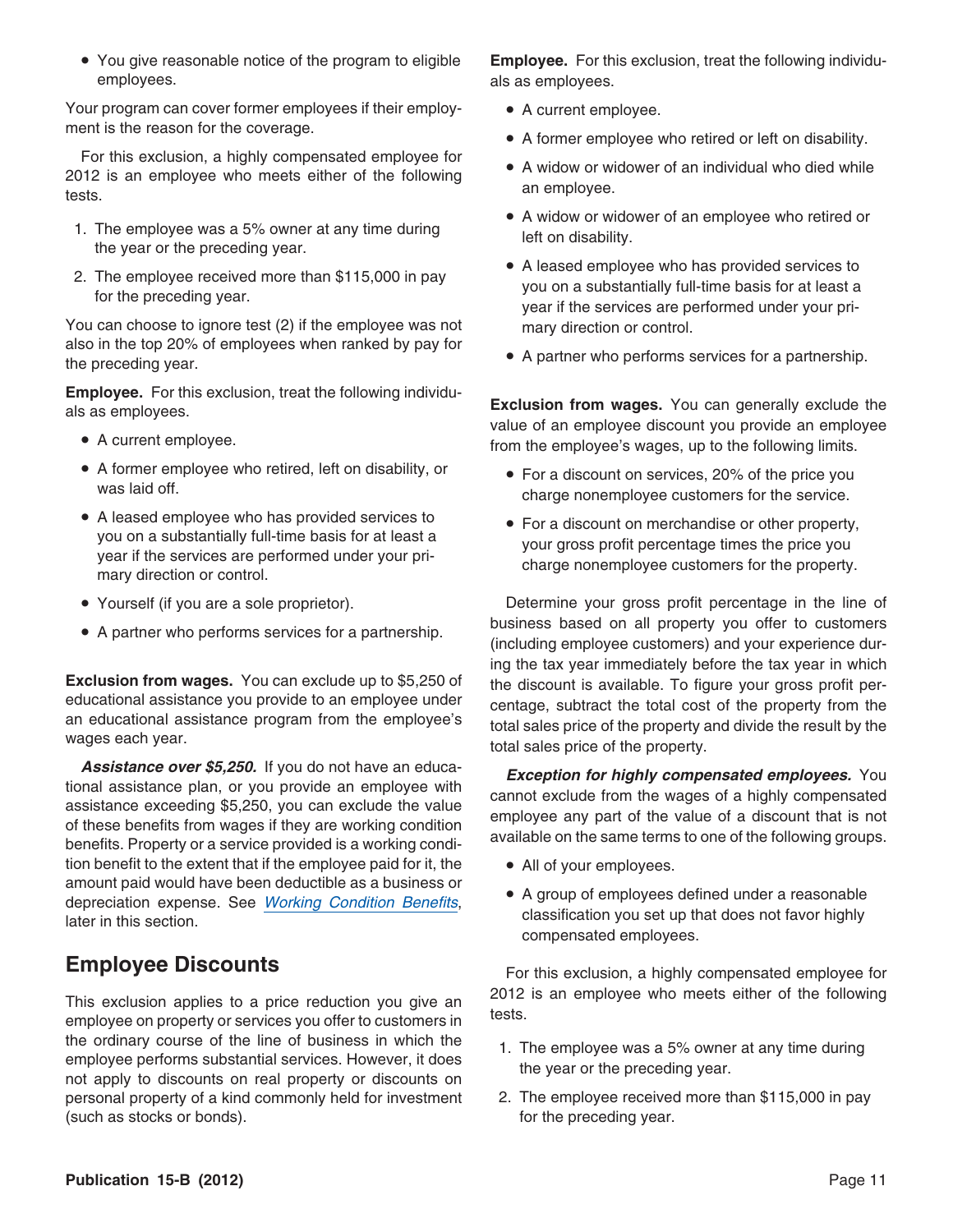You can choose to ignore test (2) if the employee was not For more information about employee stock options, also in the top 20% of employees when ranked by pay for see sections 421, 422, and 423 of the Internal Revenue the preceding year. Code and their related regulations.

There are three kinds of stock options—incentive stock The value of an employer-provided cell phone, provided options, employee stock purchase plan options, and non- primarily for noncompensatory business reasons, is ex-

Wages for social security, Medicare, and federal unem-<br>ployment taxes (FUTA) do not include remuneration result-<br>cell phone, provided primarily for noncompensatory busiployment taxes (FUTA) do not include remuneration result-<br>ing from the exercise, after October 22, 2004, of an pessipeasons is excludable from an employee's income as ing from the exercise, after October 22, 2004, of an ness reasons, is excludable from an employee's income as<br>incentive stock option or under an employee stock a de minimis fringe benefit. For the rules relating to these incentive stock option or under an employee stock a de minimis fringe benefit. For the rules relating to these<br>purchase plan option, or from any disposition of stock types of benefits, see De Minimis (Minimal) Benefits, ea acquired by exercising such an option. The IRS will not lier in this section, and Working Condition Benefits, later in apply these taxes to an exercise before October 23, 2004, this section. of an incentive stock option or an employee stock

stock purchase plan option, or on income equal to the • Need to contact the employee at all times for discount portion of stock acquired by the exercise, after work-related emergencies, October 22, 2004, of an employee stock purchase plan<br>option resulting from any disposition of the stock. The IRS<br>will not apply federal income tax withholding upon the<br>disposition of stock acquired by the exercise, before ber 23, 2004, of an incentive stock option or an employee • Need to speak with clients located in other time stock purchase plan option. However, the employer must zones at times outside the employee's normal workreport as income in box 1 of Form W-2, (a) the discount day. portion of stock acquired by the exercise of an employee stock purchase plan option upon disposition of the stock, *Cell phones provided to promote goodwill, boost* and (b) the spread (between the exercise price and the fair *morale, or attract prospective employees*. You cannot market value of the stock at the time of exercise) upon a exclude from an employee's wages the value of a cell<br>disqualifying disposition of stock acquired by the exercise phone provided to promote good will of an employee disqualifying disposition of stock acquired by the exercise phone provided to promote good will of an employee, to<br>of an incentive stock option or an employee stock attract a prospective employee, or as a means of providin of an incentive stock option or an employee stock attract a prospective employee, or as a means of providing<br>additional compensation to an employee

An employer must report the excess of the fair market value of stock received upon exercise of a nonstatutory **Additional information.** For additional information on the stock option over the amount paid for the stock option on tax treatment of employer-provided cell phones, see No-Form W-2 in boxes 1, 3 (up to the social security wage tice 2011-72, 2011-38 I.RB. 407, available at base), 5, and in box 12 using the code "V." See Regula-<br>tions section 1.83-7.

An employee who transfers his or her interest in non-<br>statutory stock options to the employee's former spouse<br>**Group-Term Life Insurance Coverage** incident to a divorce is not required to include an amount in<br>gross income upon the transfer. The former spouse, rather<br>than the employee, is required to include an amount in<br>than the employee, is required to include an am gross income when the former spouse exercises the stock  $\bullet$  It provides a general death benefit that is not inoptions. See Revenue Ruling 2002-22 and Revenue Rul- cluded in income. ing 2004-60 for details. You can find Revenue Ruling • You provide it to a group of employees. See The 2002-22 on page 849 of Internal Revenue Bulletin 2002-19<br>at www.irs.gov/pub/irs-irbs/irb02-19.pdf. See Revenue 10-employee rule, later. Ruling 2004-60, 2004-24 I.R.B. 1051, available at • • It provides an amount of insurance to each emwww.irs.gov/irb/2004-24\_IRB/ar13.html. ployee based on a formula that prevents individual

### **Employee Stock Options Employer-Provided Cell Phones**

statutory (nonqualified) stock options. The statutory cludable from an employee's income as a working condi-

purchase plan option or to a disposition of stock acquired<br>by such exercise.<br>Additionally, federal income tax withholding is not re-<br>quired on the income resulting from a disqualifying disposi-<br>tion of stock acquired by th

- 
- 
- 

additional compensation to an employee.

- 
- 
-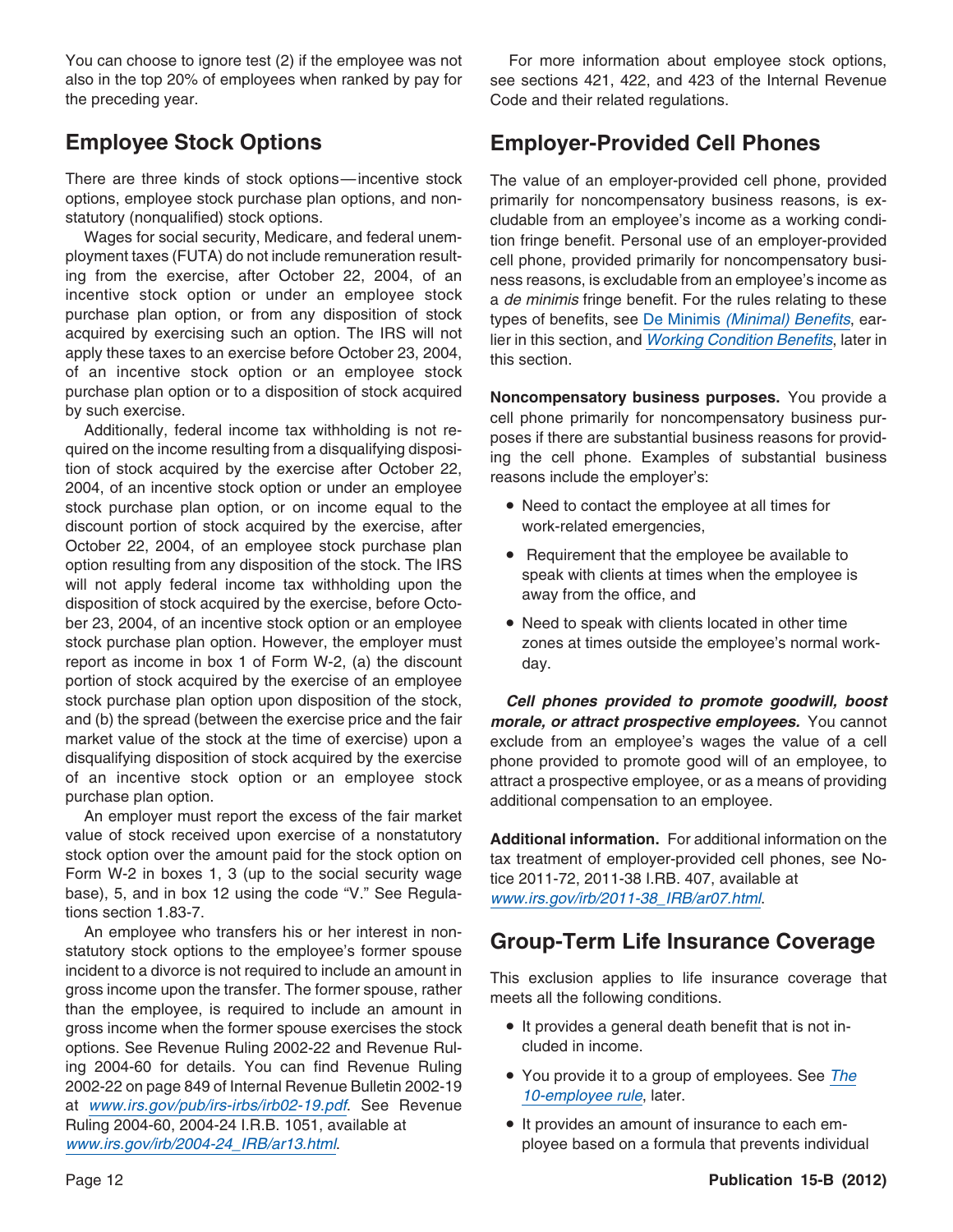selection. This formula must use factors such as the For this rule, count employees who choose not to re-

Group-term life insurance does not include the following *Exceptions*. Even if you do not meet the 10-employee<br>insurance.

- Insurance that does not provide general death bene- group-term life insurance.
- Life insurance on the life of your employee's spouse  $1.$  If evidence that the employee is insurable is rethe cost of this insurance from the employee's pleted by the employee) that does not require a wages as a *de minimis* benefit. See De Minimis physical.<br>(*Minimal*) Benefits, earlier in this section.
- Insurance provided under a policy that provides a beyond 1 policy year, such as paid-up or cash sur-<br>render value), unless certain requirements are met.

**Employee.** For this exclusion, treat the following individu-section 1.79-1 for details. als as employees. Under the second exception, you do not have to meet

- 
- 2. A full-time life insurance agent who is a current statu- You provide the insurance under a common plan tory employee. covering your employees and the employees of at
- least one other employer who is not related to you. 3. An individual who was formerly your employee under (1) or (2). **• The insurance is restricted to, but mandatory for, all**
- tion and control. Evidence of whether an employee is insurable does

**Exception for S corporation shareholders.** Do not the amount of insurance that employee gets. treat a 2% shareholder of an S corporation as an employee of the corporation for this purpose. A 2% shareholder is To apply either exception, do not consider employees someone who directly or indirectly owns (at any time dur-<br>who were denied insurance for any of the following reaing the year) more than 2% of the corporation's stock or sons. stock with more than 2% of the voting power. Treat a 2% • They were 65 or older. shareholder as you would a partner in a partnership for fringe benefit purposes, but do not treat the benefit as a • They customarily work 20 hours or less a week or 5 reduction in distributions to the 2% shareholder. months or less in a calendar year.

group-term life insurance unless you provide it to at least given in the policy. This waiting period cannot be 10 full-time employees at some time during the year. more than 6 months.

employee's age, years of service, pay, or position. ceive the insurance unless, to receive it, they must contrib-● You provide it under a policy you directly or indirectly ute to the cost of benefits other than the group-term life insurance. For example, count an employee who could • You provide it under a policy you directly or indirectly<br>
carry. Even if you do not pay any of the policy's cost,<br>
you are considered to carry it if you arrange for<br>
you are considered to carry it if you arrange for<br>
pr

rule, two exceptions allow you to treat insurance as

fits, such as travel insurance or a policy providing Under the first exception, you do not have to meet the only accidental death benefits. 10-employee rule if all the following conditions are met.

- or dependent. However, you may be able to exclude quired, it is limited to a medical questionnaire (com-
- 2. You provide the insurance to all your full-time em-Insurance provided under a policy that provides a ployees or, if the insurer requires the evidence men-<br>permanent benefit (an economic value that extends find a provide in (1) to all full-time employees who provide tioned in (1), to all full-time employees who provide
- render value), unless certain requirements are met. 3. You figure the coverage based on either a uniform See Regulations section 1.79-1 for details. that meet certain requirements. See Regulations

1. A current common-law employee. The 10-employee rule if all the following conditions are met.

- 
- 4. A leased employee who has provided services to you your employees who belong to, or are represented<br>on a substantially full-time basis for at least a year if<br>the services are performed under your primary direc-<br>substant
	- not affect an employee's eligibility for insurance or

- 
- 
- **The 10-employee rule.** Generally, life insurance is not They have not been employed for the waiting period

### **Publication 15-B (2012)** Page 13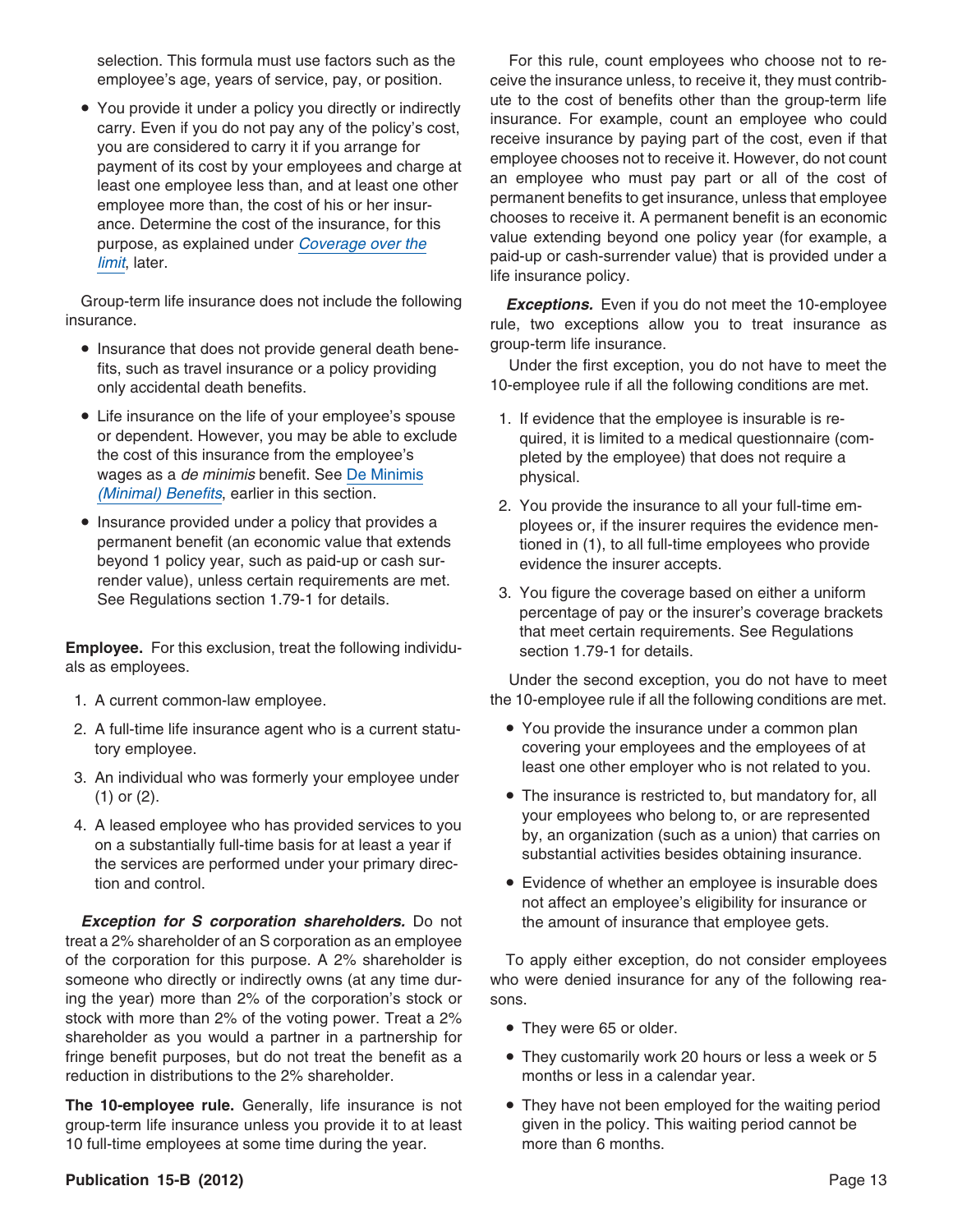**Exclusion from wages.** You can generally exclude the entire cost of the dependent coverage must be included in cost of up to \$50,000 of group-term life insurance from the income unless the amount over \$2,000 is purchased with wages of an insured employee. You can exclude the same employee contributions on an after-tax basis. The cost of amount from the employee's wages when figuring social the insurance is determined by using Table 2-2 above. security and Medicare taxes. In addition, you do not have<br>to withhold federal income tax or pay FUTA tax on any<br>group-term life insurance you provide to an employee.<br>es) after his or her termination, the employee share of

employee's wages the cost of group-term life insurance age is paid by the former employee with his or her tax beyond \$50,000 worth of coverage, reduced by the return and is not collected by the employer. You are not amount the employee paid toward the insurance. Report it required to collect those taxes. Use the table above to as wages in boxes 1, 3, and 5 of the employee's Form W-2. determine the amount of social security and Medicare Also, show it in box 12 with code "C." The amount is taxes owed by the former employee for coverage provided subject to social security and Medicare taxes, and you after separation from service. Report those uncollected

Figure the monthly cost of the insurance to include in the "M" and "N." See the Instructions for Form 941. employee's wages by multiplying the number of thousands of dollars of all insurance coverage over \$50,000 (figured<br>to the nearest \$100) by the cost shown in the following<br>table. For all coverage provided within the calendar year, participation or benefits you must include the e table. For all coverage provided within the calendar year, participation or benefits, you must include the entire cost of use the employee's age on the last day of the employee's the insurance in your key employees' wages. use the employee's age on the last day of the employee's the insurance in your key employees' wages. This excep-<br>tax year. You must prorate the cost from the table if less tion generally does not apply to church plans. Whe tax year. You must prorate the cost from the table if less tion generally does not apply to church plans. When figur-<br>than a full month of coverage is involved.

| Age | Cost  | not  |
|-----|-------|------|
|     | \$.05 | the  |
|     | .06   |      |
|     | .08   | em   |
|     | .09   |      |
|     | .10   | of t |
|     | .15   |      |
|     | .23   |      |
|     | -43   |      |
|     | .66   |      |
|     | 1.27  |      |
|     | 2.06  |      |
|     |       |      |

You figure the total cost to include in the employee's<br>wages by multiplying the monthly cost by the number of full<br>months' coverage at that cost.<br>months' coverage at that cost.<br>individuals. See section 416(i) of the Intern

Code for more information. *Example.* Tom's employer provides him with group-term life insurance coverage of \$200,000. Tom is 45 the officer having annual pay of more than \$165,000.<br>
years old, is not a key employee, and pays \$100 per year<br>
toward the cost of the insurance. Tom's employer mus coverage is reduced by \$50,000. The yearly cost of a. A 5% owner of your business.<br>\$150,000 of coverage is \$270 (\$.15 x 150 x 12), and is reduced by the \$100 Tom pays for the insurance. The b. A 1% owner of your business whose annual pay employer includes \$170 in boxes 1, 3, and 5 of Tom's Form was more than \$150,000. W-2. The employer also enters \$170 in box 12 with code "C." A former employee who was a key employee upon

**Coverage for dependents.** Group-term life insurance<br>coverage paid by the employer for the spouse or dependents of an employee may be excludable from income as a<br>de minimis fringe benefit if the face amount is not more<br>den than \$2,000. If the face amount is greater than \$2,000, the • It benefits at least 70% of your employees.

**Coverage over the limit.** You must include in your social security and Medicare taxes on that period of covermay, at your option, withhold federal income tax.<br>Figure the monthly cost of the insurance to include in the "M" and "N." See the Instructions for Forms W-2 and W-3

ing social security and Medicare taxes, you must also **Table 2-2. Cost Per \$1,000 of Protection For 1 Month** include the entire cost in the employees' wages. Include the cost in boxes 1, 3, and 5 of Form W-2. However, you do not have to withhold federal income tax or pay FUTA tax on<br>the cost of any group-term life insurance you provide to an<br>employee.

> For this purpose, the cost of the insurance is the greater of the following amounts.

- The premiums you pay for the employee's insurance. See Regulations section 1.79-4T(Q&A 6) for<br>more information.
- The cost you figure using Table 2-2.

- 
- -
	-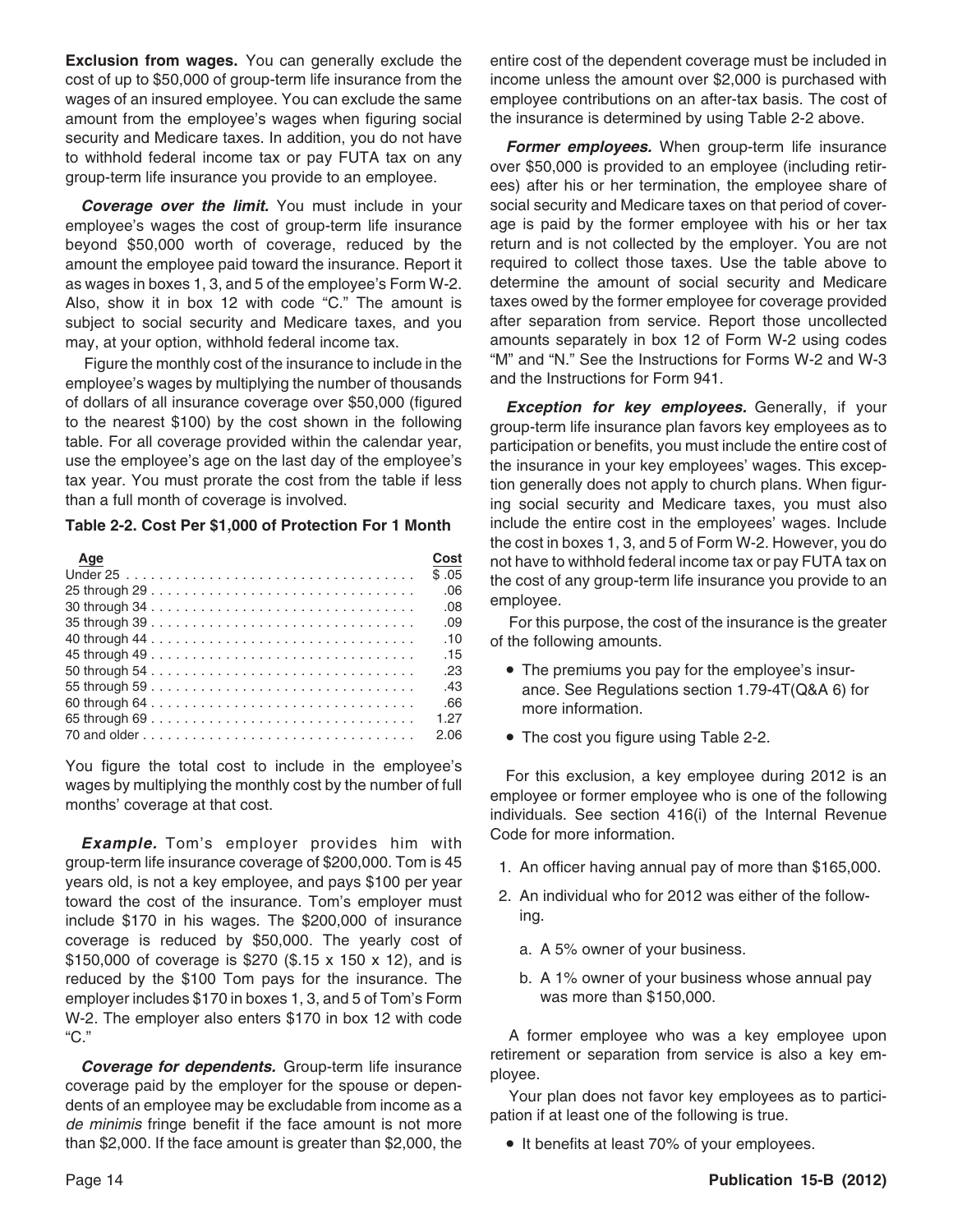- At least 85% of the participating employees are not
- 

who: who: who: There are no income limits that restrict an individual's

- 
- Are part-time or seasonal, example and the contribution.
- Are nonresident aliens who receive no U.S. source
- Are not included in the plan but are in a unit of

plan does not favor key employees just because the **Employer contributions.** Up to specified dollar limits, amount of insurance you provide to your employees is cash contributions to the HSA of a qualified individual<br>(determined monthly) are exempt from federal income tax

**S corporation shareholders.** Because you cannot withholding, social security tax, Medicare tax, and FUTA treat a 2% shareholder of an S corporation as an employee for this exclusion, you must include the cost of all cove

# **Health Savings Accounts**<br>**Nondiscrimination rules.** Your contribution amount to

qualified individual who is generally your employee or who have comparable coverage during the same period.<br>former employee, Any contributions that you make to an Otherwise, there will be an excise tax equal to 35% of the former employee. Any contributions that you make to an Utherwise, there will be an excise tax equal to 35<br>HSA became the employee's property and cannot be with. amount you contributed to all employees' HSAs. HSA become the employee's property and cannot be with-<br>drawn by you, Contributions to the account are used to nay. For guidance on employer comparable contributions to drawn by you. Contributions to the account are used to pay<br>current or future medical expenses of the account owner,<br>his or her spouse, and any qualified dependent. The medi-<br>cal expenses must not be reimbursable by insuran mation about HSAs, visit the Department of Treasury's *Exception.* The Tax Relief and Health Care Act of 2006 website at www.treas.gov/offices/public-affairs/hsa. allows employers to make larger HSA contributions for a

Eligibility. A qualified individual must be covered by a key employees. High Deductible Health Plan (HDHP) and not be covered • It benefits employees who qualify under a set of by other health insurance except for permitted insurance • It benefits employees who qualify under a set of It benefits employees who qualify under a set of listed under section 223(c)(3) or insurance for accidents, rules you set up that do not favor key employees.<br>disability, dental care, vision care, or long-term care. For Your plan meets this participation test if it is part of a<br>cafeteria plan (discussed in section 1) and it meets the<br>participation test for those plans.<br>When applying this test, do not consider employees early \$1,200 for fa

• Have not completed 3 years of service, eligibility to contribute to an HSA nor is there a requirement that the account owner have earned income to make a

Are nonresident aliens who receive no U.S. source<br>**Exceptions.** An individual is not a qualified individual if he<br>or she can be claimed as a dependent on another person's tax return. Also, an employee's participation in a health employees covered by a collective bargaining agree-<br>
flexible spending arrangement (FSA) or health reimbursement, if the benefits provided under the plan were ment arrangement (HRA) generally disqualifies the individ-<br>the subject of good-faith bargaining between you ual (and employer) from making contributions to his or her the subject of good-faith bargaining between you bual (and employer) from making contributions to his or her<br>and employee representatives.<br>an HSA if he or she is participating in only a lim-Your plan does not favor key employees as to benefits if the d-purpose FSA or HRA or a post-deductible FSA. For all benefits available to participating key employees are more information, see Other employee health plans in

(determined monthly) are exempt from federal income tax.

care Part A or Part B.

A Health Savings Account (HSA) is an account owned by a an employee's HSA must be comparable for all employees<br>qualified individual who is generally your employee or who have comparable coverage during the same period.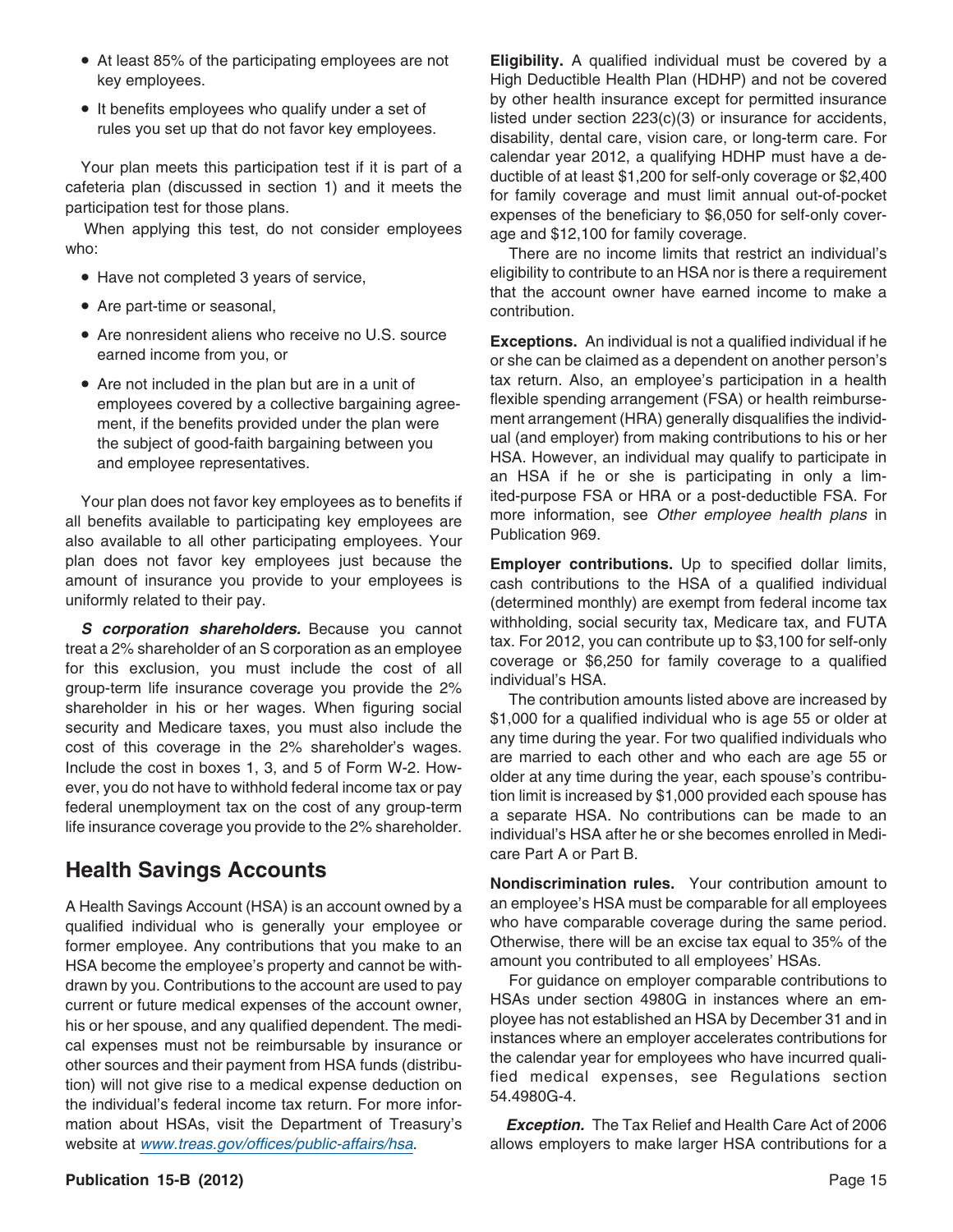nonhighly compensated employee than for a highly com- camp located in a foreign country, see section 119(c) of the pensated employee. A highly compensated employee for Internal Revenue Code and its regulations. 2012 is an employee who meets either of the following tests. **For your convenience.** Whether or not you furnish lodg-

- 
- 

You can choose to ignore test (2) if the employee was not<br>as pay. However, a written statement that the lodging is<br>the preceding year.<br>the preceding year.

**Reporting requirements.** You must report your contribu-<br>tions to an employee's HSA in box 12 of Form W-2 using<br>lespital to properly perform the duties of her employment.

ing tests.

- It is furnished on your business premises. **Meals**
- It is furnished for your convenience.
- The employee must accept it as a condition of employment.

Different tests may apply to lodging furnished by educa- De Minimis **Meals** tional institutions. See section 119(d) of the Internal Revenue Code for details. You can exclude any occasional meal or meal money you

work. For special rules that apply to lodging furnished in a **•** Coffee, doughnuts, or soft drinks.

1. The employee was a 5% owner at any time during<br>the facts and circumstances. You furnish the lodging to<br>your employee for your convenience if you do this for a<br>your employee for your convenience if you do this for a 2. The employee received more than \$115,000 in pay substantial business reason other than to provide the emfor the preceding year.<br>ployee with additional pay. This is true even if a law or an<br>employment contract provides that the lodging is furnished

**Partnerships and S corporations.** Partners and 2%<br>
shareholders of an S corporation are not eligible for salary<br>
reduction (pre-tax) contributions to an HSA. Employer con-<br>
tributions to the HSA of a bona fide partner or

**Cafeteria plans.** You may contribute to an employee's<br>
HSA using a cafeteria plan and your contributions are not<br>
subject to the statutory comparability rules. However, cafe-<br>
subject to the statutory comparability rules.

teria plan nondiscrimination rules still apply. For example,<br>contributions under a cafeteria plan to employee HSAs<br>cannot be greater for higher-paid employees than they are<br>for lower-paid employees. Contributions that favo

code "W." The trustee or custodian of the HSA, generally a<br>bank or insurance company, reports distributions from the<br>HSA using Form 1099-SA, Distributions from an HSA,<br>Archer MSA, or Medicare Advantage MSA.<br>Archer MSA, or more than 2% of the corporation's stock or stock with more **Lodging on Your Business Premises** than 2% of the voting power. Treat a 2% shareholder as You can exclude the value of lodging you furnish to an<br>employee from the employee's wages if it meets the follow-<br>distributions to the 2% shareholder.

This section discusses the exclusion rules that apply to de minimis meals and meals on your business premises.

The exclusion does not apply if you allow your employee<br>to choose to receive additional pay instead of lodging.<br>to choose to receive additional pay instead of lodging.<br>ees) that accounting for it would be unreasonable or a **On your business premises.** For this exclusion, your ministratively impracticable. The exclusion applies, for business premises is generally your employee's place of example, to the following items.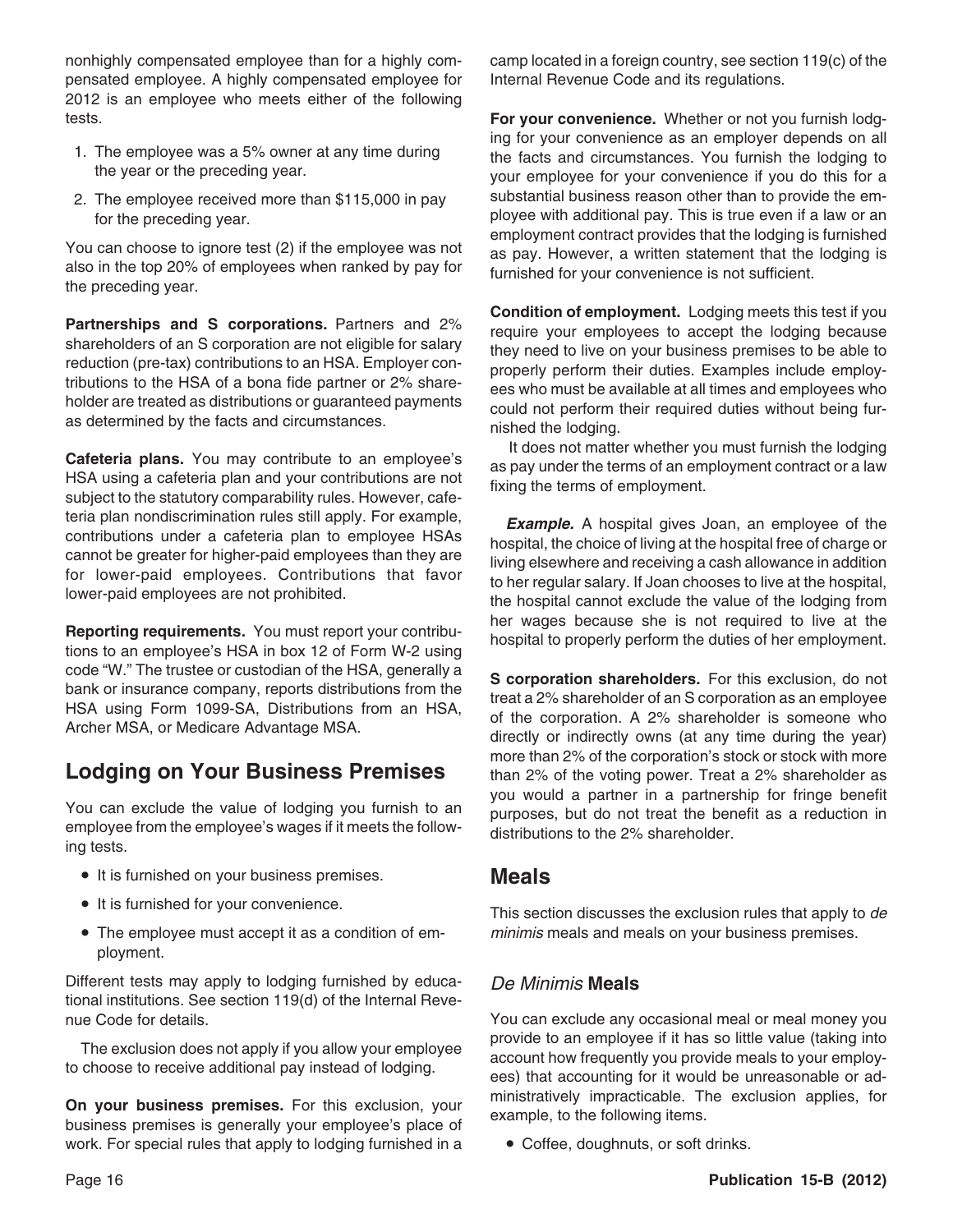- Occasional meals or meal money provided to enable 1. The employee was a 5% owner at any time during an employee to work overtime. However, the exclu- the year or the preceding year.
- Occasional parties or picnics for employees and

the preceding year. This exclusion also applies to meals you provide at an employer-operated eating facility for employees if the annual revenue from the facility equals or exceeds the direct **Meals on Your Business Premises** costs of the facility. For this purpose, your revenue from<br>providing a meal is considered equal to the facility's direct<br>operating costs to provide that meal if its value can be<br>excluded from an employee's wages as explain Meals on Your Business Premises, later. • • They are furnished on your business premises.



If food or beverages you furnish to employees • They are furnished for your convenience. qualify as a de minimis benefit, you can deduct

is discussed in chapter 2 of Publication 535.

**Employer-operated eating facility for employees.** An **For your convenience.** Whether you furnish meals for employer-operated eating facility for employees is an eat-<br>ing facility that meets all the following conditions. a

- You own or lease the facility.
- 
- The facility is on or near your business premises. For your convenience is not sufficient.
- 

**Exclusion from wages.** You can generally exclude the<br>value of *de minimis* meals you provide to an employee<br>from the employee's wages

cannot exclude from the wages of a highly compensated furnished for your convenience. For example, if a waitress<br>For the value of a meal provided at an em-<br>exports through the preakfast and lunch periods you can employee the value of a meal provided at an em-<br>ployer-operated eating facility that is not available on the exclude from her wages the value of the breakfast and ployer-operated eating facility that is not available on the exclude from her wages the value of the breakfast and

- works. All of your employees.
- A group of employees defined under a reasonable

2012 is an employee who meets either of the following have her lunch on the premises. Since Carol is a food tests. service employee and works during the normal breakfast

- 
- sion does not apply to meal money figured on the 2. The employee received more than \$115,000 in pay basis of hours worked.

Occasional parties or picnics for employees and You can choose to ignore test (2) if the employee was not their guests.<br>also in the top 20% of employees when ranked by pay for

- 
- 

their full cost. The 50% limit on deductions for the This exclusion does not apply if you allow your employee cost of meals does not apply. The deduction limit on meals to choose to receive additional pay instead of meals.

**Employee.** For this exclusion, treat any recipient of a de **On your business premises.** Generally, for this exclu-Employee: Terms excludion, the any recipient of a depth of the employee's place of work is your business prem-<br>ises.

ployee for your convenience if you do this for a substantial • You operate the facility. You are considered to oper-<br>additional pay. This is true even if a law or an employment ate the eating facility if you have a contract with<br>contract provides that the meals are furnished as pay.<br>However, a written statement that the meals are furnished

• You provide meals (food, drinks, and related serv- *Meals excluded for all employees if excluded for* ices) at the facility during, or immediately before or *more than half.* If more than half of your employees who after, the employee's workday. are furnished meals on your business premises are furnished the meals for your convenience, you can treat all

from the employee's wages.<br> **Exception for highly compensated employees.** You<br> **Exception for highly compensated employees.** You<br>
cannot exclude from the wages of a highly compensated<br>
cannot exclude from the wages of a hi lunch you furnish in your restaurant for each day she

**Example.** You operate a restaurant business. You furclassification you set up that does not favor highly nish your employee, Carol, who is a waitress working 7 compensated employees. The same state of the 4 p.m., two meals during each workday. You encourage but do not require Carol to have her breakfast For this exclusion, a highly compensated employee for on the business premises before starting work. She must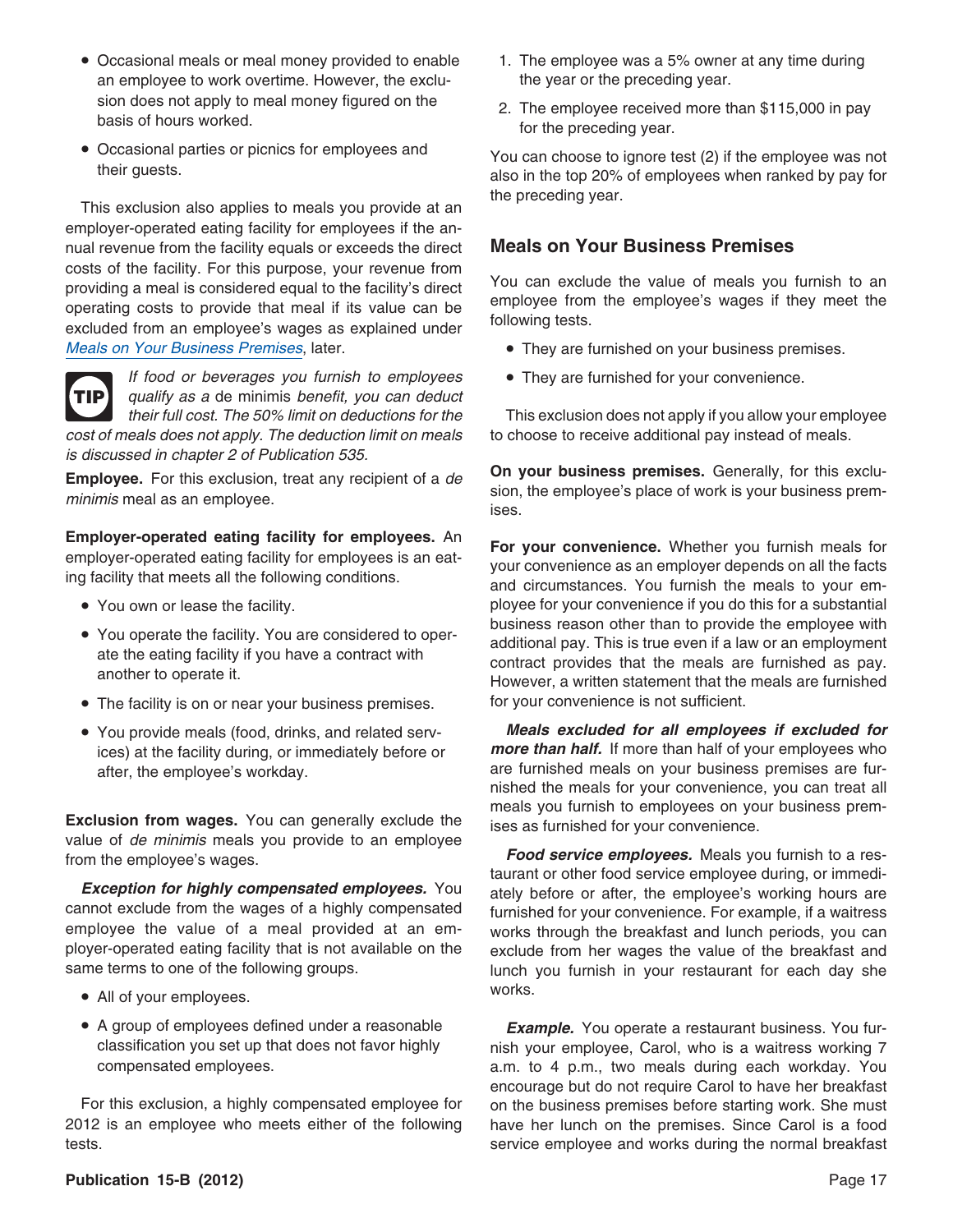value of her breakfast and lunch. working hours.

If you also allow Carol to have meals on your business<br>premises without charge on her days off, you cannot ex-<br>clude the value of those meals from her wages.<br>https://without.clude the value of those meals from her wages.<br>h

furnish during working hours so an employee will be avail-<br>able for emergency calls during the meal period are fur-<br>their value as discussed under De Minimis Meals, earlier. nished for your convenience. You must be able to show *Meals furnished on nonworkdays or with lodging.*

charge during their working hours. The hospital must have Business Premises, earlier in this section. 120 of its employees available for emergencies. Each of<br>these 120 employees is, at times, called upon to perform<br>services during the meal period. Although the hospital<br>does not require these employees to remain on the prem Since the hospital furnishes meals on its premises to its **S corporation shareholder-employee.** For this excluenty employees so that more than half of them are available for sign do not treat a 2% shareholder of an S corpo employees so that more than half of them are available for sion, do not treat a 2% shareholder of an S corporation as<br>Examployees and S corporation as emergency calls are the solution of the corporation. A 2% shareholder i emergency calls during meal periods, the hospital can an employee of the corporation. A 2% shareholder is exclude the value of these meals from the wages of all of someone who directly or indirectly owns (at any time durits employees. ing the year) more than 2% of the corporation's stock or

hours are furnished for your convenience if the nature of<br>your business restricts an employee to a short meal period<br>(such as 30 or 45 minutes) and the employee cannot be<br>firm the distributions to the 2% shareholder. expected to eat elsewhere in such a short time. For example, meals can qualify for this treatment if your peak **Moving Expense Reimbursements** work-load occurs during the normal lunch hour. However,<br>they do not qualify if the reason for the short meal period is<br>to allow the employee to leave earlier in the day.<br>kind) as payment for, or reimbursement of, moving ex

to 5 p.m. The bank furnishes his lunch without charge in a<br>cafeteria the bank maintains on its premises. The bank<br>furnishes these meals to Frank to limit his lunch period to<br>30 minutes, since the bank's peak workload occur

**Proper meals not otherwise available.** Meals you fur-<br>**Deductible moving expenses.** Deductible moving ex-<br>nish during working hours are furnished for your conve-<br>penses include only the reasonable expenses of: nience if the employee could not otherwise eat proper • Moving household goods and personal effects from meals within a reasonable period of time. For example, the former home to the new home, and meals can qualify for this treatment if there are insufficient eating facilities near the place of employment.

*Meals after work hours.* Meals you furnish to an employee immediately after working hours are furnished for Deductible moving expenses do not include any exyour convenience if you would have furnished them during penses for meals and must meet both the distance test and working hours for a substantial nonpay business reason the time test. The distance test is met if the new job

and lunch periods, you can exclude from her wages the but, because of the work duties, they were not eaten during

*Employees available for emergency calls.* Meals you prospective employees are not considered furnished for rish during working hours so an employee will be avail-

these emergency calls have occurred or can reasonably You generally cannot exclude from an employee's wages be expected to occur. the value of meals you furnish on a day when the employee is not working. However, you can exclude these meals if **Example.** A hospital maintains a cafeteria on its prem-<br>they are furnished with lodging that is excluded from the ises where all of its 230 employees may get meals at no employee's wages as discussed under Lodging on Your

someone who directly or indirectly owns (at any time dur-**Short meal periods.** Meals you furnish during working stock with more than 2% of the voting power. Treat a 2% shareholder as you would a partner in a partnership for

**Example.** Frank is a bank teller who works from 9 a.m. penses. You must make the reimbursement under rules **Example.** Frank is a bank teller who works from 9 a.m. similar to those described in chapter 11 of Publication 53

- 
- Traveling (including lodging) from the former home to the new home.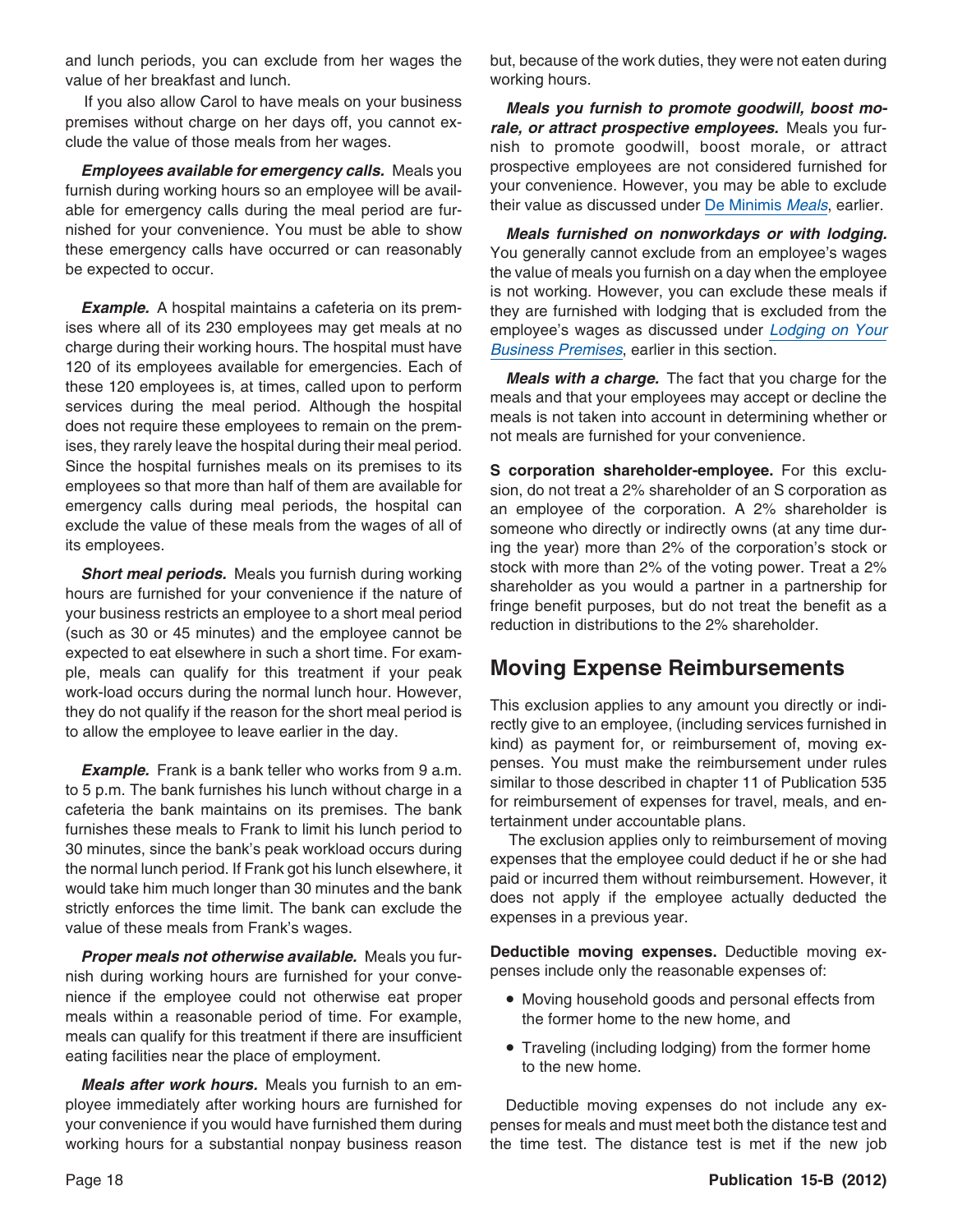location is at least 50 miles farther from the employee's old **Reciprocal agreements.** A no-additional-cost service home than the old job location was. The time test is met if provided to your employee by an unrelated employer may the employee works at least 39 weeks during the first 12 qualify as a no-additional-cost service if all the following months after arriving in the general area of the new job tests are met. location.

in which the service is provided. **Employee.** For this exclusion, treat the following individuals as employees. • The service have a service have a service have a service have a service have a service have a

- 
- A leased employee who has provided services to substantial services in the same line of business, year if the services are performed under your pri-<br>
other employer. mary direction or control. •

**Exception for S corporation shareholders.** Do not **because of the written agreement** treat a 2% shareholder of an S corporation as an employee treat a 2% shareholder of an S corporation as an employee of the corporation for this purpose. A 2% shareholder is someone who directly or indirectly owns (at any time dur- **Employee.** For this exclusion, treat the following individuing the year) more than 2% of the corporation's stock or als as employees. stock with more than 2% of the voting power. Treat a 2% <br>shareholder as you would a partner in a partnership for 1. A current employee. fringe benefit purposes, but do not treat the benefit as a 2. A former employee who retired or left on disability. reduction in distributions to the 2% shareholder.

**Exclusion from wages.** Generally, you can exclude qual- an employee. ifying moving expense reimbursement you provide to an 4. A widow or widower of a former employee who reemployee from the employee's wages. If you paid the tired or left on disability.<br>reimbursement directly to the employee, report the amount reimbursement directly to the employee, report the amount<br>in box 12 of Form W-2 with the code "P." Do not report 5. A leased employee who has provided services to you<br>payments to a third party for the employee's moving ex-

### **No-Additional-Cost Services**<br>Treat services you provide to the spouse or dependent

**Substantial additional costs.** To determine whether you<br>incur substantial additional costs to provide a service to an<br>employee, count any lost revenue as a cost. Do not reduce<br>the costs you incur by any amount the employe the service. You are considered to incur substantial addi- *Exception for highly compensated employees.* You tional costs if you or your employees spend a substantial cannot exclude from the wages of a highly compensated amount of time in providing the service, even if the time employee the value of a no-additional-cost service that is spent would otherwise be idle or if the services are pro- not available on the same terms to one of the following vided outside normal business hours. The same proups.

- The service is the same type of service generally For more information on deductible moving expenses,<br>see Publication 521, Moving Expenses.<br>which the employee works and the line of business in
	- written reciprocal agreement under which a group of •employees of each employer, all of whom perform you on a substantially full-time basis for at least a may receive no-additional-cost services from the
		- Neither you nor the other employer incurs any sub-

- 
- 
- 3. A widow or widower of an individual who died while
- 
- 
- 6. A partner who performs services for a partnership.

This exclusion applies to a service you provide to an<br>employee as provided to the employee. For this<br>employee if it does not cause you to incur any substantial<br>additional costs. The service must be offered to customers<br>in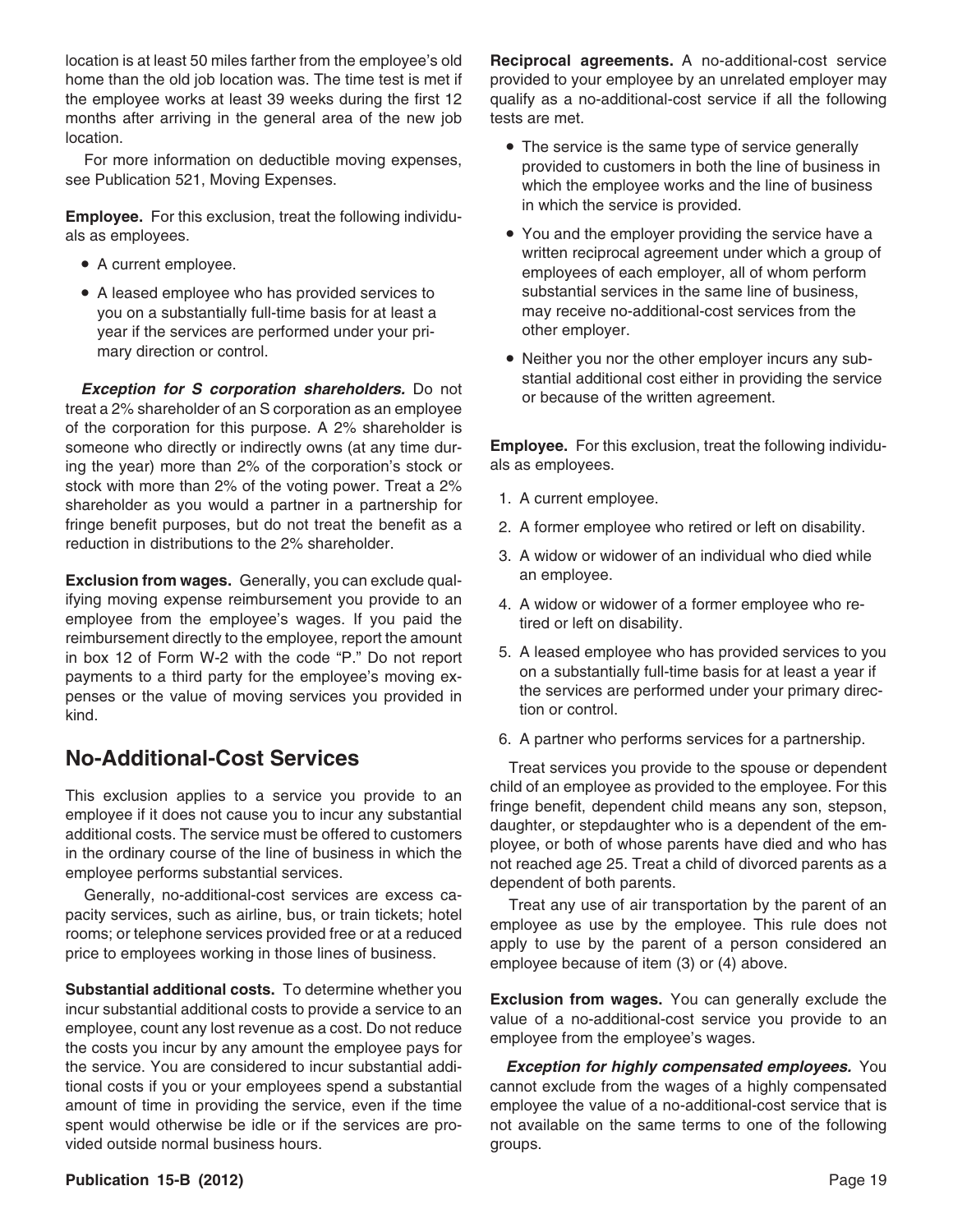- All of your employees.
- 

on hours worked. For this exclusion, a highly compensated employee for 2012 is an employee who meets either of the following **Employee.** For this exclusion, treat any recipient of a de

- 1. The employee was a 5% owner at any time during the year or the preceding year. **Qualified Transportation Benefits**
- 2. The employee received more than \$115,000 in pay This exclusion applies to the following benefits. for the preceding year.

You can choose to ignore test (2) if the employee was not<br>also in the top 20% of employees when ranked by pay for<br>employee's home and work place. the preceding year. **•** A transit pass.

### **Retirement Planning Services** •

You may exclude from an employee's wages the value of<br>any retirement planing advice or information you provide only and to your employee or his or her spouse if you maintain a<br>qualified retirement plan as defined in sectio

- De minimis transportation benefits.
- Qualified transportation benefits.

nonpersonal-use vehicles are discussed under Working Condition Benefits, later in this section. The same of that at least 80% of the vehicle mileage will be for

You can exclude the value of any *de minimis* transportation<br>benefit you provide to an employee from the employee's<br>wages. A *de minimis* transportation benefit is any local<br>transportation benefit you provide to an employe so little value (taking into account how frequently you . • On mass transit.

provide transportation to your employees) that accounting • A group of employees defined under a reasonable for it would be unreasonable or administratively impractirection you set up that does not favor highly<br>cable. For example, it applies to occasional transportation<br>compensated employees.<br>ing overtime if the benefit is reasonable and is not based

minimis transportation benefit as an employee.

- A ride in a commuter highway vehicle between the
- 
- Qualified parking.
- Qualified bicycle commuting reimbursement.

**Transportation (Commuting) Benefits** Generally, you can exclude qualified transportation **Transportation** fringe benefits from an employee's wages even if you This section discusses exclusion rules that apply to bene-<br>fits you provide to your employees for their personal trans-<br>portation, such as commuting to and from work. These<br>rules apply to the following transportation benef tions section  $1.132-9(b)(Q&A 11-15)$ .

**Commuter highway vehicle.** A commuter highway vehi-Special rules that apply to demonstrator cars and qualified cle is any highway vehicle that seats at least 6 adults (not<br>nonpersonal-use vehicles are discussed under *Working* including the driver). In addition, you must r transporting employees between their homes and work De Minimis **Transportation Benefits** place with employees occupying at least one-half the vehi-<br>cle's seats (not including the driver's).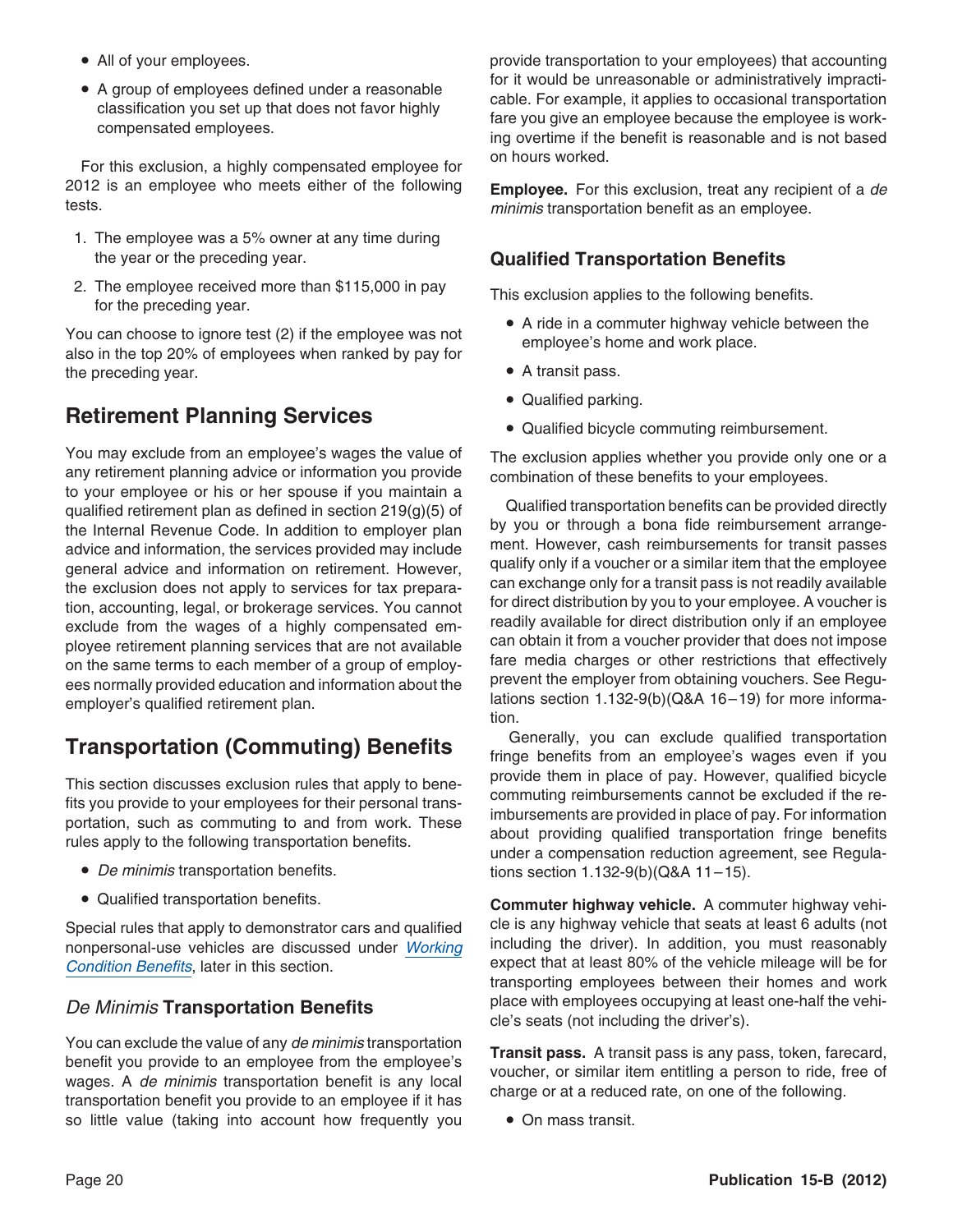• In a vehicle that seats at least 6 adults (not including

smart cards and debit cards to provide qualified transporta-<br>tion fringes, see Revenue Ruling 2006-57, 2006-47 I.R.B.<br>911, available at *www.irs.gov/irb/2006-47\_IRB/ar05.html* employee during 2012 from the employee's wages

**Qualified parking.** Qualified parking is parking you pro- vehicle transportation and transit passes. vide to your employees on or near your business premises. • \$240 per month for qualified parking. It includes parking on or near the location from which your<br>employees commute to work using mass transit, com-<br>Pror a calendar year, \$20 multiplied by the number of employees commute to work using mass transit, com-<br>muter highway vehicles, or carpools, It does not include qualified bicycle commuting months during that year muter highway vehicles, or carpools. It does not include parking at or near your employee's home. For section of parking at or near your employee's home.

**Qualified bicycle commuting reimbursement.** For any calendar year, the exclusion for qualified bicycle commut- **Qualified bicycle commuting month.** For any eming reimbursement includes any employer reimbursement ployee, a qualified bicycle commuting month is any month during the 15-month period beginning with the first day of the employee: the calendar year for reasonable expenses incurred by the employee during the calendar year. 1. Regularly uses the bicycle for a substantial portion of

- The purchase of a bicycle, and 2. Does not receive:
- bicycle improvements, repair, and storage.

a. Transportation in a commuter highway vehicle, These are considered reasonable expenses as long as the bicycle is regularly used for travel between the employee's b. Any transit pass, or residence and place of employment.<br> **Example 2** c. Qualified parking benefits.

**Employee.** For this exclusion, treat the following individuals as employees. *Benefits more than the limit.* If the value of a benefit

- 
- A leased employee who has provided services to year if the services are performed under your pri- minimis transportation benefit. mary direction or control.

fied transportation benefit purposes. The state of parking, see Regulations section

*Exception for S corporation shareholders.* Do not treat a 2% shareholder of an S corporation as an employee of the corporation for this purpose. A 2% shareholder is **Tuition Reduction** someone who directly or indirectly owns (at any time dur-<br>ing the year) more than 2% of the corporation's stock or<br>stock with more than 2% of the voting power. Treat a 2%<br>shareholder as you would a partner in a partnership

**Relation to other fringe benefits.** You cannot exclude a qualified transportation benefit you provide to an employee 1. A current employee. under the *de minimis* or working condition benefit rules. 2. A former employee who retired or left on disability.

However, if you provide a local transportation benefit other the driver) if a person in the business of transporting than by transit pass or commuter highway vehicle, or to a persons for pay or hire operates it. person other than an employee, you may be able to ex-Mass transit may be publicly or privately operated and clude all or part of the benefit under other fringe benefit includes bus, rail, or ferry. For guidance on the use of rules (*de minimis*, working condition, etc.).

- \$125 per month for combined commuter highway
- 
- penses incurred during the year.

- Reasonable expenses include:<br>
Reasonable expenses include:<br>
The travel between the employee's residence and place of employment and
	- -
		-
		-

for any month is more than its limit, include in the em- •ployee's wages the amount over the limit minus any amount the employee paid for the benefit. You cannot you on a substantially full-time basis for at least a exclude the excess from the employee's wages as a de

**More information.** For more information on qualified A self-employed individual is not an employee for quali- transportation benefits, including van pools, and how to 1.132-9.

- 
- 

### **Publication 15-B (2012)** Page 21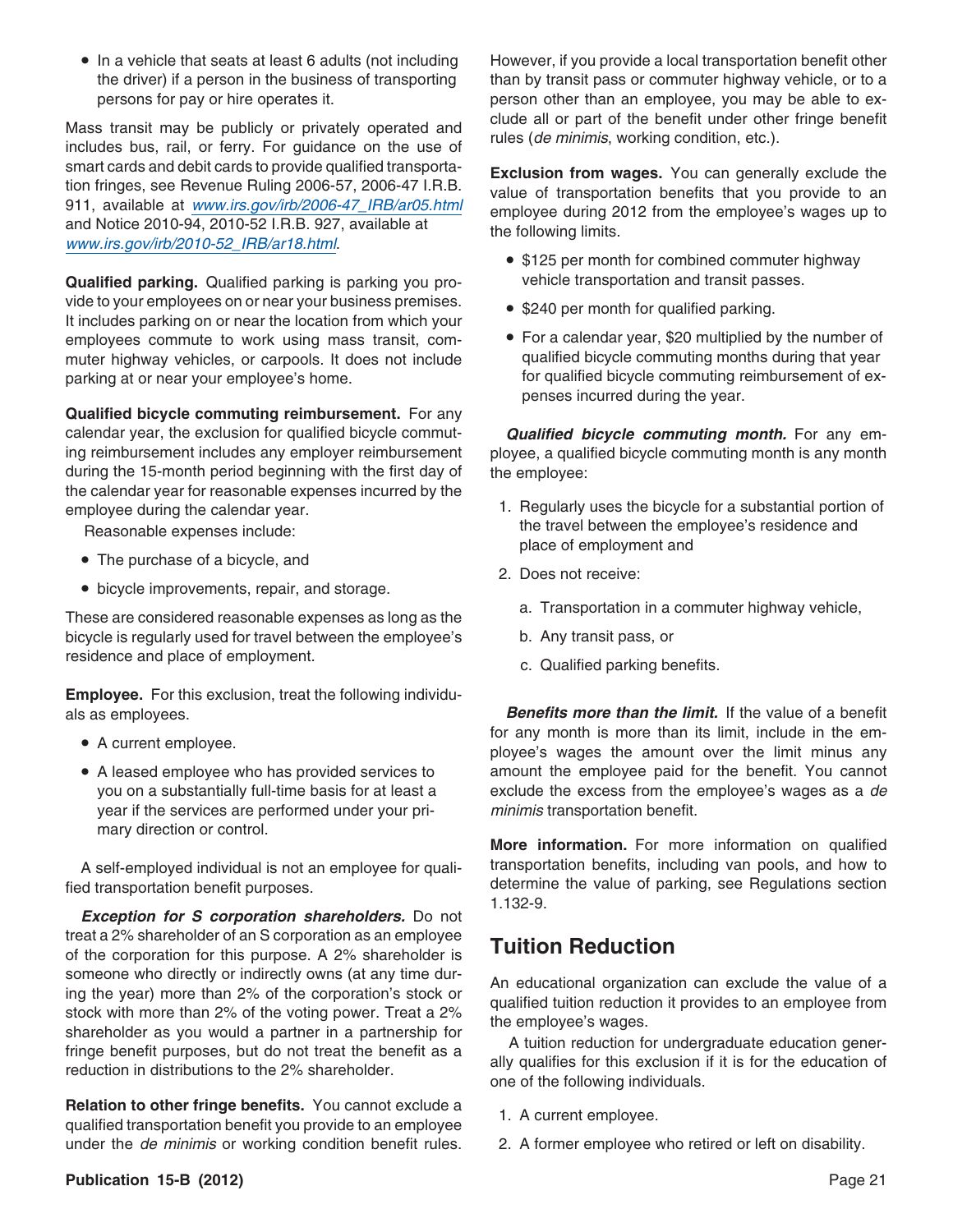- 3. A widow or widower of an individual who died while An independent contractor who performs services an employee. **for you.** The same state of the same state of the same state of the same state of the same state o
- 4. A widow or widower of a former employee who re-
- 

A tuition reduction for graduate education qualifies for use. If the employee uses the car for both business and<br>this exclusion only if it is for the education of a graduate personal use the value of the working condition this exclusion only if it is for the education of a graduate personal use, the value of the working condition benefit is<br>student who performs teaching or research activities for the part determined to be for business use o student who performs teaching or research activities for the part determined to be for business use of the vehicle.<br>The educational organization.

This exclusion applies to property and services you pro-<br>vide to an employee so that the employee can perform his<br>or her job. It applies to the extent the employee could<br>deduct the cost of the property or services as a bus

cation 529, Miscellaneous Deductions.

- A service or property provided under a flexible
- $\bullet$  A physical examination program you provide, even if  $\qquad$  all of the following vehicles. mandatory.
- Any item to the extent the employee could deduct its police, fire, and public safety vehicles. cost as an expense for a trade or business other •

**Employee.** For this exclusion, treat the following individu-<br>als as employees.<br>

- 
- A partner who performs services for a partnership. •
- A director of your company.

tired or left on disability. **Vehicle allocation rules.** If you provide a car for an em-5. A dependent child or spouse of any individual listed<br>in (1) through (4) above.<br>a deductible business expense if the employee paid for its<br>A tuition reduction for graduate education qualifies for<br>like in the employee use educational organization.<br>For more information on this exclusion, see **Sumple and See Business use of your car under Personal versus** For more information on this exclusion, see Business Expenses in chapter 1 of Publication 535. Also,<br>See the special rules for certain demonstrator cars and qualified nonpersonal-use vehicles discussed below.

**Working Condition Benefits** However, instead of excluding the value of the working

ments that apply to the deduction. Examples of working<br>condition benefits include an employee's use of a company<br>car for business, an employer-provided cell phone pro-<br>vided primarily for noncompensatory business purposes, ranged business activity for which a deduction is otherwise<br>allowable to the employee. You must require the employee<br>to verify that the payment is actually used for those ex-<br>penses and to return any unused part of the pay

The exclusion does not apply to the following items. **Qualified nonpersonal-use vehicles.** All of an em- A service or property provided under a flexible ployee's use of a qualified nonpersonal-use vehicle is a<br>spending account in which you agree to provide the succession condition benefit. A qualified nonpersonal-use ve spending account in which you agree to provide the working condition benefit. A qualified nonpersonal-use ve-<br>employee, over a time period, a certain level of un-<br>specified noncash benefits with a predetermined<br>cash value.

- Clearly marked, through painted insignia or words,
- Unmarked vehicles used by law enforcement officers than your trade or business. if the use is officially authorized.
	- An ambulance or hearse used for its specific pur-
- Any vehicle designed to carry cargo with a loaded Any vehicle designed to carry cargo with a loaded • A current employee.<br>gross vehicle weight over 14,000 pounds.
	- Delivery trucks with seating for the driver only, or the driver plus a folding jump seat.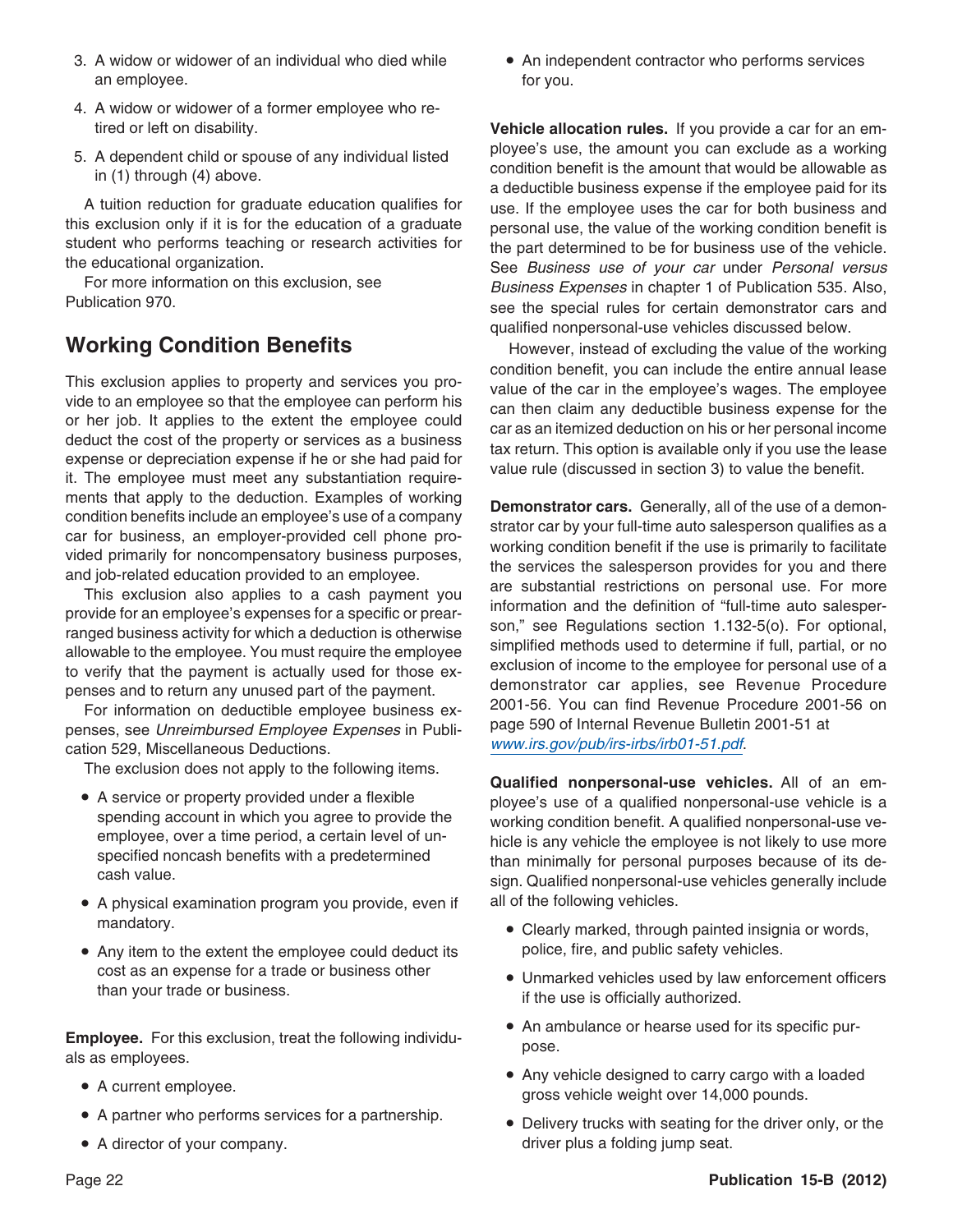- A passenger bus with a capacity of at least 20 pas-
- 
- Tractors and other special-purpose farm vehicles.
- derricks, dump trucks (including garbage trucks), fied specialized utility repair trucks, and refrigerated for the employee to keep his or her present salary,

bona fide business purpose of the employer. See Regulations section 1.274-5(k) for the definition of qualified moving van and qualified specialized utility repair • The education maintains or improves skills needed truck. **in the job. in the job.** 

**Pickup trucks.** A pickup truck with a loaded gross vehi-<br>cle weight of 14,000 pounds or less is a qualified nonper-<br>sonal-use vehicle if it has been specially modified so it is<br>above tests, it is not qualifying education not likely to be used more than minimally for personal  $\bullet$  Is needed to meet the minimum educational requirepurposes. For example, a pickup truck qualifies if it is ments of the employee's present trade or business, clearly marked with permanently affixed decals, special or painting, or other advertising associated with your trade,<br>
Is part of a program of study that will qualify the business, or function and meets either of the following employee for a new trade or business.<br>
requirements.

- -
	-
	-
	- mobiles and other vehicles). The same and avoiding wrongful termination suits.
- 

14,000 pounds or less is a qualified nonpersonal-use vehi- value of a working condition benefit you provide to an cle if it has been specially modified so it is not likely to be employee from the employee's wages.

- Permanent shelving that fills most of the cargo area.
- trade, business, or function. The pay to a director.

Education. Certain job-related education you provide to sengers used for its specific purpose.  $\qquad \qquad \text{an employee may quality for exclusion as a working condi-}$ tion benefit. To qualify, the education must meet the same •requirements that would apply for determining whether the employee could deduct the expenses had the employee • Bucket trucks, cement mixers, combines, cranes and paid the expenses. The education must meet at least one of the following tests.

- flatbed trucks, forklifts, qualified moving vans, quali-<br>• The education is required by the employer or by law trucks. The required education must serve a status, or job. The required education must serve a
	-

- 
- 

1. It is equipped with at least one of the following items. **Outplacement services.** An employee's use of outplacea. A hydraulic lift gate.  $\blacksquare$  a. A hydraulic lift gate.  $\blacksquare$  a. A hydraulic lift gate. b. Permanent tanks or drums. need, you get a substantial business benefit from the c. Permanent side boards or panels that materially<br>raise the level of the sides of the truck bed.<br>mployment in the same trade or business of the emd. Other heavy equipment (such as an electric gen- ployer. Substantial business benefits include promoting a erator, welder, boom, or crane used to tow auto-<br>positive business image, maintaining employee morale,

Outplacement services do not qualify as a working con-2. It is used primarily to transport a particular type of dition benefit if the employee can choose to receive cash<br>load (other than over the public highways) in a con-<br>or taxable benefits in place of the services If you m load (other than over the public highways) in a con-<br>struction, manufacturing, processing, farming, min-<br>a severance plan and permit employees to get outplacestruction, manufacturing, processing, farming, min-<br>ing, drilling, timbering, or other similar operation for and ment services with reduced severance pay, include in the ing, drilling, timbering, or other similar operation for ment services with reduced severance pay, include in the<br>which it was specially designed or significantly modi-omployee's wages the difference between the unreduced which it was specially designed or significantly modi- employee's wages the difference between the unreduced<br>fied. severance and the reduced severance payments.

*Vans.* A van with a loaded gross vehicle weight of **Exclusion from wages.** You can generally exclude the

used more than minimally for personal purposes. For ex-<br>ample, a van qualifies if it is clearly marked with perma-<br>nently affixed decals, special painting, or other advertising<br>associated with your trade, business, or func

Exception for company directors. You cannot ex-• An open cargo area and the van always carries clude the value of the use of consumer goods you provide merchandise, material, or equipment used in your in a product testing program from the compensation you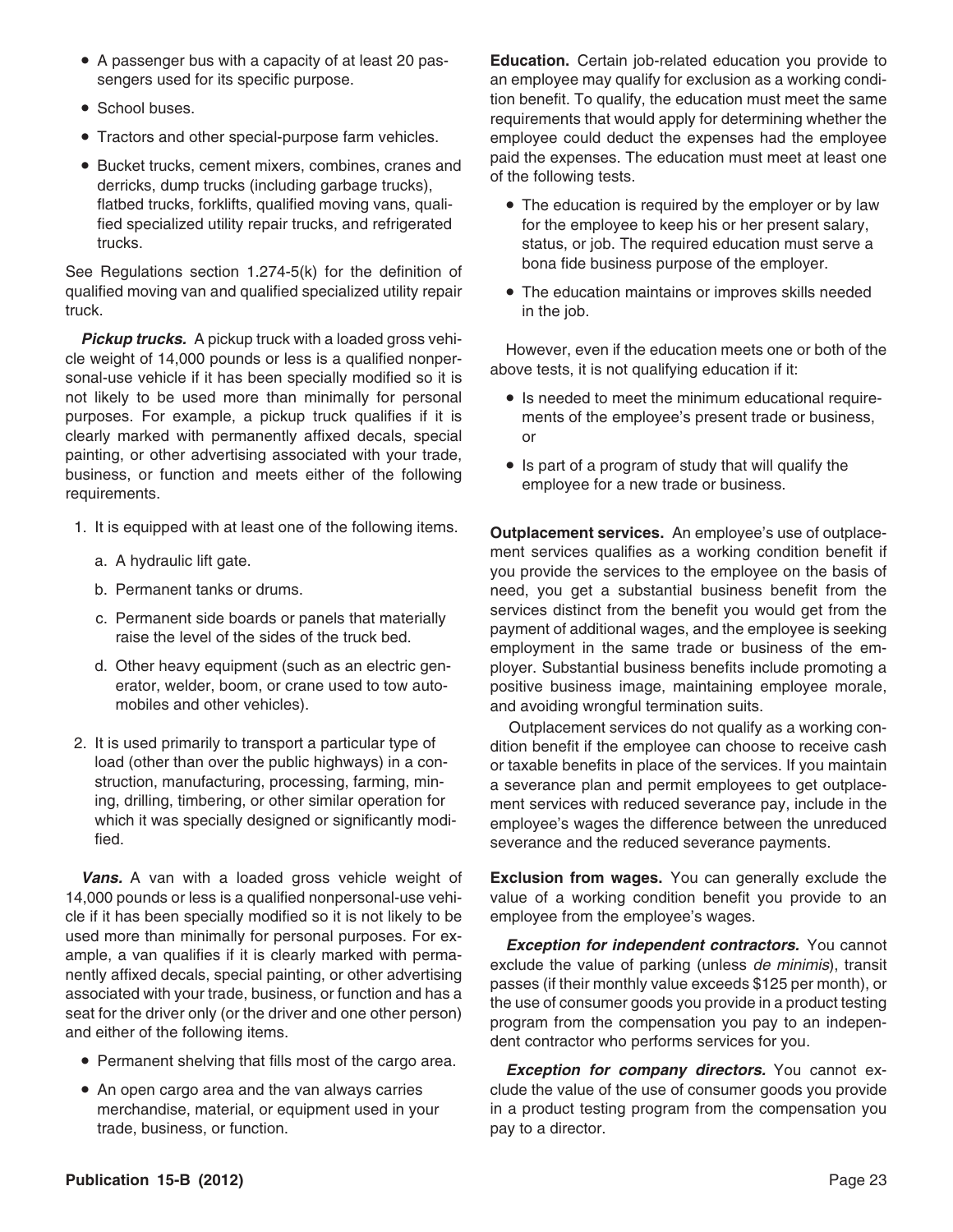# **3. Fringe Benefit Valuation**<br>
Under this rule, you determine the value of a vehicle you<br>
provide to an employee for personal use by multiplying the

This section discusses the rules you must use to determine drives the vehicle for personal purposes. Personal use is the value of a fringe benefit you provide to an employee. any use of the vehicle other than use in your trade or You must determine the value of any benefit you cannot business. This amount must be included in the employee's exclude under the rules in section 2 or for which the wages or reimbursed by the employee. For 2012, the amount you can exclude is limited. See *Including taxable* standard mileage rate is 55.5 cents per mile. benefits in pay in section 1.

In most cases, you must use the general valuation rule following requirements is met. to value a fringe benefit. However, you may be able to use • You reasonably expect the vehicle to be regularly<br>a special valuation rule to determine the value of certain a special valuation rule to determine the value of certain used in your trade or business throughout the calen-<br>benefits.

This section does not discuss the special valuation rule own or lease it). used to value meals provided at an employer-operated • The vehicle meets the mileage test. eating facility for employees. For that rule, see Regulations section 1.61-21(j). This section also does not discuss the special valuation rules used to value the use of aircraft. For those rules, see Regulations sections 1.61-21(g) and (h).<br>The fringe benefit valuation formulas are published in the **the cents-par-mile rule for an automobile** (any The fringe benefit valuation formulas are published in the the the cents-per-mile rule for an automobile (any<br>Internal Revenue Bulletin as Revenue Rulings twice during the carries of the cents-per-mile rule for an automobi

You must use the general valuation rule to determine the The maximum automobile value for 2012 will be published<br>value of most fringe benefits. Under this rule, the value of a in a revenue procedure in the Internal Revenue value of most fringe benefits. Under this rule, the value of a in a revenue procedure in the Internal Revenue Bulletin<br>fringe benefit is its fair market value.<br>early in 2012. If you and the employee own or lease the

**Fair market value.** The fair market value (FMV) of a fringe  $1.61-21(e)(1)(iii)(B)$ . benefit is the amount an employee would have to pay a<br>third party in an arm's-length transaction to buy or lease<br>the benefit. Determine this amount on the basis of all the<br>torized wheeled vehicle, including an automobile, facts and circumstances. The state of the state of the factured primarily for use on public streets, roads, and

highways. Neither the amount the employee considers to be the value of the fringe benefit nor the cost you incur to provide **Regular use in your trade or business.** A vehicle is

Employer-provided vehicles. In general, the FMV of an • At least 50% of the vehicle's total annual mileage is employer-provided vehicle is the amount the employee<br>would have to pay a third party to lease the same or similar<br>vehicle on the same or comparable terms in the geo-<br> $\bullet$  You sponsor a commuting pool that generally uses vehicle on the same or comparable terms in the geo-<br>
organic area where the employee uses the vehicle A the vehicle each workday to drive at least three emgraphic area where the employee uses the vehicle. A the vehicle each workday to and from work. comparable lease term would be the amount of time the vehicle is available for the employee's use, such as a Vehicle is available for the employee's use, such as a verticle is regularly used in your trade or busi-<br>1-year period. ness on the basis of all of the facts and circum-

Do not determine the FMV by multiplying a stances. Infrequent business use of the vehicle, cents-per-mile rate times the number of miles driven un- such as for occasional trips to the airport or between less the employee can prove the vehicle could have been your multiple business premises, is not regular use leased on a cents-per-mile basis.  $\blacksquare$  of the vehicle in your trade or business.

### **Cents-Per-Mile Rule**

provide to an employee for personal use by multiplying the standard mileage rate by the total miles the employee

- dar year (or for a shorter period during which you
- 

the year. The formula applicable for the first half of the year or van) if its value when you first make it available to any<br>is usually available at the end of March. The formula<br>applicable for the second half of the year for an automobile that you first made available to an em-**General Valuation Rule** ployee in 2011 if its value at that time exceeded \$15,300 for a passenger automobile or \$16,200 for a truck or van. early in 2012. If you and the employee own or lease the automobile together, see Regulations section

regularly used in your trade or business if at least one of the following conditions is met.

- 
- 
-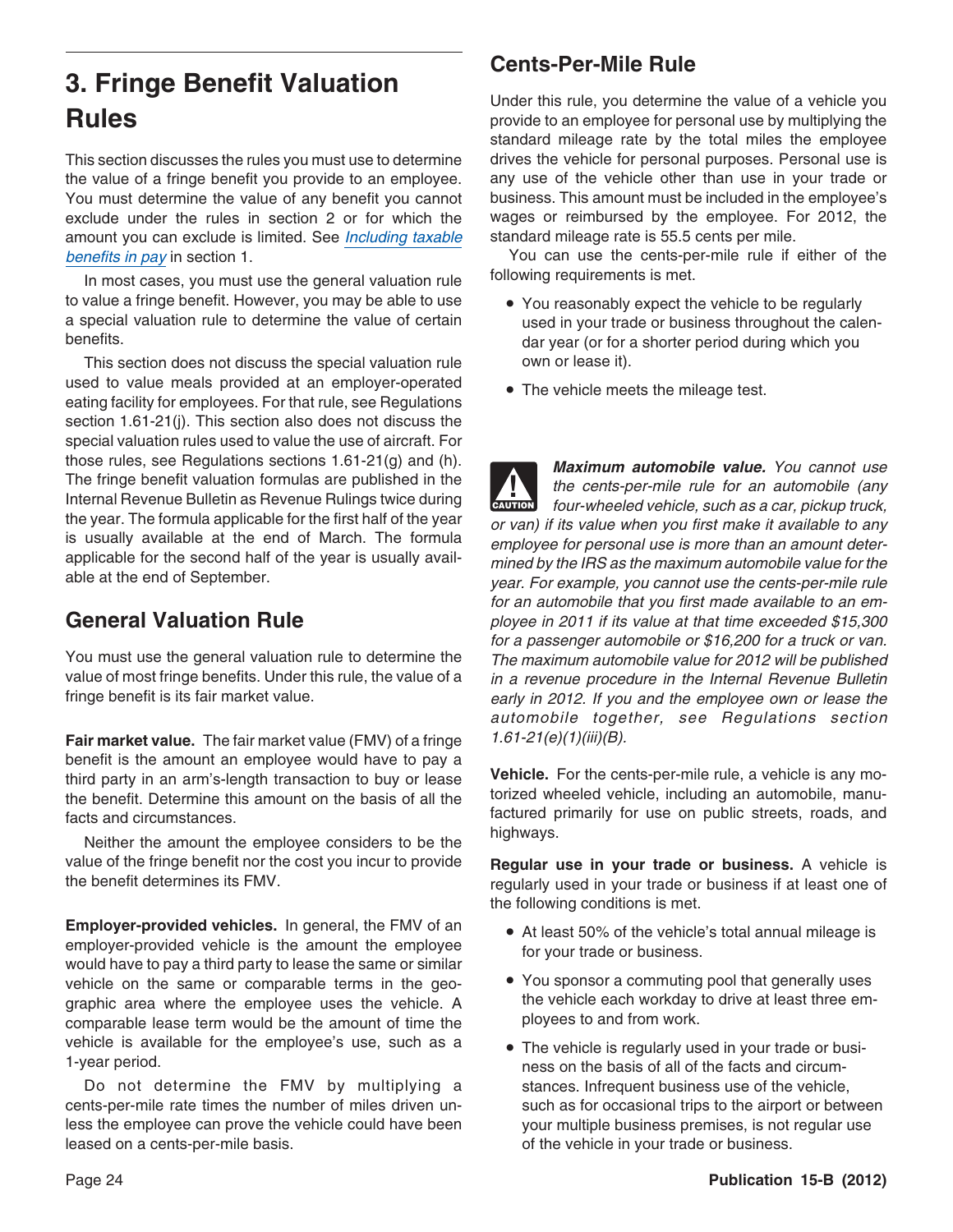**Mileage test.** A vehicle meets the mileage test for a calen- includes the value of fuel you provide. If you do not provide dar year if both of the following requirements are met. **Fuel**, you can reduce the rate by no more than 5.5 cents.

- during the year. If you own or lease the vehicle only driven outside the United States, Canada, and Mexico, see<br>part of the year, reduce the 10,000 mile requirement Regulations section 1.61-21(e)(3)(ii)(B).
- $\bullet$  The vehicle is used during the year primarily by  $v$  valuation rule to value these services. employees. Consider the vehicle used primarily by employees if they use it consistently for commuting.<br>Do not treat the use of the vehicle by another individ-<br>**Commuting Rule**

requirements are met. **Consistency requirements.** If you use the cents-per-mile rule, the following requirements apply. • You provide the vehicle to an employee for use in

- You must begin using the cents-per-mile rule on the<br>
first day you make the vehicle available to any em-<br>
ployee to commute in the vehicle. You will be treated<br>
commuting rule (discussed later) when you first<br>
make the v
- You must use the cents-per-mile rule for all later You must use the cents-per-mile rule for all later sonal purposes other than for commuting or de<br>years in which you make the vehicle available to any sonal purposes other than for commuting or de which use of the vehicle qualifies under the commut-<br>all use that is not for your trade or business. ing rules. However, if the vehicle does not qualify for<br>the cents-per-mile rule during a later year, you can<br>and the employee does not use the vehicle for personal the send per rime rate dailing a later year, you can<br>use for that year and thereafter any other rule for<br>which the vehicle then qualifies.<br>which the vehicle then qualifies.
- You must continue to use the cents-per-mile rule if<br>you provide a replacement vehicle to the employee<br>(and the vehicle qualifies for the use of this rule) and<br>your primary reason for the replacement is to reduce<br>your pri federal taxes.

insurance for the vehicle. Do not reduce the rate by the **Control employee.** A control employee of a nongovern-<br>value of any service included in the rate that you did not ment employer for 2012 is generally any of the foll provide. You can take into account the services actually employees. provided for the vehicle by using the General Valuation

possessions, Canada, and Mexico, the cents-per-mile rate • A director.

• The vehicle is actually driven at least 10,000 miles **For special rules that apply to fuel you provide for miles** 

proportionately. The value of any other service you provide for a vehicle is not included in the cents-per-mile rate. Use the general

ual whose use would be taxed to the employee as Under this rule, you determine the value of a vehicle you use by the employee. For example, if only one employee uses a vehicle during<br>the calendar year and that employee drives the vehicle at<br>least 10,000 miles in that year, the vehicle meets the<br>mileage test even if all miles driven by the employee

personal. You can use the commuting rule if all the following

- your trade or business and, for bona fide noncom- •
	- You establish a written policy under which you do You establish a written policy under which you do commuting rule. not allow the employee to use the vehicle for per years in which you make the vehicle available to any minimis personal use (such as a stop for a personal gener<br>The personal employee and the vehicle qualifies, except that you employee and the vehicle qualifies, except that you errand on the way between a business delivery and<br>can use the commuting rule for any year during entity on the employee's home). Personal use of a vehicle is the employee's home). Personal use of a vehicle is
		-
- If this vehicle is an automobile (any four-wheeled You must continue to use the cents-per-mile rule if

**Vehicle.** For this rule, a vehicle is any motorized wheeled Items included in cents-per-mile rate. The vehicle, including an automobile manufactured primarily cents-per-mile rate includes the value of maintenance and

- A board or shareholder-appointed, confirmed, or Rule, earlier.<br>For miles driven in the United States, its territories and<br>For miles driven in the United States, its territories and<br>For miles driven in the United States, its territories and
	-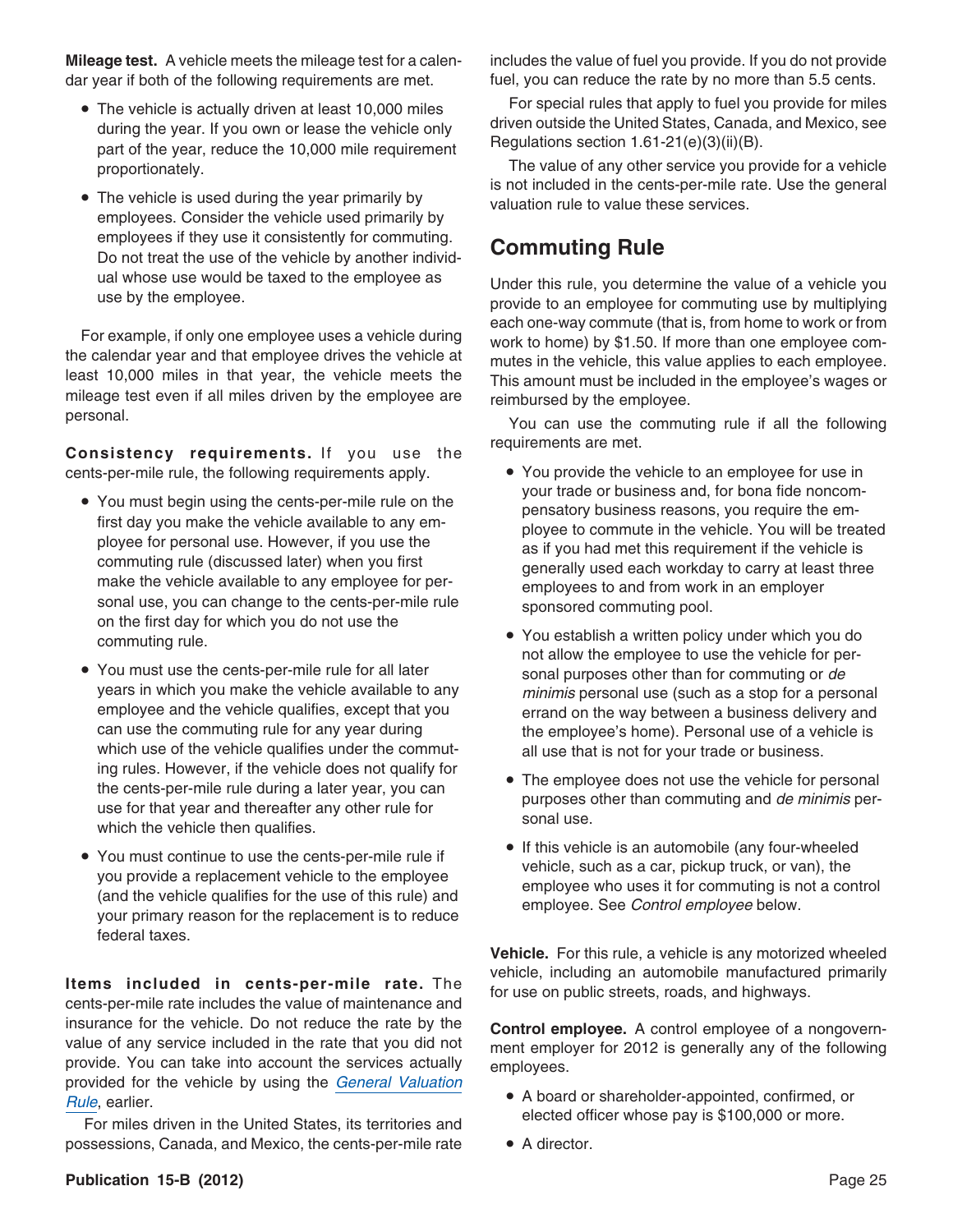- An employee whose pay is \$205,000 or more.
- and highways. An employee who owns a 1% or more equity, capi-

rule, the following requirements apply. A control employee for a government employer for 2012 is either of the following. The following is either of the following.

- A government employee whose compensation is make the automobile available to any employee for Level V. See the Office of Personnel Management website at www.opm.gov/oca/payrates/index.asp for a. If you use the commuting rule (discussed earlier and 2012 compensation information.
- An elected official.

*Highly compensated employee alternative.* Instead day for which you do not use the commuting rule. of using the preceding definition, you can choose to define<br>a control employee as any highly compensated employee.<br>A highly compensated employee for 2012 is an employee<br>who meets either of the following tests.<br>who meets ei

- 1. The employee was a 5% owner at any time during the first day on which the automobile no longer<br>the vear or the preceding year the recording year<br>qualifies for the cents-per-mile rule. the year or the preceding year.
- 2. The employee received more than \$115,000 in pay 2. You must use this rule for all later years in which you for the preceding year.

You can choose to ignore test (2) if the employee was not cept that you can use the commuting rule for any<br>also in the top 20% of employees when ranked by pay for year during which use of the automobile qualifies. also in the top 20% of employees when ranked by pay for the preceding year. The preceding year.  $\frac{3.700}{2.700}$  S. You must continue to use this rule if you provide a

Under this rule, you determine the value of an automobile you provide to an employee by using its annual lease value. For an automobile provided only part of the year, **Annual Lease Value** use either its prorated annual lease value or its daily lease

bile as follows. If the automobile is used by the employee in your business, you generally reduce the lease value by the amount<br>that is excluded from the employee's wages as a working<br>condition benefit. In order to do this, the employee must<br>account to the employer for the business use. This by substantiating the usage (mileage, for example), the 2. Using Table 3-1. Annual Lease Value Table, read<br>time and place of the travel, and the business purpose of down column (1) until you come to the dollar range time and place of the travel, and the business purpose of down column (1) until you come to the dollar range<br>the travel Written records made at the time of each busi-<br>within which the FMV of the automobile falls. Then the travel. Written records made at the time of each business use are the best evidence. Any use of a com-<br>nany-provided vehicle that is not substantiated as value. pany-provided vehicle that is not substantiated as business use is included in income. The working condition<br>benefit is the amount that would be an allowable business<br>expense deduction for the employee if the employee paid<br>for the use of the vehicle. However, you can choos include the entire lease value in the employee's wages. See Vehicle allocation rules, under Working Condition **Table 3-1. Annual Lease Value Table** Benefit in section 2. **(1) Automobile FMV (2) Annual Lease**

Automobile. For this rule, an automobile is any four-wheeled vehicle (such as a car, pickup truck, or van) manufactured primarily for use on public streets, roads,

tal, or profits interest in your business. **Consistency requirements.** If you use the lease value

- equal to or exceeds Federal Government Executive personal use. However, the following exceptions ap-<br>Level V. See the Office of Personnel Management ply.
	- bile available to any employee for personal use, you can change to the lease value rule on the first
	-
	-
- replacement automobile to the employee and your **Lease Value Rule Example 20 CERC 10 primary reason for the replacement is to reduce fed**eral taxes.

value. Generally, you figure the annual lease value of an automo-

- 
- 
- 

| (1) Automobile FMV | (2) Annual Lease |
|--------------------|------------------|
| $$0 to 999$        | \$ 600           |
|                    | 850              |
|                    | 1.100            |
|                    |                  |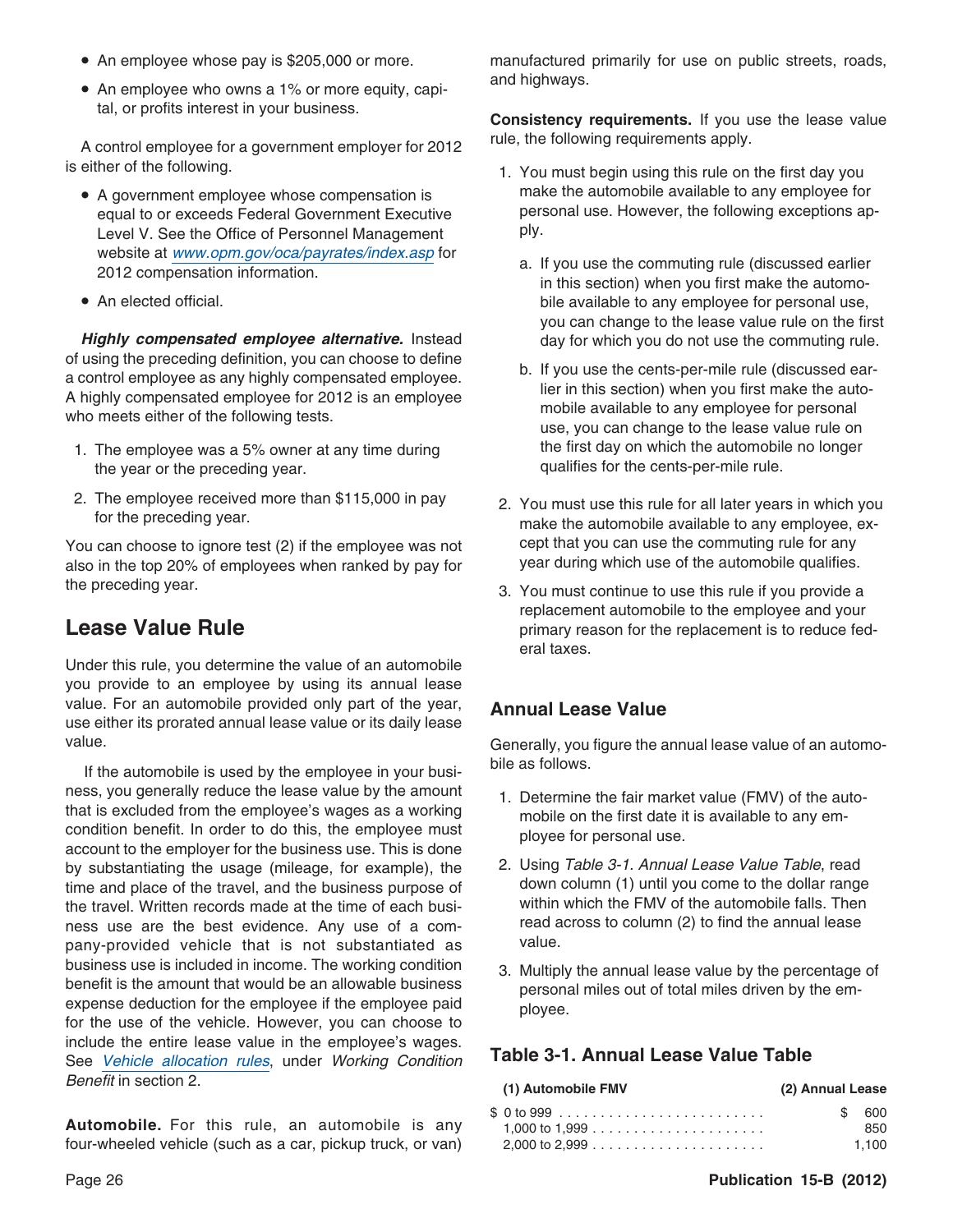| (1) Automobile FMV                                                       | (2) Annual Lease | leasing the auto                 |
|--------------------------------------------------------------------------|------------------|----------------------------------|
|                                                                          | 1,350            | Safe-harbor va                   |
|                                                                          | 1,600            |                                  |
| 5,000 to 5,999 $\ldots \ldots \ldots \ldots \ldots \ldots \ldots$        | 1,850            | Safe-harbo.                      |
| 6,000 to 6,999 $\ldots \ldots \ldots \ldots \ldots \ldots \ldots \ldots$ | 2,100            | safe-harbor val                  |
|                                                                          | 2,350            | For an auto                      |
|                                                                          | 2,600            |                                  |
|                                                                          | 2,850<br>3,100   | safe-harbor val                  |
| 11,000 to 11,999 $\ldots \ldots \ldots \ldots \ldots \ldots \ldots$      | 3,350            | other purchase                   |
|                                                                          | 3,600            | ufacturer of the                 |
|                                                                          | 3,850            | For an autor                     |
|                                                                          | 4,100            | following as the                 |
|                                                                          | 4,350            |                                  |
|                                                                          | 4,600            | The manu                         |
| 17,000 to 17,999 $\ldots \ldots \ldots \ldots \ldots \ldots$             | 4,850            | plus 4%.                         |
|                                                                          | 5,100            |                                  |
|                                                                          | 5,350            | • The manu                       |
|                                                                          | 5,600            | (including                       |
|                                                                          | 5,850            | purchase).                       |
|                                                                          | 6,100            |                                  |
|                                                                          | 6,350            | The retail <b>v</b><br>$\bullet$ |
| 24,000 to 24,999 $\ldots \ldots \ldots \ldots \ldots \ldots$             | 6,600            | nationally                       |
|                                                                          | 6,850            | value is re                      |
|                                                                          | 7,250<br>7,750   |                                  |
|                                                                          | 8,250            |                                  |
|                                                                          | 8,750            | Items include                    |
|                                                                          | 9,250            | nual lease valu                  |
|                                                                          | 9,750            | nance and insu                   |
|                                                                          | 10,250           | annual lease v                   |
|                                                                          | 10,750           | that you did no                  |
| 42,000 to 43,999 $\ldots \ldots \ldots \ldots \ldots \ldots$             | 11,250           |                                  |
|                                                                          | 11,750           | annual lease va                  |
|                                                                          | 12,250           | contract or inst                 |
|                                                                          | 12,750           | into account the                 |
| 50,000 to 51,999 $\ldots \ldots \ldots \ldots \ldots \ldots$             | 13,250           | bile by using th                 |
| 52,000 to 53,999 $\ldots \ldots \ldots \ldots \ldots \ldots$             | 13,750           |                                  |
| 54,000 to 55,999 $\ldots \ldots \ldots \ldots \ldots \ldots$             | 14,250           | Items not in                     |
|                                                                          | 14,750           | include the val                  |
|                                                                          | 15,250           | personal use t                   |

annual lease value equals (.25  $\times$  the FMV of the automo-

would pay to buy it from a third party in an arm's-length driven outside the United States (including its possessions transaction in the area in which the automobile is bought or and territories), Canada, and Mexico. leased. That amount includes all purchase expenses, such If you reimburse an employee for the cost of fuel, or<br>have it charged to you you generally value the fuel at the

section  $1.61-21(d)(5)(v)$ . If you and the employee own or was bought at arm's length. lease the automobile together, see Regulations section If you have 20 or more automobiles, see Regulations 1.61-21(d)(2)(ii). section 1.61-21(d)(3)(ii)(D).

You do not have to include the value of a telephone or If you provide any service other than maintenance and ness. However, include the value of specialized equipment figure the value of the benefit. if the employee to whom the automobile is available uses the specialized equipment in a trade or business other than **4-year lease term.** The annual lease values in the table yours. are based on a 4-year lease term. These values will gener-

value of the benefit nor your cost for either buying or date you use this rule for the automobile and ends on

leasing the automobile determines its FMV. However, see Safe-harbor value, next.

**Safe-harbor value.** You may be able to use a safe-harbor value as the FMV.

For an automobile you bought at arm's length, the safe-harbor value is your cost, including sales tax, title, and other purchase expenses. You cannot have been the man-<br>ufacturer of the automobile.

For an automobile you lease, you can use any of the following as the safe-harbor value.

- The manufacturer's invoice price (including options) plus  $4\%$ .
- The manufacturer's suggested retail price minus 8% (including sales tax, title, and other expenses of
- The retail value of the automobile reported by a nationally recognized pricing source if that retail value is reasonable for the automobile.

**Items included in annual lease value table.** Each annual lease value in the table includes the value of maintenance and insurance for the automobile. Do not reduce the annual lease value by the value of any of these services<br>that you did not provide. For example, do not reduce the<br>annual lease value by the value of a maintenance service contract or insurance you did not provide. You can take into account the services actually provided for the automobile by using the general valuation rule discussed earlier.

**Items not included.** The annual lease value does not include the value of fuel you provide to an employee for personal use, regardless of whether you provide it, reim-For automobiles with a FMV of more than \$59,999, the burse its cost, or have it charged to you. You must include<br>pual lease value equals (25 x the FMV of the automo-<br>the value of the fuel separately in the employee's wage bile) + \$500. You can value fuel you provided at FMV or at 5.5 cents per mile for all miles driven by the employee. However, you **FMV.** The FMV of an automobile is the amount a person cannot value at 5.5 cents per mile fuel you provide for miles

have it charged to you, you generally value the fuel at the If you have 20 or more automobiles, see Regulations amount you reimburse, or the amount charged to you if it

any specialized equipment added to, or carried in, the insurance for an automobile, you must add the FMV of that automobile if the equipment is necessary for your busi-<br>service to the annual lease value of the automobile t service to the annual lease value of the automobile to

Neither the amount the employee considers to be the ally stay the same for the period that begins with the first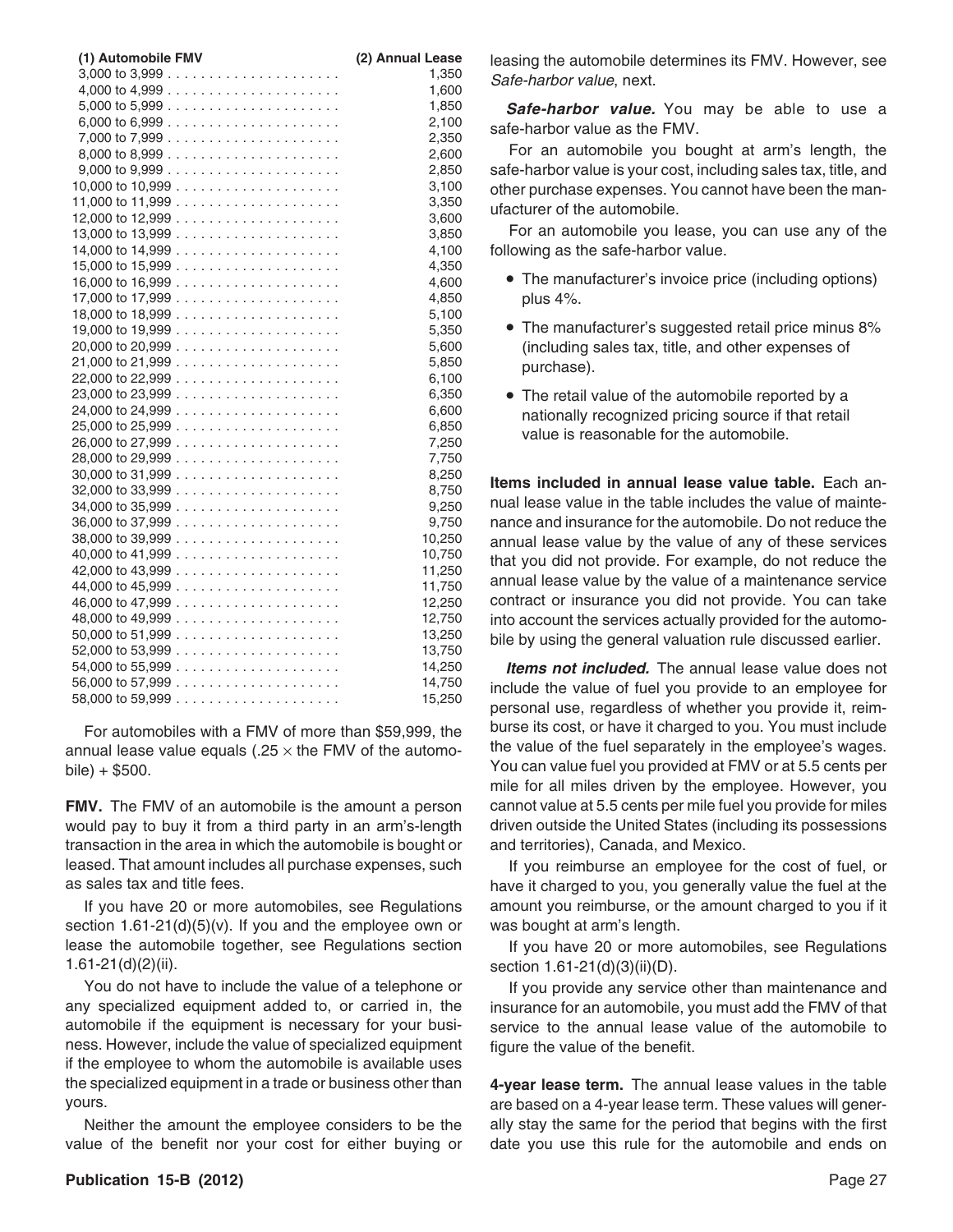December 31 of the fourth full calendar year following that **Daily Lease Value** date.

period by determining the FMV of the automobile on Janu-<br>ary 1 of the first vear of the later 4-year period and select- to figure its value. Figure the daily lease value by multiplyary 1 of the first year of the later 4-year period and select- to figure its value. Figure the daily lease value by multiply-<br>ing the amount in column (2) of the table that corresponds ing the annual lease value by a fract ing the amount in column (2) of the table that corresponds ing the annual lease value by a fraction, using four times<br>the number of days of availability as the numerator and<br>the number of days of availability as the numera to the appropriate dollar range in column (1).

ing rule and that, beginning on November 1, 2011, the special accounting period is November 1 to October 31. **Unsafe Conditions Commuting Rule** You elected to use the lease value rule as of January 1,<br>2012. You can refigure the annual lease value on Novem-<br>ber 1, 2015, rather than on January 1, 2016.<br>2016. The provide to a qualified employee solely because of unsa

value based on the FMV of the automobile on January 1 of You can use the unsafe conditions commuting rule for the calendar year of transfer. qualified employees if all of the following requirements are

However, if you use the special accounting rule for met. fringe benefits discussed in section 4, you can refigure the • The employee would ordinarily walk or use public annual lease value (based on the FMV of the automobile) transportation for commuting.<br>at the beginning of the special accounting period in which • You have a written policy under which you do not the transfer occurs.

### **Prorated Annual Lease Value**

ous period of 30 or more days but less than an entire unsafe conditions. calendar year, you can prorate the annual lease value. These requirements must be met on a trip-by-trip basis. Figure the prorated annual lease value by multiplying the

of his or her personal reasons (for example, if the em ployee is on vacation), you cannot take into account the periods of unavailability when you use a prorated annual lease value.



automobile is unavailable.

Figure the annual lease value for each later 4-year If you provide an automobile to an employee for a continu-<br>Find by determining the FMV of the automobile on Janu- ous period of less than 30 days, use the daily lease val 365 as the denominator.

**Using the special accounting rule.** If you use the<br>special accounting rule for fringe benefits discussed in<br>section 4, you can figure the annual lease value for each<br>later 4-year period at the beginning of the special acc

**Transferring an automobile from one employee to an-** home to work or from work to home). This amount must be **other.** Unless the primary purpose of the transfer is to reduce federal taxes, you can refigure the annual leas

- 
- provide the transportation for personal purposes other than commuting because of unsafe conditions.
- The employee does not use the transportation for If you provide an automobile to an employee for a continu- personal purposes other than commuting because of

annual lease value by a fraction, using the number of days<br>of availability as the numerator and 365 as the denomina-<br>trom work using any motorized wheeled vehicle (including<br>an automobile) manufactured for use on public st

section 1.61-21(d)(6). **Qualified employee.** A qualified employee for 2012 is If an automobile is unavailable to the employee because one who:

- Performs services during the year;
- Is paid on an hourly basis;
- Is not claimed under section 213(a)(1) of the Fair You cannot use a prorated annual lease value if  $L$ abor Standards Act (FLSA) of 1938 (as amended)<br>the reduction of federal tax is the main reason the  $L$  to be exempt from the minimum wage and maximum to be exempt from the minimum wage and maximum hour provisions;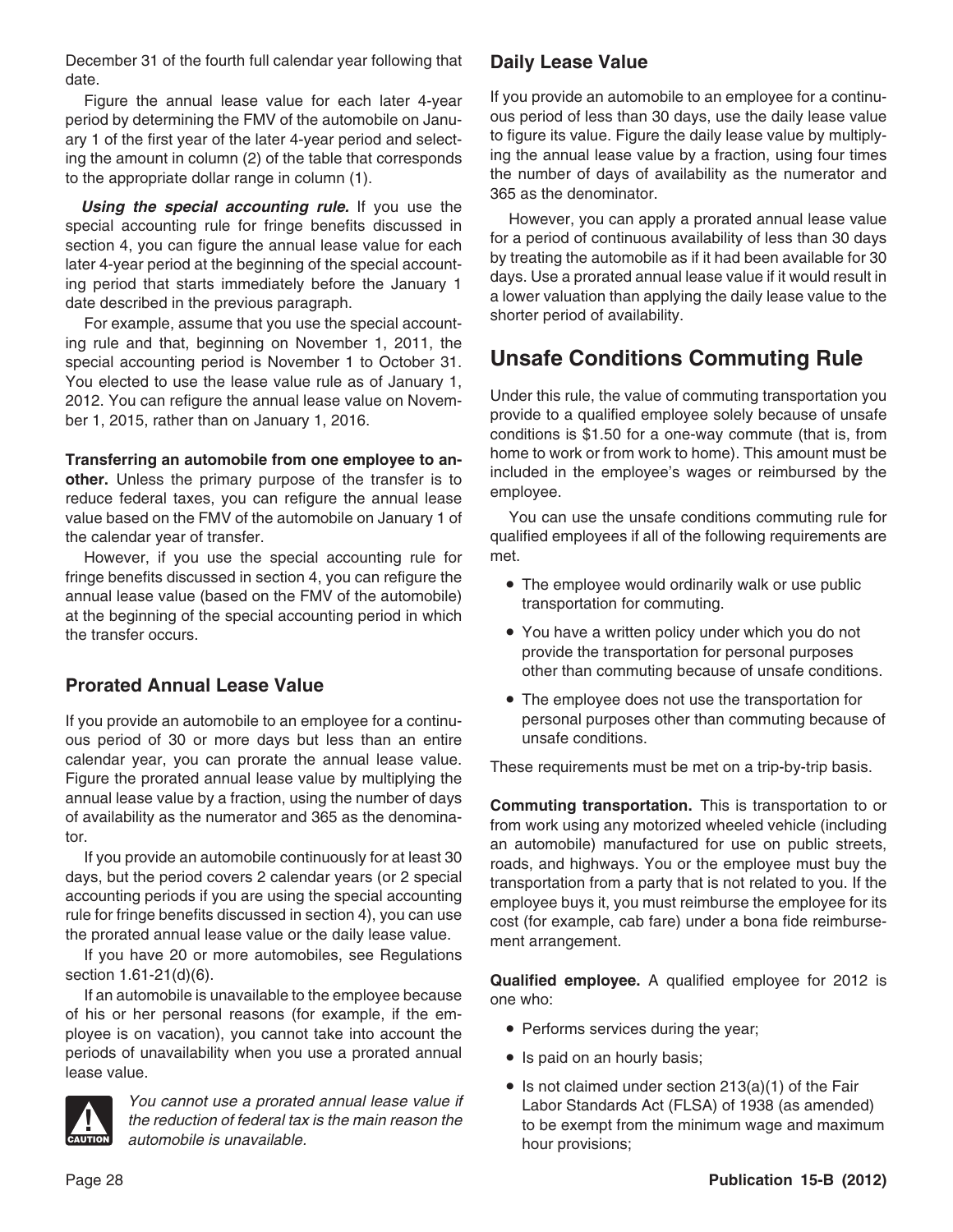- Is within a classification for which you actually pay,
- Received pay of not more than  $\phi$ 115,000 during the property was transferred to the employee.

ployee if you do not comply with the recordkeeping require- value of fringe benefits to regular wages for a payroll ments concerning the employee's wages, hours, and other period and figure income tax withholding on the total. Or conditions and practices of employment under section you can withhold federal income tax on the value of fringe 211(c) of FLSA and the related regulations. benefits at the flat 25% rate that applies to supplemental

facts and circumstances, a reasonable person would con-<br>sider it unsafe for the employee to walk or use public You must withhold the applicable income, social secursider it unsafe for the employee to walk or use public You must withhold the applicable income, social secur-<br>transportation at the time of day the employee must com-<br>ity, and Medicare taxes on the date or dates you chose transportation at the time of day the employee must com-<br>mute. One factor indicating whether it is unsafe is the treat the benefits as paid. Deposit the amounts withheld as mute. One factor indicating whether it is unsafe is the treat the benefits as paid. Deposit the amounts withheld<br>history of crime in the geographic area surrounding the discussed in section 11 of Publication 15 (Circular E history of crime in the geographic area surrounding the employee's workplace or home at the time of day the *Amount of deposit*. To estimate the amount of income employee commutes.

Use the following guidelines for withholding, depositing, Even if you do not know which employee will receive the and reporting taxable noncash fringe benefits. For addi-<br>fringe benefit on the date the deposit is due you s tional information on how to withhold on fringe benefits, follow this procedure.<br>see Publication 15 (Circular E), section 5.

mine the value of noncash fringe benefits no later than deposit if the applicable taxes had been withheld been withheld been using the subject to a penalty. January 31 of the next year. Before January 31, you may be subject to a penalty.<br>
The value of the fringe benefit and<br>
purposes of withholding and depositing on time.<br>
overlayment applied to your next Form 941. See the

**Choice of period for withholding, depositing, and re-** Instructions for Form 941. **porting.** For employment tax and withholding purposes, If you paid the required amount of taxes but withheld a you can treat fringe benefits (including personal use of lesser amount from the employee you can recover from you can treat fringe benefits (including personal use of lesser amount from the employee, you can recover from<br>employer-provided highway motor vehicles) as paid on a let the employee the social security. Medicare, or incom employer-provided highway motor vehicles) as paid on a the employee the social security, Medicare, or income<br>pay period, quarter, semiannual, annual, or other basis. taxes you deposited on the employee's behalf and in-But the benefits must be treated as paid no less frequently cluded on the employee's Form W-2. However, you must<br>than annually. You do not have to choose the same period recover the income taxes before April 1 of the follo for all employees. You can withhold more frequently for year. some employees than for others.

as you treat all of the benefits provided in a calendar year **Medicare taxes.** If you choose to pay your employee's as paid no later than December 31 of the calendar year. social security and Medicare taxes on taxable fringe bene-

paid on one or more dates in the same calendar year, even include the amount of the payments in the employee's if the employee receives the entire benefit at one time. For income. Also, if your employee leaves your employment example, if your employee receives a fringe benefit valued and you have unpaid and uncollected taxes for noncash at \$1,000 in one pay period during 2012, you can treat it as benefits, you are still liable for those taxes. You must add made in four payments of \$250, each in a different pay the uncollected employee share of social security and period of 2012. You do not have to notify the IRS of the use Medicare tax to the employee's wages. Follow the proce-

**Transfer of property.** The above choice for reporting or have specified in writing that you will pay, over- and withholding does not apply to a fringe benefit that is a time pay of at least one and one-half times the regu- transfer of tangible or intangible personal property of a kind lar rate provided in section 207 of FLSA; and normally held for investment or a transfer of real property. ■ For this kind of fringe benefit, you must use the actual date<br>■ Received pay of not more than \$115,000 during

However, an employee is not considered a qualified em- **Withholding and depositing taxes.** You can add the wages. See section 7 in Publication 15 (Circular E) for the **Unsafe conditions.** Unsafe conditions exist if, under the flat rate (35%) when supplemental wage payments to an facts and circumstances a reasonable person would con-<br>individual exceed \$1 million during the year.

tax withholding and employment taxes and to deposit them on time, make a reasonable estimate of the value of the fringe benefits provided on the date or dates you chose to **4. Rules for Withholding,** the the benefits as paid. Determine the estimated deposit<br>by figuring the amount you would have had to deposit if you **Depositing, and Reporting** by figuring the amount you would have had to deposit if you fringe benefits and withheld taxes from those cash wages. fringe benefit on the date the deposit is due, you should

If you underestimate the value of the fringe benefits and **Valuation of fringe benefits.** Generally, you must deter-<br>mine the value of poncash fringe benefits no later than deposit if the applicable taxes had been withheld, you may

taxes you deposited on the employee's behalf and inrecover the income taxes before April 1 of the following

You can change the period as often as you like as long **Paying your employee's share of social security and** You can also treat the value of a single fringe benefit as fits without deducting them from his or her pay, you must of the periods discussed above. dure discussed under Employee's Portion of Taxes Paid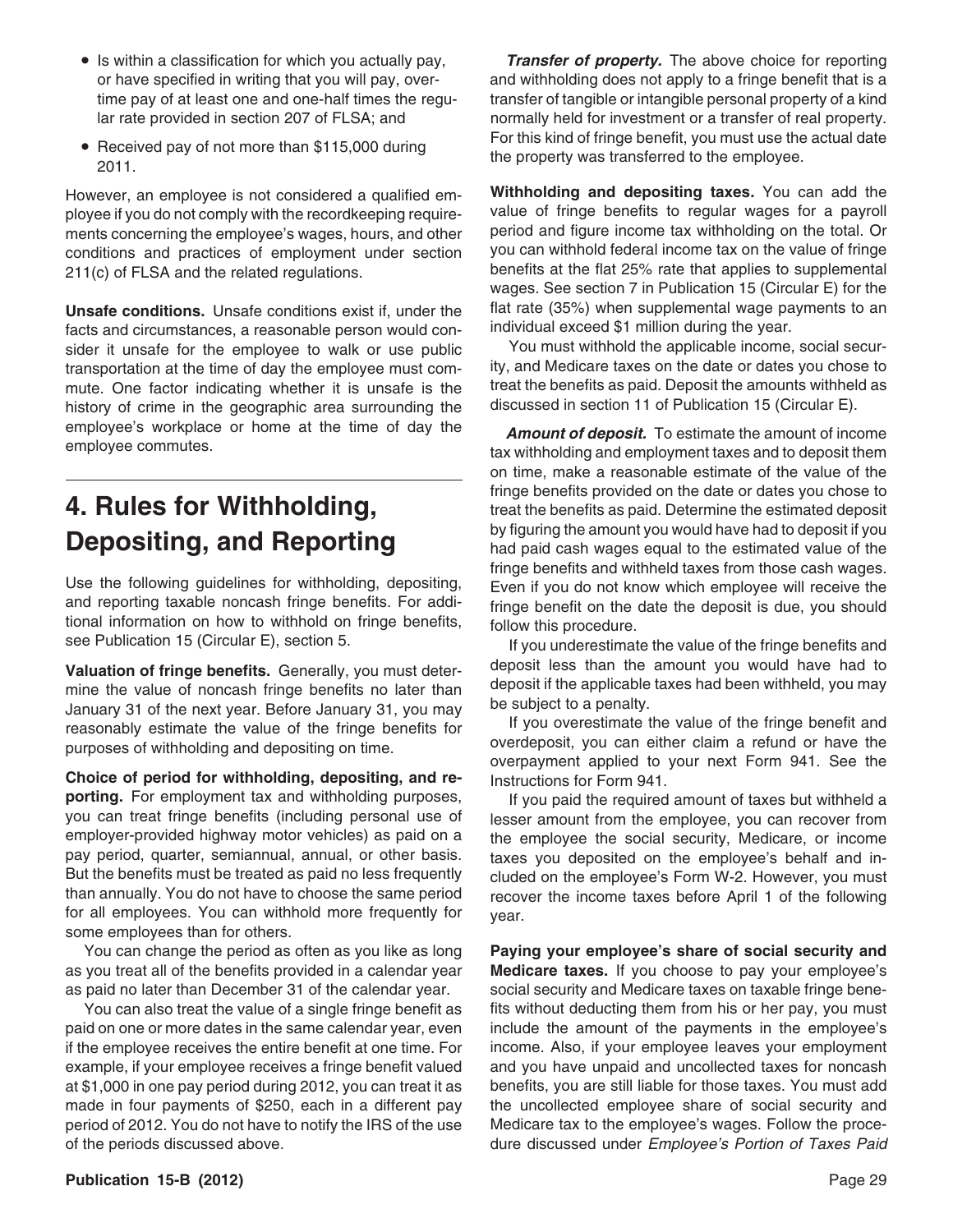by Employer in section 7 of Publication 15-A. Do not use *Election not to withhold income tax.* You can choose withheld federal income tax to pay the social security and not to withhold income tax on the value of an employee's Medicare tax. personal use of a highway motor vehicle you provided. You

Special accounting rule. You can treat the value of tax-<br>able noncash benefits as paid on a pay period, quarterly,<br>semi-annually, annually, or on another basis, provided that<br>the benefits are treated as paid no less freque dar year, or any shorter period within the last two months, •• Notifying the employee as described below that you as paid in the next year. Thus, the value of taxable non- choose not to withhold, and cash benefits actually provided in the last two months of<br>
2011 could be treated as provided in 2012 together with<br>
<sup>1</sup> Including the value of the benefits in boxes 1, 3, 5, 2011 could be treated as provided in 2012 together with the value of the benefits in boxes 1, 3, 5,<br>the value of benefits provided in the first 10 months of and 14 on a timely furnished Form W-2. For use of a<br>2012. This do deferred until the next year. Only the value of benefits<br>actually provided during the last two months of the calen-<br>dar year can be treated as paid in the next calendar year.<br>30 days after a vehicle is first provided to th

used, however, for a fringe benefit that is a transfer of ner reasonably expected to come to the attention of the tangible or intangible personal property of a kind normally affected employee. For example, the notice may be mailed held for investment or a transfer of real property. The employee, included with a paycheck, or posted

each fringe benefit. However, if you use the rule for a<br>particular fringe benefit, you must use it for all employees<br>who receive that benefit.<br>If you use the enceival escounting rule your employees<br>of year (or other period

change the period for which you use the rule without<br>notifying the IRS But you must report the income and W-2. Also include it in boxes 3 and 5, if applicable. You

**Special rules for highway motor vehicles.** If an em-<br>ployee uses the employer's vehicle for personal purposes, lease value in the employee's income, you must also ployee uses the employer's vehicle for personal purposes, lease value in the employee's income, you must also<br>the value of that use must be determined by the employer report it separately in box 14 or provide it in a separ the value of that use must be determined by the employer report it separately in box 14 or provide it in a separate<br>and included in the employee's wages. The value of the retatement to the employee so that the employee can and included in the employee's wages. The value of the statement to the employee so that the employee can com-<br>personal use must be based on fair market value or deter-<br>puto the value of any business use of the vabile personal use must be based on fair market value or deter-<br>mined by using one of the following three special valuation<br>the value of the coordal accounting rule value mu

- The lease value rule.
- 
- The commuting rule (for commuting use only).

- 
- 

*Limitation.* The special accounting rule cannot be whichever is later. This notice must be provided in a man-**Conformity rules.** Use of the special accounting rule is where the employee could reasonably be expected to see<br>optional. You can use the rule for some fringe benefits but<br>not others. The period of use need not be the sam

If you use the special accounting rule, your employee<br>also must use it for the same period you use it. But your<br>employee cannot use the special accounting rule unless<br>you do.<br>You do not have to notify the IRS if you use th

notifying the IRS. But you must report the income and<br>deposit the withheld taxes as required for the changed<br>period.<br>Special rules for highway motor vehicles. If an em-<br>special rules for highway motor vehicles. If an em-<br>h

mined by using one of the following three special valuation If you use the special accounting rule, you must notify rules previously discussed in section 3. You must give this notice at or near the date you give the • The cents-per-mile rule.  $\blacksquare$  The cents-per-mile rule. paycheck of the calendar year.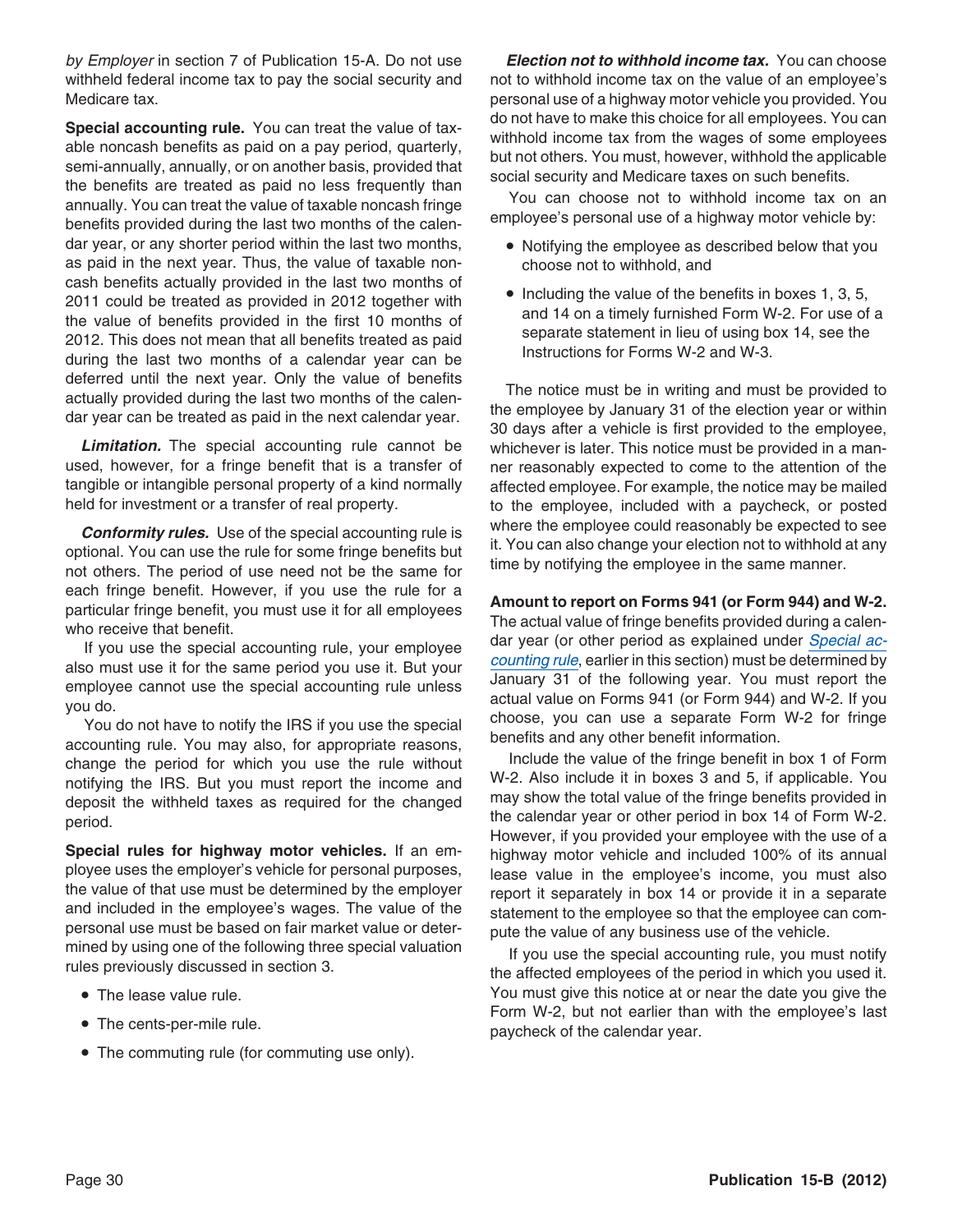## How To Get Tax Help **Manufally Manufally** *ment, Internal Revenue Service.*

You can get help with unresolved tax issues, order free<br>publications and forms, ask tax questions, and get informa-<br>tion from the IRS in several ways. By selecting the method<br>that is best for you. you will have quick and e that is best for you, you will have quick and easy access to tax help. pre-recorded messages covering various tax topics.



- E-file your return. Find out about commercial tax preparation and *e-file* services available free to eligi-<br>ble taxpayers.
- Download forms, including talking tax forms, instructions, and publications.
- Order IRS products online.
- Research your tax questions online.
- Search publications online by topic or keyword.
- 
- View Internal Revenue Bulletins (IRBs) published in
- 
- 



- Ordering forms, instructions, and publications. Call
- Asking tax questions. Call the IRS Business and Specialty Tax Line with your employment tax ques-<br>
specialty Tax Line with your employment tax ques-<br>
representative will call you back within 2 business
- payer Assistance Centers. An employee can explain IRS letters, request adjustments to your account, or bility, an appointment can be requested. All other help you set up a payment plan. Call your local issues will be handled without an appointment. To Taxpayer Assistance Center for an appointment. To find the number of your local office, go to

look in the phone book under United States Govern-

- TTY/TDD equipment. If you have access to TTY/
- 

**Internet.** You can access the IRS website at *Evaluating the quality of our telephone services.* To IRS.gov 24 hours a day, 7 days a week to: ensure IRS representatives give accurate, courteous, and professional answers, we use several methods to evaluate the quality of our telephone services. One method is for a second IRS representative to listen in on or record random telephone calls. Another is to ask some callers to complete



Walk-in. Many products and services are avail-<br>able on a walk-in basis.

- Products. You can walk in to many post offices, libraries, and IRS offices to pick up certain forms, instructions, and publications. Some IRS offices, li- •• Use the online Internal Revenue Code, regulations, and providences, and publications. Some this offices, increased to the or other official guidance.<br>In the procery stores, credit unions, and office supply<br>government off View internal Revenue Bulletins (IRBS) published in stores have a collection of products available to print the last few years.<br>the last few years. from a CD or photocopy from reproducible proofs. • Sign up to receive local and national tax news by **Also**, some IRS offices and libraries have the Interemail. **nal Revenue Code, regulations, Internal Revenue Code**, regulations, Internal Revenue Bulletins, and Cumulative Bulletins available for re- • Get information on starting and operating a small search purposes. business.
- Services. You can walk in to your local Taxpayer Assistance Center every business day for personal, **Phone.** Many services are available by phone. **Face-to-face tax help.** An employee can explain IRS letters, request adjustments to your tax account, or help you set up a payment plan. If you need to resolve a tax problem, have questions about how the tax law applies to your individual tax return, or you • Ordering forms, instructions, and publications. Call 1-800-TAX-FORM (1-800-829-3676) to order current-year forms, instructions, and publications, and<br>
prior-year forms and instructions. You should receive an IRS represen your local Center and leave a message requesting representative will call you back within 2 business • Solving problems. You can get face-to-face help days to schedule an in-person appointment at your Solving tax problems every business day in IRS Tax-<br>naver Assistance Centers. An employee can explain account problem or a special need, such as a disafind the number, go to www.irs.gov/localcontacts or www.irs.gov/localcontacts or look in the phone book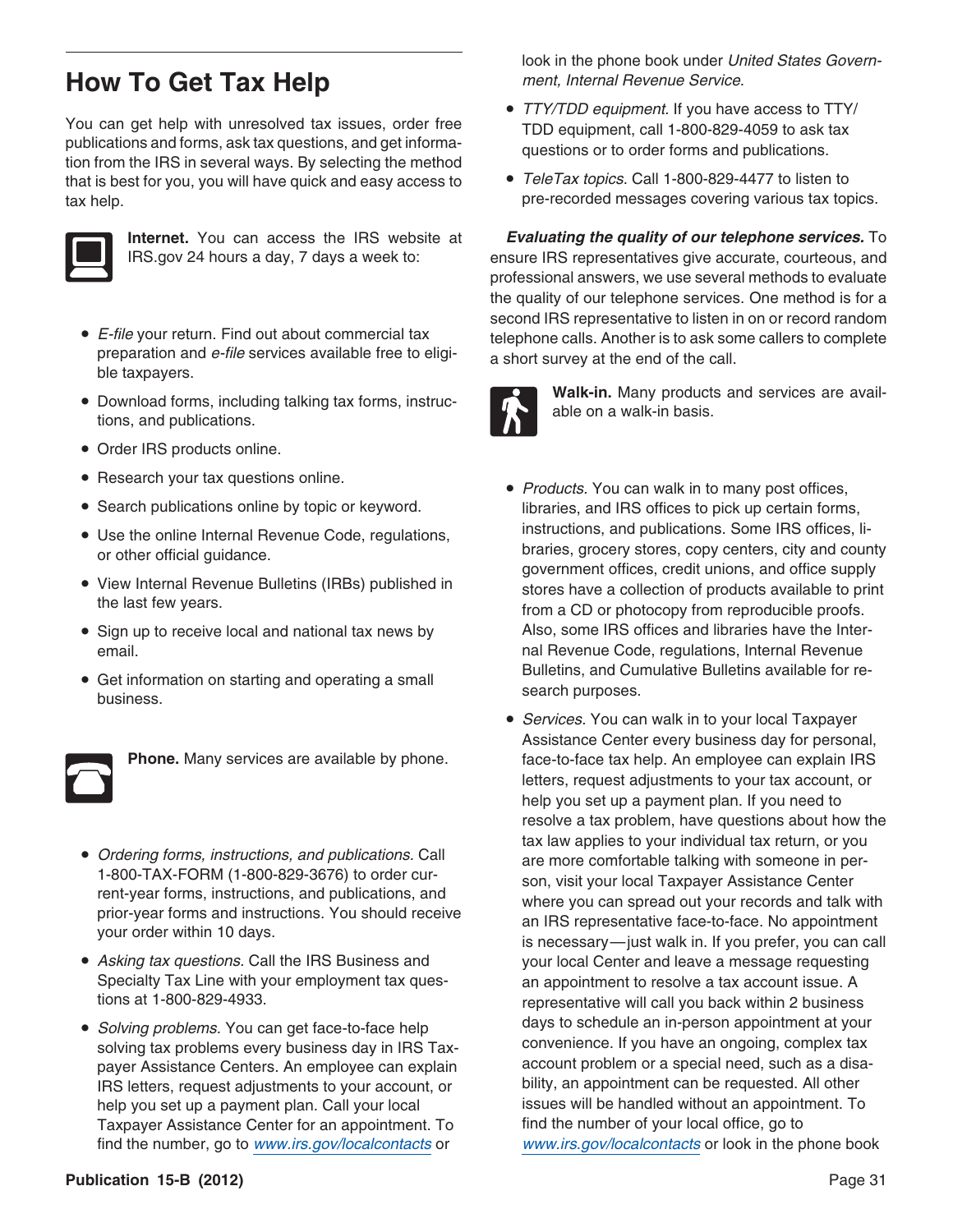

**Taxpayer Advocate Service.** The Taxpayer Advocate people with disabilities. Service (TAS) is your voice at the IRS. Our job is to ensure<br>that every taxpayer is treated fairly, and that you know and<br>understand your rights. We offer free help to guide you<br>and your rights. We offer free help to guide through the often-confusing process of resolving tax problems that you haven't been able to solve on your own. Remember, the worst thing you can do is nothing at all.<br>The sea help if you can't reach a your preblem with the Current-year forms, instructions, and publications.

TAS can help if you can't resolve your problem with the IRS and: • Prior-year forms, instructions, and publications.

- your family, or your business. •
- You face (or your business is facing) an immediate
- You have tried repeatedly to contact the IRS but no  $\bullet$ Internal Revenue Code—Title 26 of the U.S. Code.<br>one has responded, or the IRS has not responded to

If you qualify for our help, we'll do everything we can to  $\bullet$  Fill-in, print, and save features for most tax forms. get your problem resolved. You will be assigned to one advocate who will be with you at every turn. We have • Internal Revenue Bulletins. offices in every state, the District of Columbia, and Puerto • Toll-free and email technical support. Rico. Although TAS is independent within the IRS, our advocates know how to work with the IRS to get your • Two releases during the year. problems resolved. And our services are always free.  $\overline{a}$  - The first release will ship the beginning of January

As a taxpayer, you have rights that the IRS must abide 2012. by in its dealings with you. Our tax toolkit at www. - The final release will ship the beginning of March TaxpayerAdvocate.irs.gov can help you understand these 2012. rights.

advocate, whose number is in your phone book and on our Service (NTIS) at www.irs.gov/cdorders for \$30 (no hanwebsite at www.irs.gov/advocate. You can also call our dling fee) or call 1-877-233-6767 toll free to buy the DVD toll-free number at 1-877-777-4778. for \$30 (plus a \$6 handling fee).

TAS also handles large-scale or systemic problems that affect many taxpayers. If you know of one of these broad issues, please report it to us through our Systemic Advocacy Management System at www.irs.gov/advocate.

under United States Government, Internal Revenue **Free tax services.** Publication 910, IRS Guide to Free Service. Tax Services, is your guide to IRS services and resources. Learn about free tax information from the IRS, including Mail. You can send your order for forms, instruc-<br>publications, services, and education and assistance protions, and publications to the address below. You grams. The publication also has an index of over 100 should receive a response within 10 days after TeleTax topics (recorded tax information) you can listen to should receive a response within 10 days after<br>your request is received.<br>services listed in this publication are available to you free<br>services listed in this publication are available to you free Internal Revenue Service **Exercise 19 and Service** of charge. If there is a fee associated with a resource or service, it is listed in the publication. 1201 N. Mitsubishi Motorway

Bloomington, IL 61705-6613 **Accessible versions of IRS published products** are available on request in a variety of alternative formats for



- 
- 
- Your problem is causing financial difficulties for you, Tax Map: an electronic research tool and finding aid.
	- Tax law frequently asked questions.
	- The Tax Topics from the IRS telephone response sys-<br>threat of adverse action.
		-
	- you by the date promised. Links to other Internet based Tax Research materials.
		-
		-
		-
		-

If you think TAS might be able to help you, call your local Purchase the DVD from National Technical Information